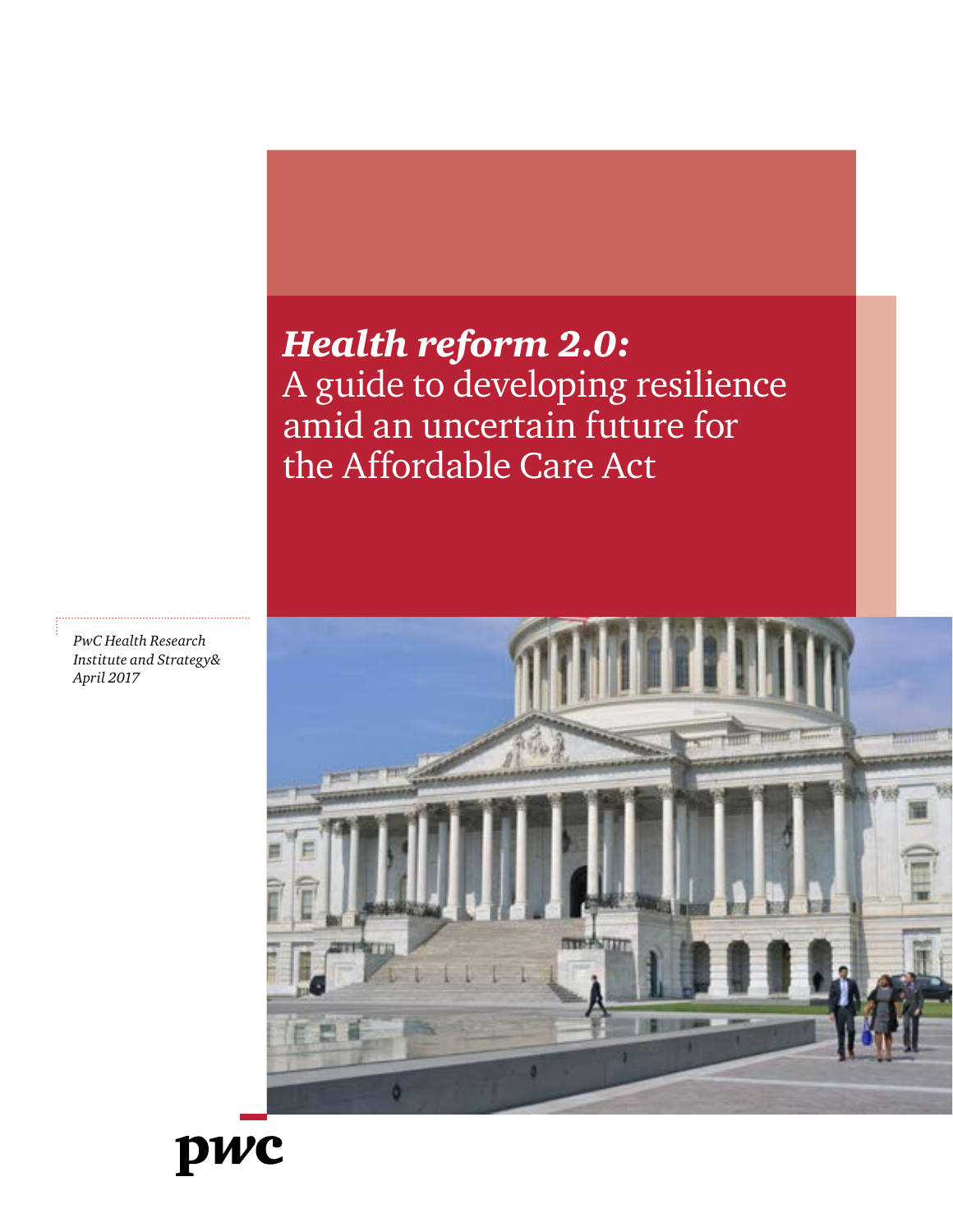# **Table of contents**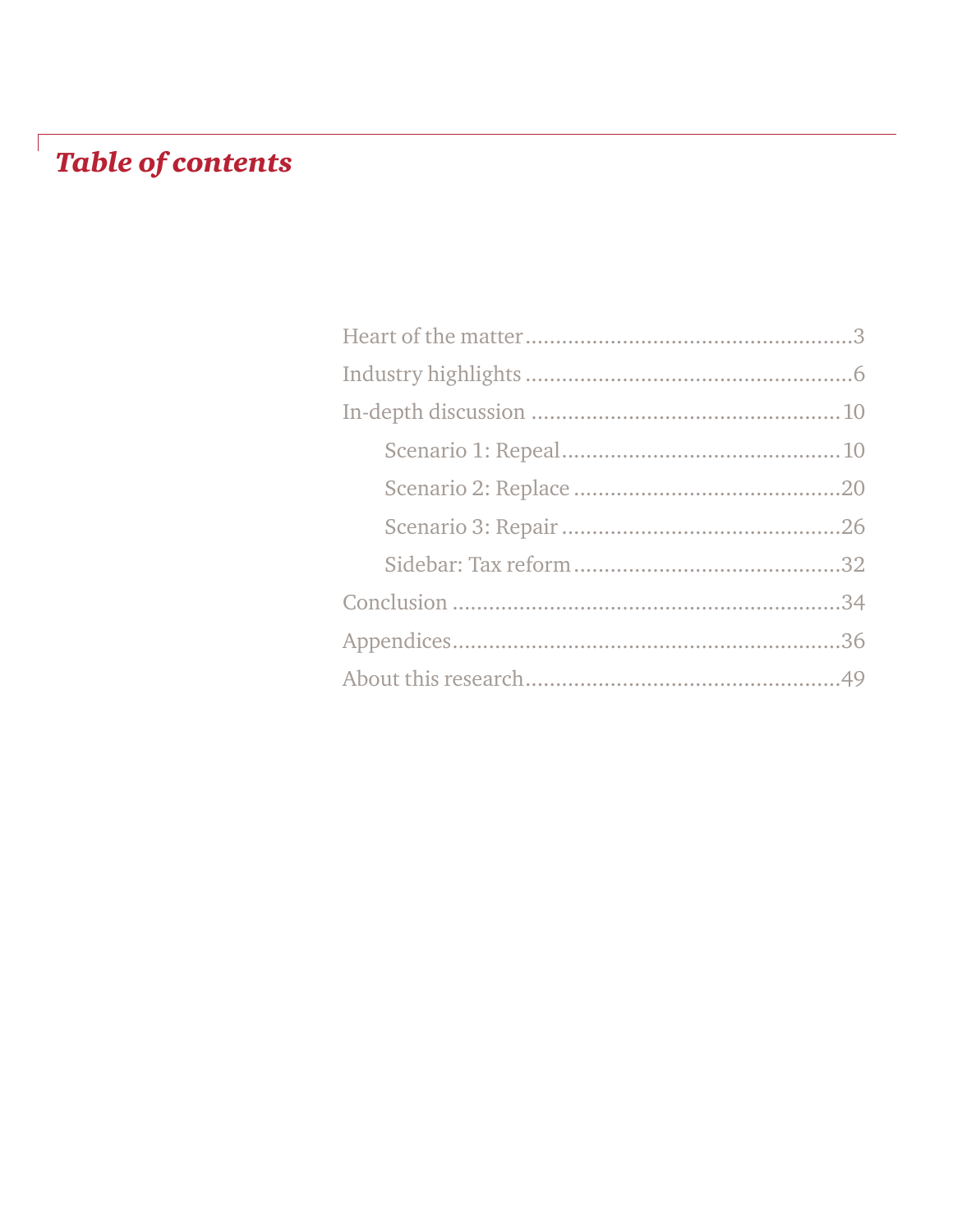# *The heart of the matter*

President Donald Trump and Republican congressional leadership have promised to repeal and replace the Affordable Care Act (ACA). Just how that will happen remains unclear, as demonstrated by the rise and fall of the American Health Care Act in March. For the nation's healthcare providers, payers, pharmaceutical and life sciences companies, new entrants, employers and consumers, uncertainty about when reform will take place and what it will look like makes planning for the future a complicated matter.

And yet, healthcare organizations and companies can make smart moves even as the ACA's fate remains murky. Health organizations should develop strategies that help them become resilient in the face of a broad range of outcomes, focusing on what is known while preparing for the many unknowns. And, surprisingly, plenty is known so far.

With so many proposals being discussed in Washington, lawmakers seemingly could take an infinite number of routes in addressing the ACA. Policy changes could be packaged into a single comprehensive bill, or rolled out in a piecemeal fashion as a series of administrative actions, stand-alone legislation and moves by state legislatures. Yet, three scenarios for addressing the ACA seem most likely, no matter the regulatory and legislative paths taken to reach to each, according to modeling conducted by PwC's Health Research Institute (HRI) and Strategy&, the firm's strategy consulting practice.

In one scenario, lawmakers could "repeal" by cutting budget-related provisions of the ACA through a process known as budget reconciliation without including their own replacement health-reform provisions. This would be the path closest to erasing the ACA altogether. Lawmakers also could opt to keep the ACA largely intact, choosing to "repair" it by adjusting and improving the 2010 law, a legislative process that likely would require some Democratic support. Lawmakers also could take a more middle-ground approach, opting to "replace" the law by repealing its budget-related provisions through budget reconciliation and replacing them with Republican-favored policies, such as Medicaid block grants. Any actions taken by lawmakers likely

will fall along a continuum into one of these scenarios.

To understand the implications of any legislation moving through Congress, industry stakeholders can focus on these three scenarios and their potential outcomes and start drafting smart, resilient strategies for surviving — and even capitalizing on — what comes next. Understanding each of these policies' implications is the key to planning for them.

An analysis of these three scenarios by HRI and Strategy& found that they produce dramatically different outcomes. The "repeal" scenario, once fully implemented by 2025, likely would leave an estimated 32 million more Americans uninsured than would be under the ACA. "Replace" likely would leave 12 million more Americans uninsured by 2025 than would be under the ACA. Under "repair," the ranks of the uninsured likely would grow by 6 million by 2025, compared to what would be expected under the ACA. The wide range of potential outcomes for likely legislation highlights the need to model the possibilities, and evaluate their consequences. (See Figure 1)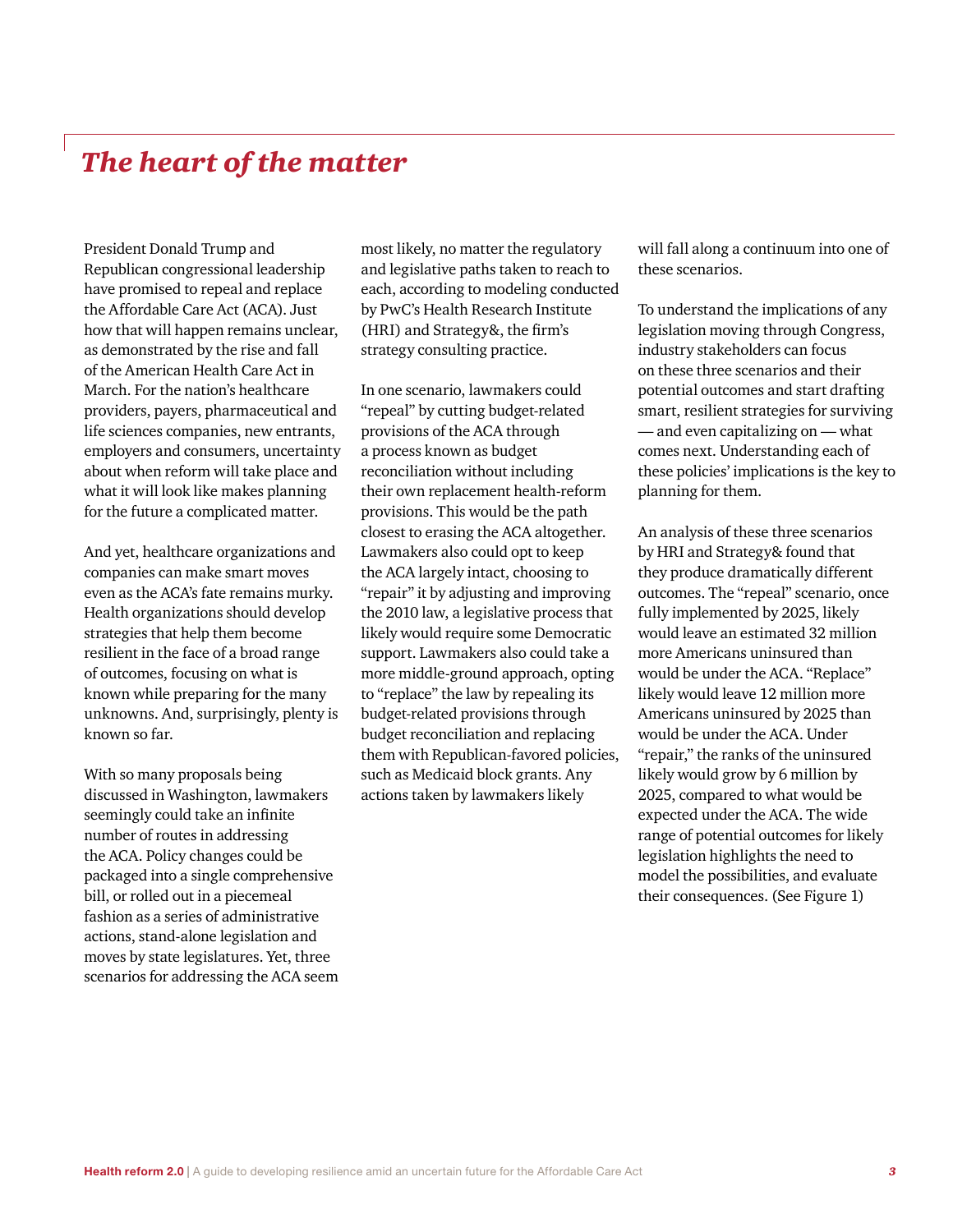No scenario benefits all of the players in the US health economy. The scenario with the least negative impact on the pharma and life sciences industry—"repeal"—likely would produce the most challenging outcomes for many healthcare providers and insurers. Yet the best scenario for those stakeholders— "repair"—wouldn't offer the same relief from ACA taxes and fees as "repeal" would for companies that make branded pharmaceuticals and nonretail medical devices.

The number of uninsured will climb higher than it is today under all three scenarios, an analysis by HRI and Strategy& found. Yet, only under "repeal" is the number of uninsured likely to rise higher than in the days before the ACA was enacted, the result of the individual market's collapse. Under "replace" and "repair," the number of uninsured likely will remain lower than it was before the ACA was enacted.

Some of these scenarios' outcomes will depend on what has happened, and what will happen, on a state level. Healthcare providers and payers operating in states that expanded Medicaid may face more dramatic changes under "repeal" and "replace" scenarios. Some states, under a "repeal" scenario, could experience spikes in their uninsured rates of more than 100 percent. Similarly, the effects of proposals such as Medicaid block

grants, part of the "replace" scenario, could be blunted or exacerbated depending on how states decide to handle the changes. Republican congressional lawmakers—and key policy figures such as CMS Administrator Seema Verma—have said they want to give states more flexibility to design their Medicaid programs.1 Healthcare organizations likely will be more influenced by their state legislators under all three scenarios.

In the face of such uncertainty and possible change, healthcare companies can make some "no regrets" moves to help build resilience no matter the situation:

- **• Scenario plan.** Payers, providers, life sciences companies and employers should begin to model various scenarios to better understand the impacts they might have on their business models and plans. What are the volatility ranges for potential scenarios? Organizations also should identify fixed costs and changes that could take disproportionate hits on margins. How would each affect margins and planning? Change also will bring opportunity for some sectors or subsectors, including potential merger and acquisition activity. Companies positioned to take advantage of these opportunities likely will be better poised for growth and longer term resilience.
- **• Get fit.** To mitigate the potential impact to earnings, healthcare organizations should embark on a program of reducing their fixed costs. They should consider accelerating automation, investing in efficiency efforts and setting aggressive cost-reduction goals. Doing so will require organizations to focus intently on a handful of capabilities, and become lean elsewhere by using automation, process re-engineering and sourcing through vendors.
- **• Bet on growth.** Medical expenditures have increased every year since at least 1961, and spending growth is likely to continue over the long term as well.<sup>2</sup> Companies should identify where that growth is likely to come from.3 Payers should consider expanding into areas of the market that are growing, such as Medicare Advantage. Payers, providers and life sciences companies can focus on solutions that address affordability for the aging populations eligible for Medicare. As they add jobs, employers continue to add members to their group policies, but they remain frustrated by the continuing cost escalations. This creates opportunities for payers and healthcare providers to accelerate their investments in analytics with proven value.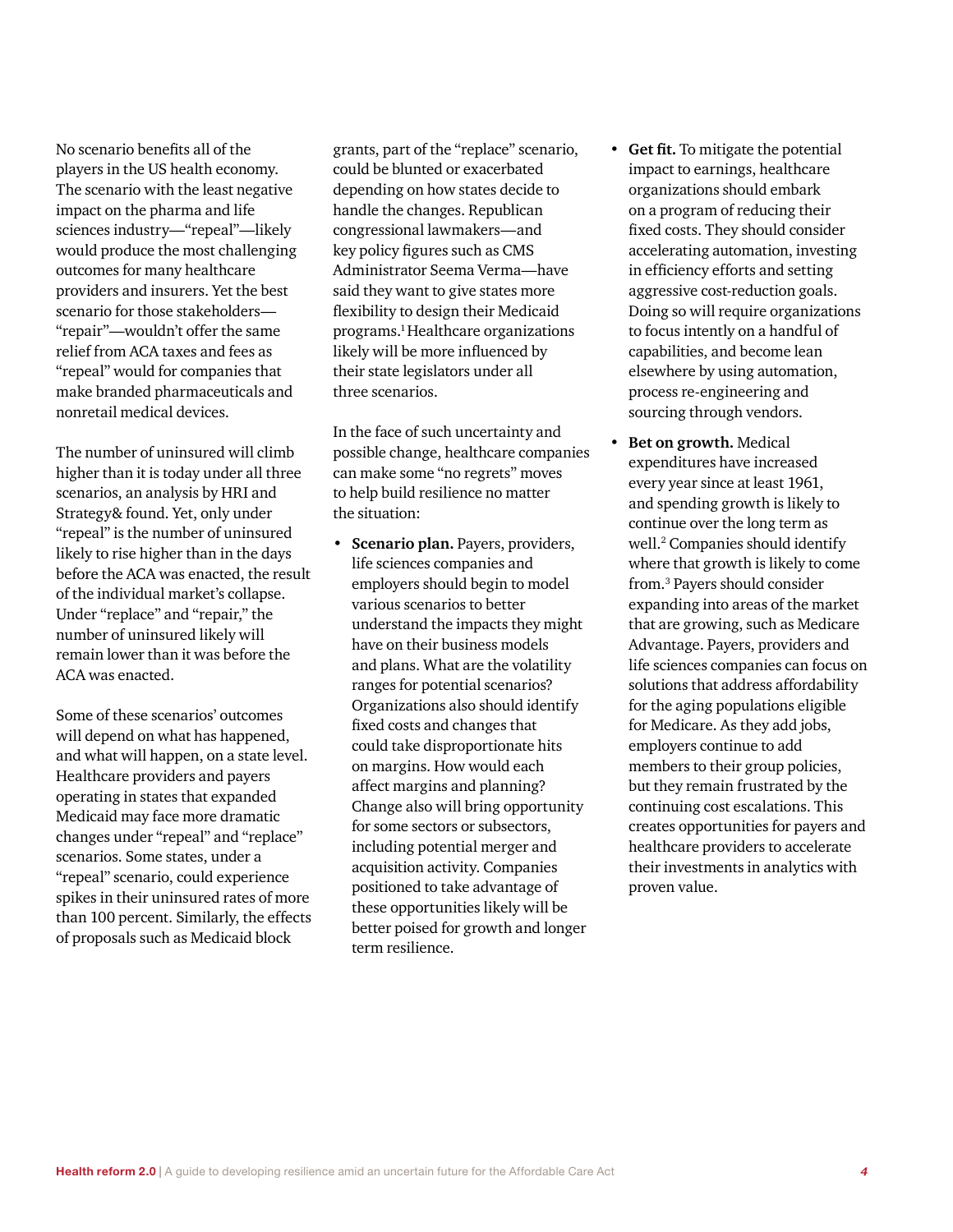#### *The new administration likely will take one of three paths in The new administration likely will take one of three paths in repealing and replacing the Affordable Care Act*  **Figure 1. The new administration likely will take one of three paths in repealing and replacing the Affordable Care Act**

The number of uninsured rises under all three scenarios, but coverage varies made, and and will impact each part of the US health inducing amoremy The number of uninsured rises under all three scenarios, but coverage varies widely and will impact each part of the US health industry differently

| Scenario 1: Repeal                                                                                                                                                                                                                                                                                                                                              | Scenario 2: Replace                                                                                                                                                                                                                                                                                                                                                                                              | Scenario 3: Repair                                                                                                                                                                                                                                                                                                                                                                                                |
|-----------------------------------------------------------------------------------------------------------------------------------------------------------------------------------------------------------------------------------------------------------------------------------------------------------------------------------------------------------------|------------------------------------------------------------------------------------------------------------------------------------------------------------------------------------------------------------------------------------------------------------------------------------------------------------------------------------------------------------------------------------------------------------------|-------------------------------------------------------------------------------------------------------------------------------------------------------------------------------------------------------------------------------------------------------------------------------------------------------------------------------------------------------------------------------------------------------------------|
| • Modeled after H.R. 3762, the<br>2015 repeal through reconciliation<br>effort vetoed by President Barack<br>Obama<br>• Uses budget reconciliation<br>process<br>• Repeals ACA taxes, fees and<br>subsidy tax credits<br>• Repeals individual and employer<br>mandates<br>• Repeals Medicaid expansion<br>• Restores Disproportionate Share<br>Hospital funding | • Uses budget reconciliation<br>process<br>Repeals individual mandate<br>$\bullet$<br>• Replaces income-based tax<br>credits with age-based tax<br>credits, available to individuals/<br>families with incomes up to<br>\$40,000/\$80,000<br>• Funds high-risk pools<br>• Converts Medicaid to block grant<br>Expands use of health savings<br>accounts<br>• Restores Disproportionate Share<br>Hospital funding | • Uses normal procedure to repair<br>the ACA (will require Democratic<br>support)<br>Repeals employer mandate<br>$\bullet$<br>Replaces individual mandate<br>$\bullet$<br>with replacement option, such as<br>continuous coverage<br>• Expands use of health savings<br>accounts<br>• Funds high-risk pools<br>Widens age-band ratings<br>$\bullet$<br>• Gives states more flexibility in<br>Medicaid plan design |

|                                                                                     | Scenario 1:        | Scenario 2:                                      | Scenario 3:                       |  |
|-------------------------------------------------------------------------------------|--------------------|--------------------------------------------------|-----------------------------------|--|
|                                                                                     | <b>Repeal only</b> | <b>Medicaid block grants,</b><br>high risk pools | <b>Stabilize ACA</b><br>exchanges |  |
| Total insured, 2025 (in millions)                                                   | $-32$              | $-12$                                            | $-6$                              |  |
| Employer                                                                            | 10                 | 5                                                | $\Omega$                          |  |
| Medicaid                                                                            | $-19$              | $-5$                                             | $-2$                              |  |
| Nongroup                                                                            | $-23$              | $-12$                                            | $-4$                              |  |
| <b>Healthcare providers</b><br>(Impact: negative, positive)                         | O                  | Θ<br>$\blacksquare$                              | ÷                                 |  |
| <b>Payers</b><br>(Impact: negative, positive)                                       | Θ<br>$\sim$        | O                                                | $\blacksquare$                    |  |
| <b>Pharmaceutical and life</b><br>science companies<br>(Impact: negative, positive) | Ð                  | A                                                | $\blacksquare$                    |  |
| % of US population without<br>insurance, 2025<br>(ACA projection, 2025: 8.1%)       | 17.2%              | 11.6%                                            | 9.9%                              |  |

the Affordable Care Act Would Affect Health Insurance Coverage and Premiums, January 2017; and Census data. *the Affordable Care Act Would Affect Health Insurance Coverage and Premiums*, January 2017; and Census data. Note: All data reflect projected uninsured rate as of 2025. Source: PwC Health Research Institute and Strategy& analysis; Congressional Budget Office, *How Repealing Portions of*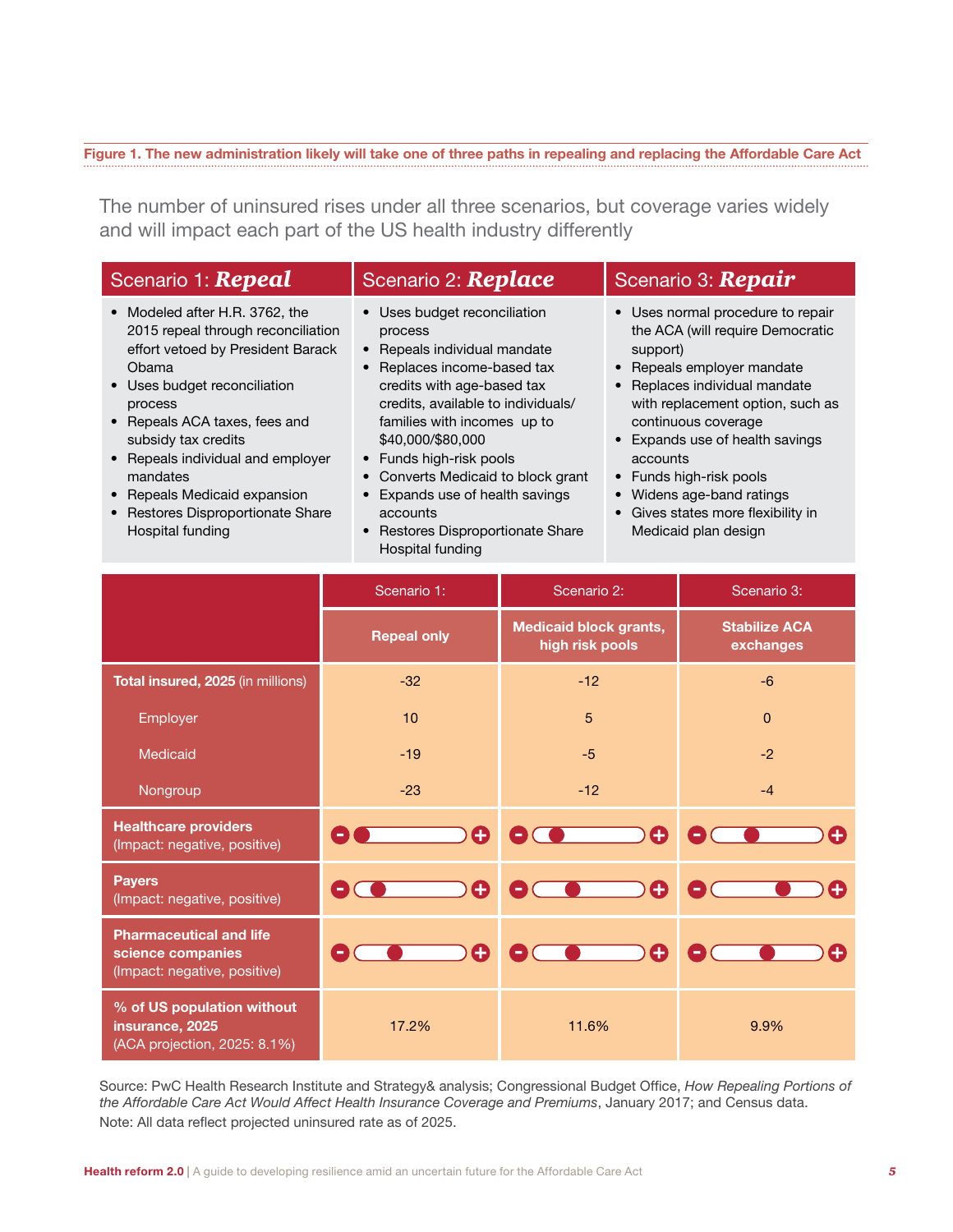# *Industry highlights*

President Trump and Republican lawmakers could proceed with legislation that falls somewhere along a continuum, from repealing as much of the ACA as they can to repairing the law. It's possible to draw insights from a close examination of scenarios along this continuum. Here are the highlights, by healthcare sector:

### **For payers**

Some large commercial insurers already have pulled out of the ACA exchanges, citing heavy losses, enrollees that are sicker and older than expected and unpredictable government support of risk programs. Insurers that invested heavily in developing business based on the ACA exchanges and Medicaid managed care have the most to lose under a "repeal" scenario, which HRI and Strategy& predict could lead to the collapse of the nongroup market. "Repair," however, could present opportunities for these insurers.

#### *Highlights*

**The ACA exchanges are not doomed.** Under "replace" and "repair," these marketplaces likely will remain relatively stable. Under "repair," they could improve as lawmakers institute changes to make them more attractive to insurers, HRI and Strategy& found. Under "replace," age-based premium tax credits, which would be swapped in for the ACA's income-based ones, could drive older, sicker Americans

out of the market for nongroup insurance, leaving a healthier, younger risk pool. This effect also could make the marketplaces more attractive to insurers. This could be slightly offset by the ACA provision, likely untouchable under budget reconciliation rules and popular with consumers and lawmakers alike, that allows children to stay on their parents' plans until age 26, keeping these very young consumers out of the nongroup market for part of their 20s.

HRI and Strategy& found that under the "repeal" scenario, however, the nongroup market likely would implode as many younger, healthier Americans opt out in the absence of a mandate and subsidies to help them pay for their premiums and cost-sharing, driving premiums up and leaving only the sickest, costliest Americans still seeking coverage.

Insurers likely will have to decide quickly whether they wish to participate in the ACA exchanges in 2018, with initial rate tables for qualified health plans due to CMS by June 21. Instability in the ACA exchanges in the short-term, as lawmakers weigh options for the law, make participation a riskier business. In March, HHS announced that fewer people had signed up during this year's open enrollment period than the year before, the first time that has happened.4 The enrollment drop could be due to uncertainty over enforcement of the ACA's individual mandate and a decision by the Trump administration to diminish open enrollment marketing in its final days.

**Under "replace," Medicaid managed care could expand.** Under "replace," federal funding for Medicaid would slowly contract, leaving states to decide whether to make up the difference or cut back on benefits and enrollees. Many states also are likely to try to do more with less, which could impact Medicaid managed care programs. Insurers partaking in Medicaid managed care also should monitor how HHS treats state waiver applications. HHS Secretary Tom Price and CMS Administrator Seema Verma already have indicated they intend to encourage states to design their own Medicaid programs, and that they will more freely grant waivers.<sup>5</sup> This may represent an opportunity for insurers to help implement new programs.

**Providers may increase pressure on payers if uninsured rates rise.**  Healthcare providers likely would lose under "repeal" and "replace" scenarios. Providers likely will increase pressure on payers to increase reimbursement rates if uncompensated care rises and the Medicaid program contracts. Under a "repeal" scenario, consolidation among providers likely would accelerate, giving them added leverage in negotiations with payers. Payers should continue to strengthen relationships with providers while modeling how consolidation under a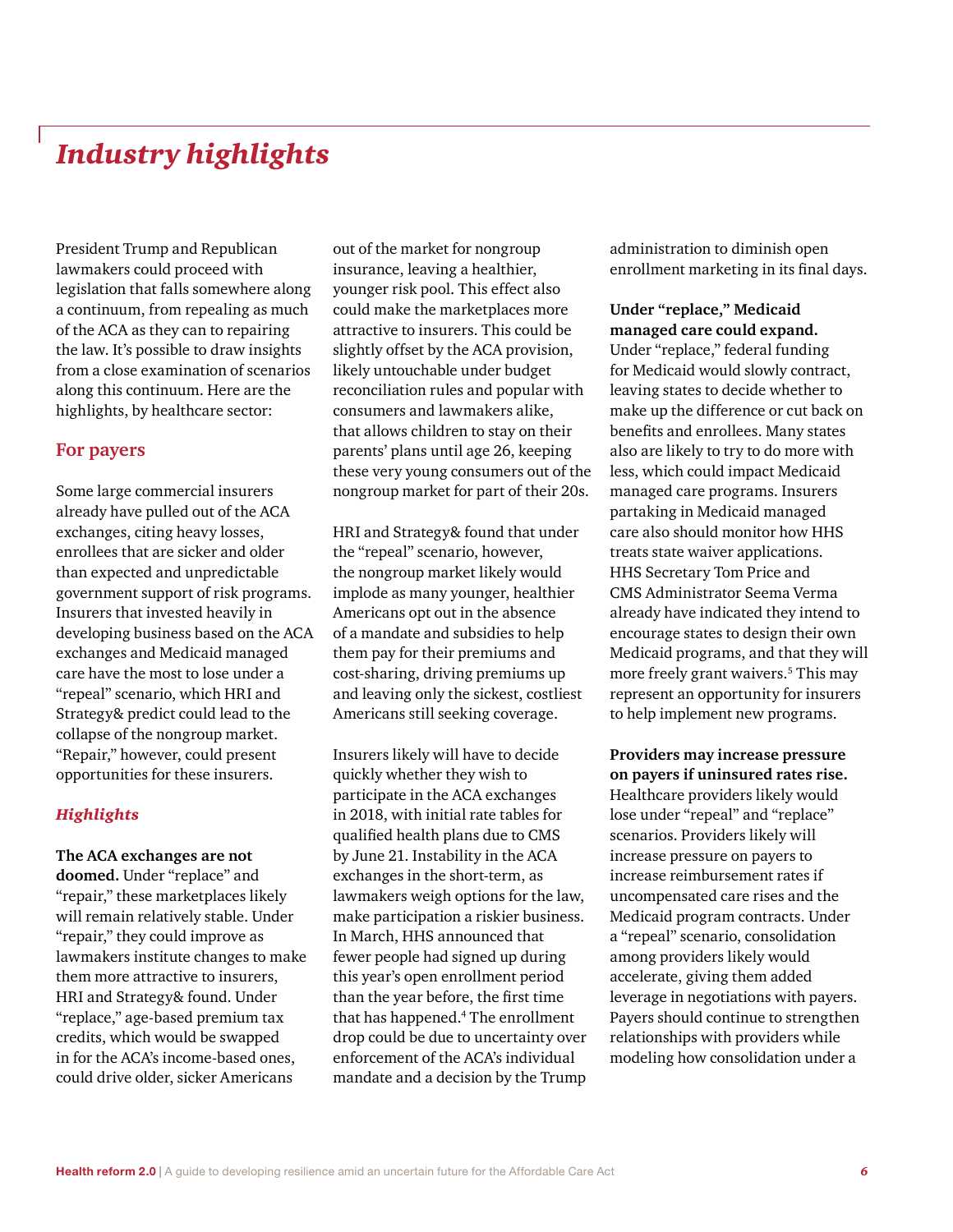"repeal" scenario, in particular, could shift leverage in negotiations.

### **Many payers would like to see ACA modifications, not outright repeal.**

A survey conducted by HRI of payer executives found strong support for fixing the ACA, as described in the "repair" scenario. Fewer supported repealing and replacing the law. Executives also expressed modest support for many of the provisions embraced by Republican lawmakers, such as expanding use of health savings accounts and revisiting high-risk pools (See survey results on page 15). Payers should continue to voice their support to lawmakers for provisions they find attractive.

#### **Consumers may need more**

**education.** If payers are allowed, under any scenario, to offer a wider variety of plans in the nongroup market, consumers will need more education to help them choose and understand coverage. Higher deductibles and narrower networks, if not understood, could lead to consumer dissatisfaction. Consumers losing coverage under "repeal" or "replace" also may need education to help them through the transition. Some may be able to pay for their premiums on their own, but could wind up without coverage thanks to confusion. If lawmakers embrace a continuous coverage provision, which would penalize consumers for failing to maintain coverage for some length of time, consumers also will need education to help them understand the penalty, and whether they are in danger of triggering it.

#### **For providers**

Under any reform scenario, healthcare providers likely will experience spikes in uncompensated care without a reversal of the reimbursement cuts they absorbed under the ACA. Under a "repeal" scenario, uninsured rates likely will wind up higher than before the ACA passed. Changes to the Medicaid program, undertaken in both "repeal" and "replace" scenarios, could have long-lasting and significant impacts on many providers, especially those with narrow margins.

#### *Highlights*

**All scenarios lead to more uncompensated care.** Fully implemented, the "repeal" scenario, would leave 32 million more Americans uninsured in 2025 than under the ACA, HRI and Strategy& conclude. Under this scenario, rates of bad debt and uncompensated care would be expected to rise significantly. Charity care would be expected to rise too. Patients without access to insurance are likely to put off preventive care, leading to costlier emergency interventions. Providers may lose access to paying patients, and their patients may be less able to afford their prescriptions, leading to worse health outcomes.

Healthcare providers should model revenues and uncompensated care under each scenario to begin preparing now for likely eventualities. Providers also should be aware that the Community Health Needs Assessment, a requirement of the ACA, likely would not be repealed

under any scenario. Expectations around providing community benefit likely will remain despite added financial pressures. Early and effective communication with stakeholders, including state and federal government agencies, will be crucial to identify regulatory, payment and coverage changes that can affect future provider business.

**State and local politics will become even more important.** Healthcare providers treating large populations of Medicaid beneficiaries may be exposed to the most financial risk. Efforts to roll back the ACA's Medicaid expansion and enhanced funding, or efforts to cap Medicaid expenditures under a block grant program, likely would reduce the number of Medicaid enrollees and place longterm stress on state budgets, which could translate into cuts to Medicaid rates, benefits, enrollees, or any combination of the three.

In its analysis of the House Republicans' first attempt at reform —the American Health Care Act (AHCA)—the Congressional Budget Office (CBO) and Joint Committee on Taxation (JCT) estimated that capping federal Medicaid funding using a per capita system would reduce federal spending by \$880 billion over 10 years.<sup>6</sup> State governments collectively spent \$197 billion on Medicaid in 2015, an average of 15.39 percent of their budgets, and their capacity to increase spending is limited. For rural providers in particular, coverage cutbacks could place their ability to operate at risk.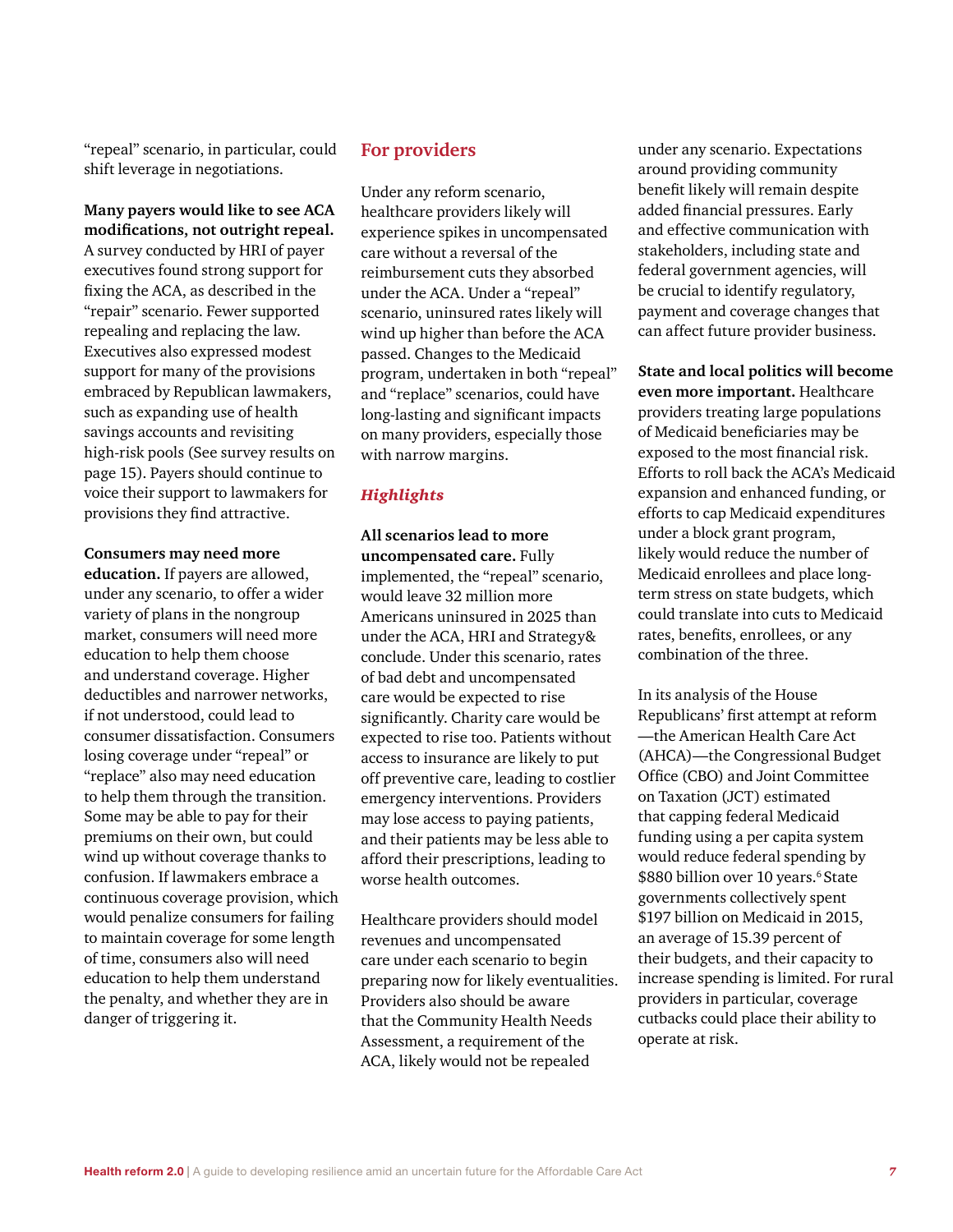As federal funding shrinks, healthcare providers' fates will depend more on decisions made at the local and state level. Some states may have the funds to fill the federal funding gap, and the will to do it, while many states may be unable or unwilling. Healthcare providers should explore scenarios for state Medicaid funding should federal lawmakers opt to significantly roll the program back, change the way it's funded or both. Providers also should consider how dramatic reductions in Medicaid funding, along with a rise in the uninsured, may trigger a wave of consolidation.

**New entrants may find fertile ground amid the change.** As states and insurers seek to reduce costs, providers best able to coordinate care and deliver value may benefit, though it will take time and effort to implement delivery reforms. Companies that can save states money by eliminating waste, managing high-cost patients more effectively, delaying costly conditions or improving outcomes may find ample opportunities for success. Health providers offering low-cost, transparent services also may act as safety nets for uninsured or underinsured consumers.

**Uninsured consumers may turn to new entrants to fill gaps in care.** Millions of consumers could lose coverage under the "repeal" and "replace" scenarios. Many of these Americans will be lowerincome. These price-sensitive consumers may turn to new entrants offering convenient, low-cost care at transparent prices, such as retail clinics, telehealth services, algorithmbased sites and other options. They also may shop around more

aggressively for cheaper prescriptions, and reward companies offering deals. Under "repair," the uninsured are more likely to be young and healthy, the sorts of consumers who would be more likely to seek care through technology-based services they can find on their smartphones.

### **For pharmaceutical and life sciences**

The ACA had a modest effect on most pharmaceutical and life sciences companies. The law imposed significant rebates on branded pharmaceuticals, blunting the impact of expanding the ranks of the insured. It also produced an annual fee on branded pharmaceuticals companies and an excise tax on companies selling nonretail medical devices. Repeal of the ACA's taxes and fees could provide a modest boost for some companies in this sector, and losing the Medicaid market could have some impact on companies with significant Medicaid sales. But pharma and life sciences companies likely will be more focused on President Trump and Republican lawmakers' efforts in tax reform, and also on policies being discussed on the state and federal level involving drug pricing.<sup>7</sup>

### *Highlights*

**Some drug companies could feel a bigger impact if Medicaid shrinks.**  Under the "repeal" and "replace" scenarios, states will face reduced federal Medicaid funding. In 2015, Medicaid spent more on drugs treating mood and mental disorders, HIV, hepatitis C, asthma and chronic obstructive pulmonary disease and attention deficit hyperactivity disorder than other

drug types. Companies selling these pharmaceuticals could experience revenue drops if states decide to cut back on benefits as funding ebbs. Companies should model Medicaid funding to prepare for possible cutbacks. Companies preparing to roll out high-priced drugs also should consider whether states will erect significant barriers to access.

**Tax reform likely will have more impact.** President Trump and Republican lawmakers have discussed tax reform, the implications of which could have a widespread effect on pharmaceutical and life sciences companies. These reforms likely will follow health reform. Pharma and life sciences companies should consider assessing the impact of tax and trade reforms to their supply chains. Companies should analyze their operational structures to understand the impact. This analysis is underway at many companies. Relevant considerations include US and foreign taxes, locations of intellectual property and impacts on foreign costs with potential dollar appreciation. (For an exploration of tax reform policies under consideration, please see the sidebar on page 32).

#### **Consumers may push more aggressively for discounts and**

**generics.** Consumers, left without coverage, likely will seek more and larger discounts from drug companies, and turn more frequently to generic prescriptions. They also may reward new entrants offering discounts on prescriptions, and shop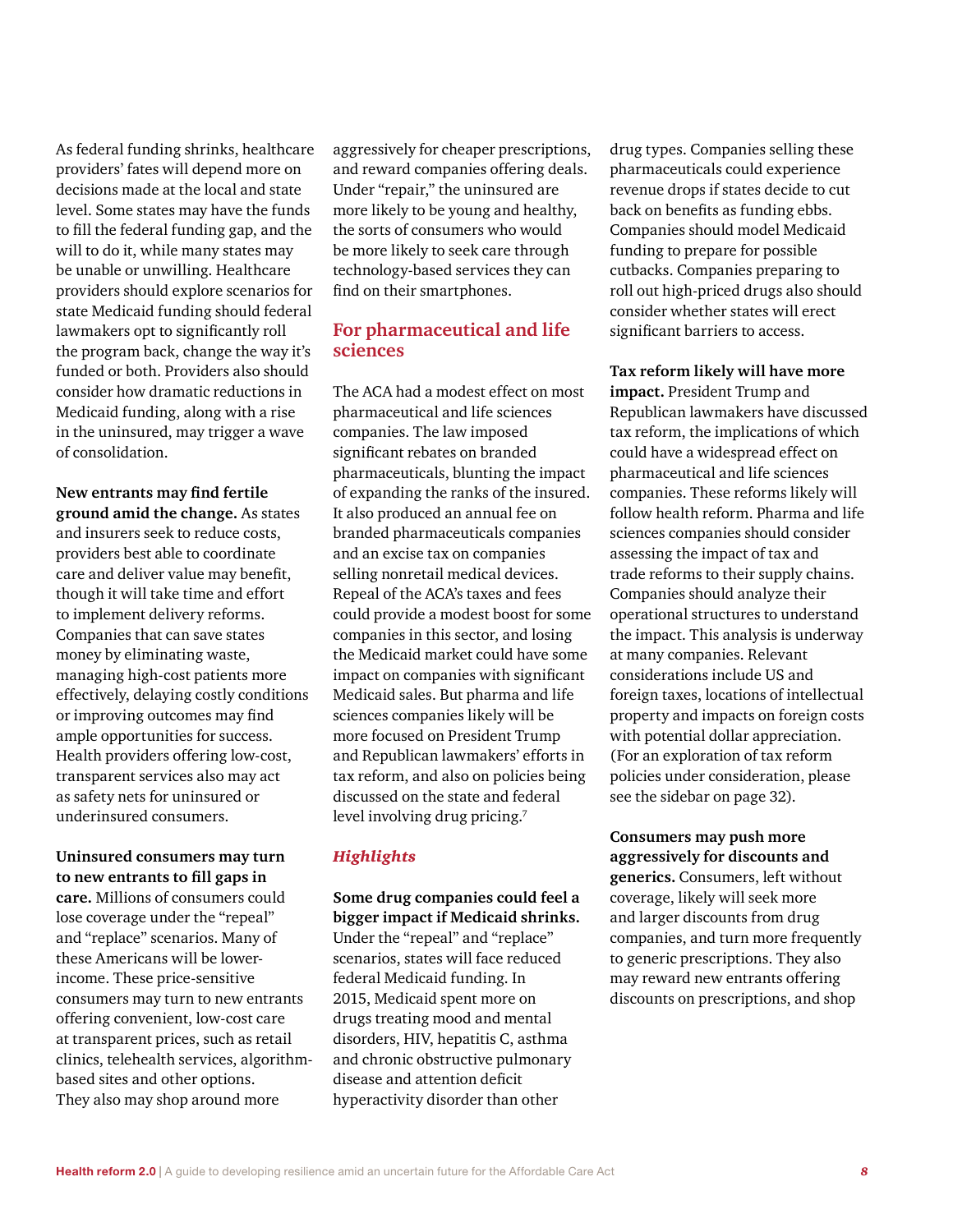around for prices. Lower-income Americans without coverage may forgo prescriptions altogether, and may turn instead to alternative treatments lacking evidence.

#### **For employers**

Employers stand to gain the most from "repeal" and "replace," which eliminate reporting requirements associated with the employer mandate and rescind the so-called "Cadillac" tax on high-cost plans. However, as uninsured rates grow, employers that do not offer their employees coverage may find their workforces are sicker and less productive. Under "replace," employers with young, healthy workforces may find it more advantageous to drop coverage and allow their employees to use age-based tax credits to purchase it in the nongroup market.

#### *Highlights*

**All scenarios lead to less paperwork for employers.** Under the ACA, companies with more than 50 employees were required to provide insurance to employees working more than 30 hours per week. Under all three scenarios, the employer mandate would be repealed, which would reduce reporting and compliance costs imposed by the ACA.

**"Repeal" and "replace" remain advantageous to employers facing the "Cadillac" tax.** Under the ACA, a 40 percent excise tax—the so-called "Cadillac tax"—would be implemented on high-cost employer health benefit plans. If this tax was implemented, some employers would be forced to cut health benefits to avoid it. As explored in the "repeal" and "replace" scenarios, eliminating this tax would ease reporting costs for employers. Replacing the "Cadillac" tax with an alternative, such as the "replace" scenario's cap on the tax exclusion of employer-provided health insurance, may reduce the value of employer-provided health insurance although it could be easier for employers to implement.

**Employees may persist in jobs for fear of losing coverage.** If employers decide to continue offering coverage, cost savings may be offset if sicker employees feel pressure to stay at their current employer for fear of not getting insurance coverage elsewhere, a return to the "job-lock" environment from before the ACA passed. Younger employees also may forgo expensive employer-based plans for cheap, nongroup ones they can buy with age-based tax credits, eroding group risk pools.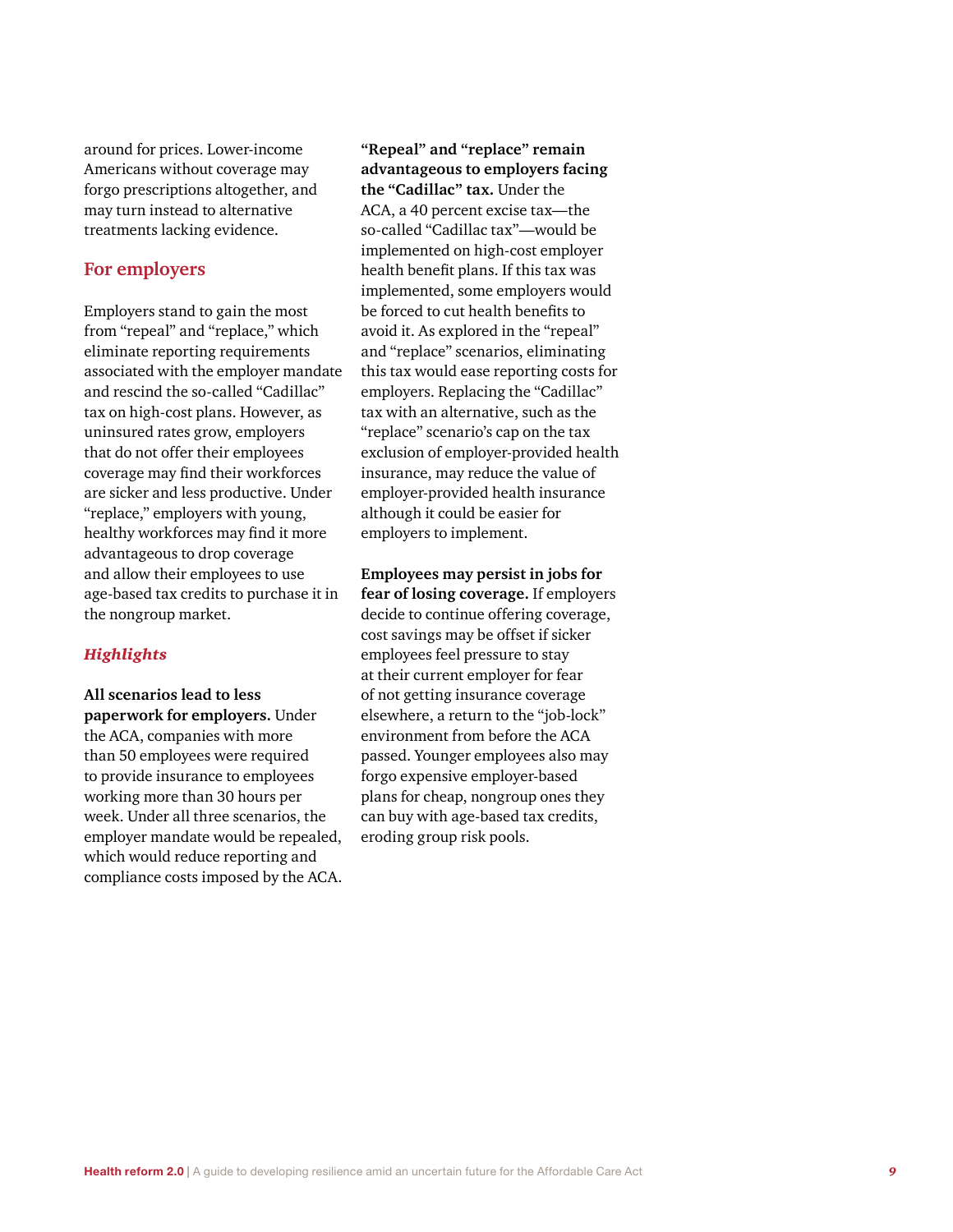# *In-depth discussion*

# **Scenario 1: Repeal**

*taxes and fees*

**Figure 2. "Repeal": Repeals mandates, subsidies, Medicaid expansion, taxes and fees** 

Net change in insured, 2025: -32 million Americans (Employer: +10m; Medicaid: -19m; Nongroup: -23m)

|                                                | <b>Impact</b><br>(decrease, increase) | <b>Detail</b>                                                                                                                                                                                                                                                                                                             |
|------------------------------------------------|---------------------------------------|---------------------------------------------------------------------------------------------------------------------------------------------------------------------------------------------------------------------------------------------------------------------------------------------------------------------------|
| Payers:<br><b>Total premium revenue</b>        |                                       | Repeal of premium tax credits and cost-sharing<br>subsidies will lead to collapse of nongroup<br>market, leaving payers with small pool of sickest<br>individuals. Most impact to payers that invested<br>heavily in ACA exchanges, such as regional non-<br>profit insurers.                                             |
| <b>Providers:</b><br><b>Hospital revenues</b>  | A                                     | Rollback of Medicaid expansion and collapse<br>of nongroup market leave number of uninsured<br>higher than it was before the ACA. Restoration<br>of DSH cuts will help, but uncompensated care<br>costs will rise. Most impact to rural, critical<br>access and safety-net hospitals in states that<br>expanded Medicaid. |
| <b>Providers:</b><br><b>Uncompensated care</b> |                                       | Short- and long-term spikes in uncompensated<br>care as number of uninsured grow and providers<br>struggle to continue care for previously insured<br>patients. Most impact to rural, critical access<br>and safety-net hospitals in states that expanded<br>Medicaid.                                                    |
| Life sciences:<br><b>Pharma income</b>         |                                       | Repeal of the ACA annual pharmaceutical fee<br>will be welcomed by branded manufacturers,<br>but this boost is offset by the collapse of the<br>individual market and the roll-back in Medicaid<br>expansion. Generic manufacturers in particular<br>will be hard hit.                                                    |
| Life sciences:<br><b>Device income</b>         |                                       | Repeal of the medical device excise tax will<br>benefit device manufacturers and impact their<br>bottom lines in a positive manner.                                                                                                                                                                                       |

Source: PwC Health Research Institute and Strategy& analysis Note: All data reflect projected uninsured rate as of 2025.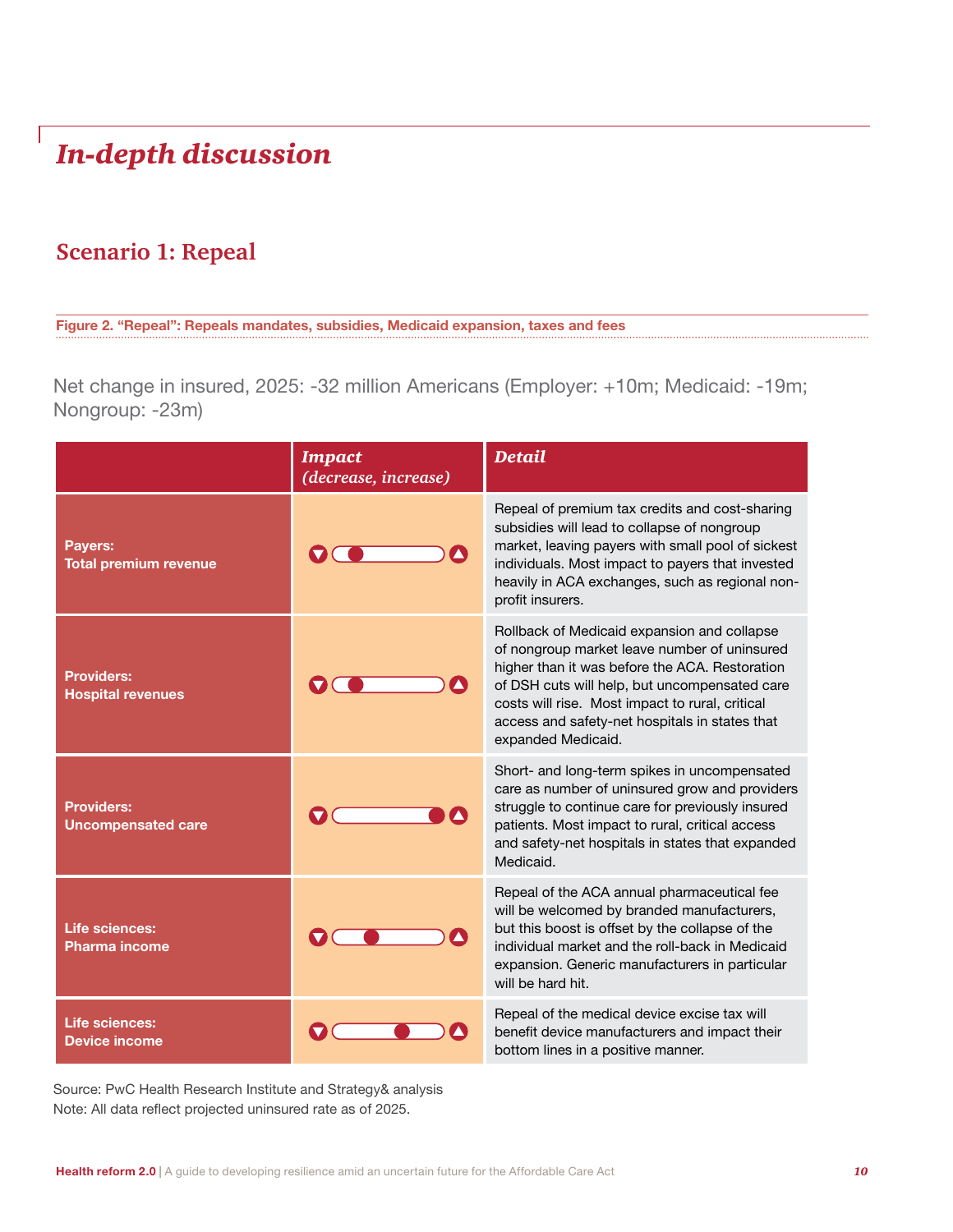# *What is budget reconciliation?* **Figure 3. What is budget reconciliation?**

*Republican legislators are using budget reconciliation to repeal the ACA. Reconciliation is a parliamentary procedure in the Senate that allows bills to pass with a simple majority as opposed to the 60 votes that would normally be required to overcome a filibuster. Reconciliation can only be used for legislation impacting revenues, expenses and the debt ceiling. It cannot be used for provisions without a financial impact, for example, guaranteed issue. The method has been previously used to pass parts of the ACA as well as a failed 2015 ACA repeal effort ultimately vetoed by President Obama.*



Source: Center on Budget and Policy Priorities

Under the "repeal" scenario, lawmakers would repeal the ACA's individual and employer mandates along with income-based cost-sharing subsidies and refundable tax credits that help low-income Americans purchase insurance on the exchanges. Under "repeal," the Medicaid expansion also would be rolled back, as would nearly \$800 billion in taxes and fees on consumers and industry over a 10-year period (See Figure 4).

Lawmakers pursuing "repeal" would use the budget reconciliation process to allow legislation to pass the Senate with a simple majority vote, bypassing the need for Democratic support. The budget reconciliation process can address only provisions of the ACA involving government outlays and revenues, such as taxes and insurance premium support. Under Senate rules, reconciliation likely cannot repeal ACA measures that are unrelated to revenues and outlays, such as provisions

requiring plans to cover essential health benefits and prohibiting plans from denying coverage due to pre-existing conditions.

The scenario would resemble a previous "repeal" bill, HR 3762, which was passed by the House and Senate in 2015 and vetoed by President Barack Obama. The CBO concluded that HR 3762 would reduce budget deficits by \$516 billion from 2016 to 2025. An analysis by HRI and Strategy& indicates the "repeal" scenario would increase the number of uninsured by 32 million under full implementation.8 Lawmakers and other policymakers who would like to see the budget deficit and taxes reduced have spoken in favor of this scenario.<sup>9</sup>

The increase in uninsured by 32 million is due to the rollback of the Medicaid expansion and a collapse of the nongroup market, which would be left smaller than it was before the

ACA. That is because this scenario would repeal cost-sharing subsidies, income-based premium tax credits and the Medicaid expansion without repealing parts of the law that govern insurance regulations, such as the provision that prohibits insurers from denying coverage due to pre-existing conditions. Before the ACA launched, 10 million people bought plans on the nongroup market.<sup>10</sup> Under "repeal," that market would shrink by 23 million people.

The repeal of the annual fee on branded pharmaceutical companies and the medical device excise tax under the "repeal" scenario will be welcomed by impacted companies in those sectors (see figure 2). But "repeal" is the worst scenario for healthcare providers serving many Medicaid and nongroup patients and for insurers that invested heavily in the ACA exchanges and Medicaid managed care.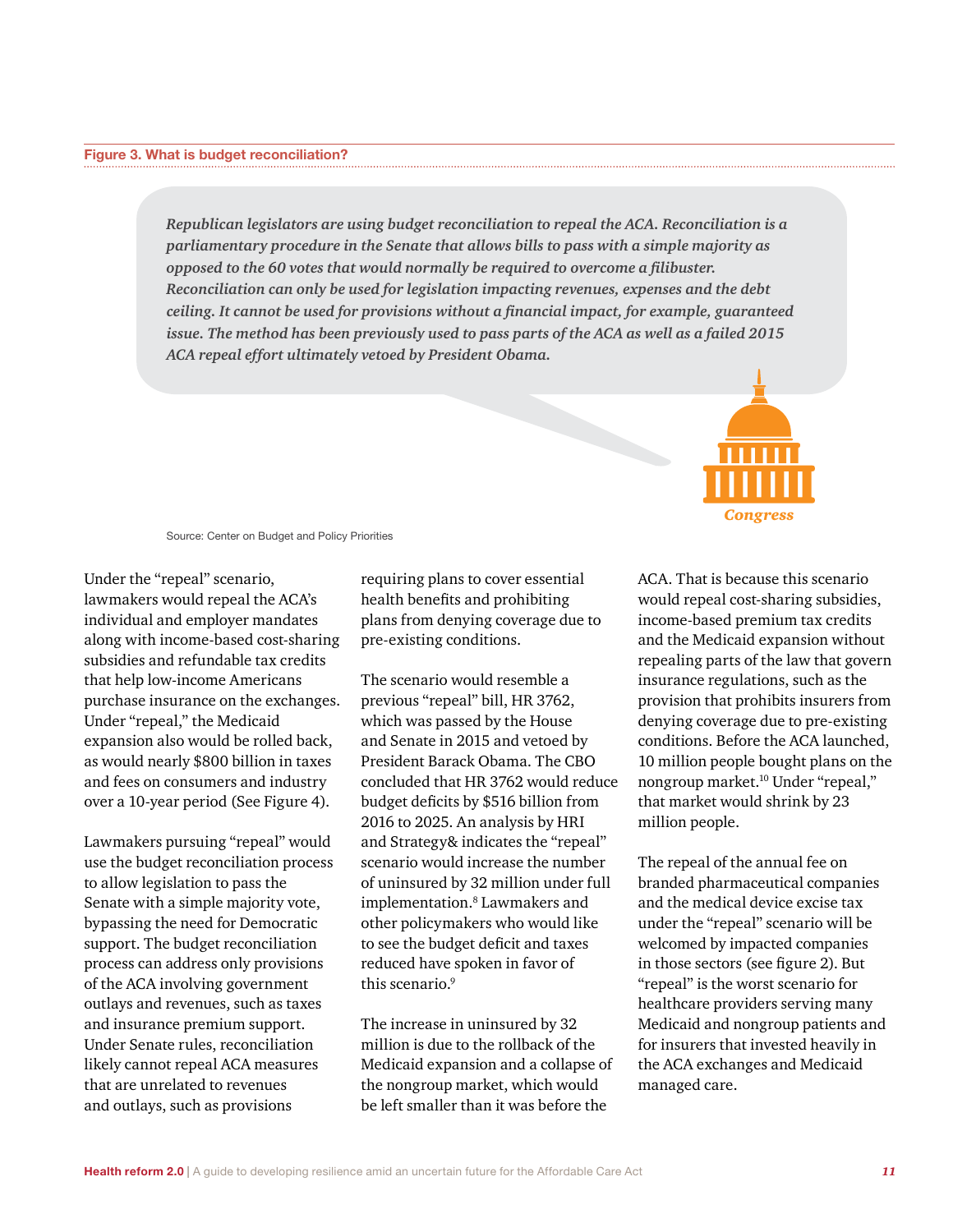*"Repeal" could mean an end to billions of dollars in taxes and fees* **Figure 4. "Repeal" could mean an end to billions of dollars in taxes and fees**

| <b>Key ACA</b> funding<br>mechanism                                   | <b>Entity</b><br>impacted          | <b>Detail</b>                                                                                                                                                     | Cost of<br>repeal,<br>2016-2025 |
|-----------------------------------------------------------------------|------------------------------------|-------------------------------------------------------------------------------------------------------------------------------------------------------------------|---------------------------------|
| <b>Net investment</b><br>income tax                                   | High-income<br>taxpayers           | 3.8% tax on income above \$200,000 for<br>single filers; \$250,000 for joint filers                                                                               | \$157.6 billion                 |
| <b>Individual and</b><br>employer mandate                             | Taxpayers and<br>employers         | Penalty for failure to maintain health<br>insurance<br>Penalty of \$2,000 per employee not provided<br>insurance, minus 30 employees and on a per-<br>month basis | \$210 billion                   |
| <b>Health insurer</b><br>industry fee                                 | <b>Insurers</b>                    | Annual, escalating fee                                                                                                                                            | \$144.7 billion                 |
| <b>Medicare payroll tax</b>                                           | High-income<br>taxpayers           | 0.9% tax on income above \$200,000 for<br>single filers, \$250,000 for joint filers                                                                               | \$117.3 billion                 |
| "Cadillac" tax<br>(delayed until 2020)                                | Employers                          | Excise tax of 40% on value of health plans<br>above a determined value                                                                                            | \$48.7 billion                  |
| <b>Chronic care tax</b><br>Taxpayers                                  |                                    | Raises floor on qualifying medical expenses<br>that can be deducted from 7.5% to 10% of<br>adjusted gross income                                                  | \$40 billion*                   |
| <b>Flexible spending</b><br>account contributions<br>Taxpayers<br>tax |                                    | \$2,500 contribution limit on flexible spending<br>accounts                                                                                                       | \$18.6 billion                  |
| <b>Branded prescription</b><br>drug fee                               | Branded pharma<br>companies        | Annual fee on manufacturers of branded<br>drugs                                                                                                                   | \$24.8 billion                  |
| <b>Medical device</b><br>excise tax                                   | <b>Medical device</b><br>companies | 2.3% excise tax on non-retail medical device<br>sales                                                                                                             | \$19.6 billion                  |
| <b>Over-the-counter</b><br>medicines exclusion                        | Taxpayers,<br>OTC drugmakers       | OTC drugs no longer qualify as medical<br>expense for tax-advantaged savings<br>accounts                                                                          | \$5.5 billion                   |
| <b>Economic substance</b><br>doctrine                                 | All enterprise                     | Requirement that transactions produce<br>benefits other than tax minimization or<br>avoidance                                                                     | \$5.8 billion                   |

\* Estimates are from previous CBO analysis looking at the 2016-2025 timeline

Source: PwC Health Research Institute and Strategy& analysis of Congressional Budget Office data.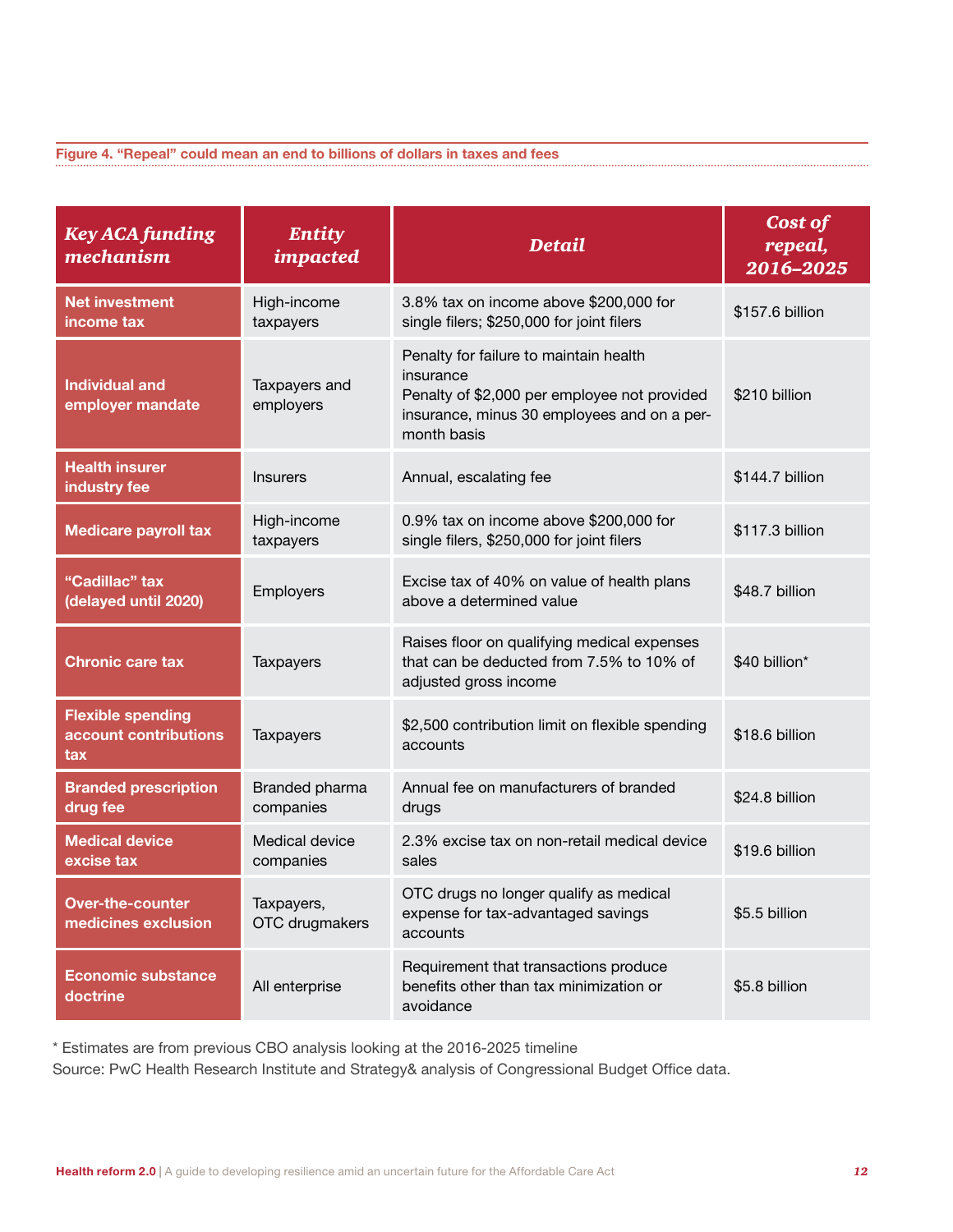# *Under "repeal," states many states likely would experience increases in their uninsured rates of more than 100%* **Figure 5. Under "repeal," many states likely would experience increases in their uninsured rates of more then 100%**



Source: PwC Health Research Institute and Strategy& analysis of the Annual Social and Economic Supplement to the Current Population Survey and Congressional Budget Office publications.

Note: In the absence of the Affordable Care Act, Massachusetts will likely be able to continue elements of their state-level health reform legislation that was originally enacted in 2006. All data reflect projected uninsured rate as of 2025.

This is especially true of healthcare providers and insurers operating in 31 states, and Washington, DC, that expanded their Medicaid programs under the ACA. HRI and Strategy& found that under "repeal," some states would experience surges in their uninsured rates of more than 100 percent (see Appendix B for the ACA's impact on state uninsured rates and figure 5 for the estimated impact of "repeal" on state uninsured rates). The uninsured rate in Washington, DC, would rise more than 380 percent. Few states—or the District of Columbia—likely would be able to maintain coverage levels without the federal government's high level of funding to help pay for Medicaid expansion.<sup>11</sup>

In contrast to the significant negative effect on healthcare providers and insurers under "repeal," the pharmaceutical industry would absorb a small decline in revenues. The repeal of the annual fee on branded pharmaceutical manufacturers would be a welcome change for the industry, but this would be offset by the collapse of the nongroup market and the end of the Medicaid expansion. Generic drug manufacturers would be particularly hit by the latter.

#### *Impact on payers*

Many insurers, especially those that invested heavily to participate in the ACA exchanges and Medicaid

managed care, could suffer under "repeal."12 In Medicaid expansion states with Medicaid managed care plans, some insurers could lose a significant amount of revenue as the program expansion is rolled back.

Insurers—especially regional, nonprofit, mission-driven organizations that committed to participating in the ACA exchanges could find themselves in a bind under this scenario. If they wish to participate in the exchanges, they will be bound by the law's remaining parts to offer relatively generous plans without the ability to underwrite, and the majority of their current customers will not be able to afford them. HHS data show that in 2016,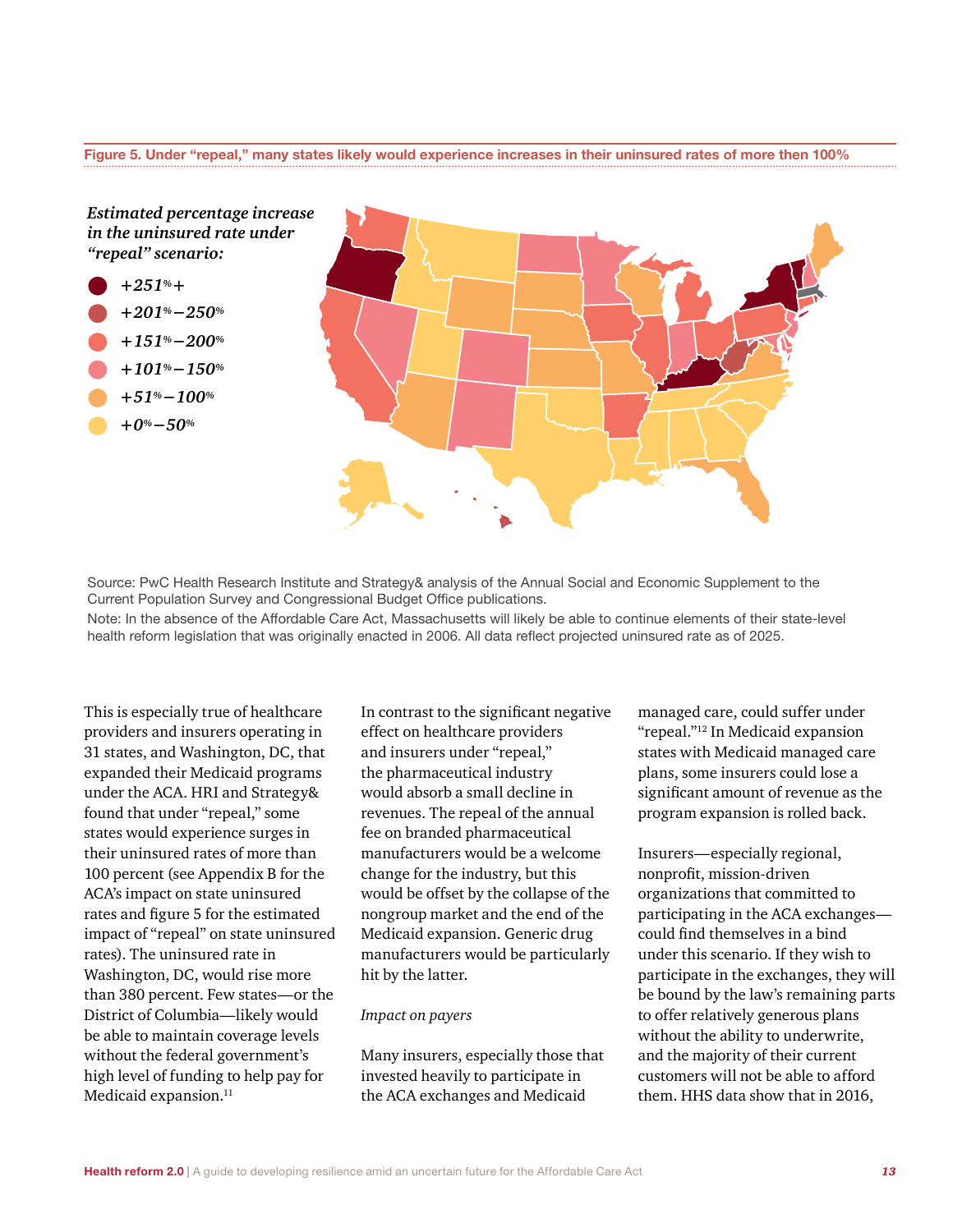nearly 10.5 million members of the individual exchange market qualified for ACA premium support.<sup>13</sup> Under "repeal," only the sickest consumers and those with considerable financial resources—likely will continue to buy coverage in the nongroup market, exacerbating insurers' losses on those plans and forcing them to raise premiums even more.

Insurers will need to decide early in 2017 whether to participate in the exchange markets (see figure 6), and with uncertainty continuing around the ACA's fate, some could decide

to opt out for 2018.<sup>14</sup> A few large national insurers are thinking of pulling out or have already pulled out of the exchanges, which represent a small part of their business.<sup>15</sup>

A handful of insurers also invested heavily in expanding Medicaid managed care products in the wake of the ACA's Medicaid expansion. A rollback of the expansion will significantly impact these insurers, some of which also doubled down on participation in the ACA exchanges.

#### *Impact on providers*

Healthcare providers accepted reimbursement cuts under the ACA in exchange for millions more insured patients, and would be substantially affected under "repeal," which would erase the gain in insured customers without fully restoring the ACA's reimbursement cuts. The American Hospital Association (AHA) and the Federation of American Hospitals (FAH) estimated that hospitals would lose \$165.8 billion over 10 years under a "repeal" scenario.<sup>16</sup>

*Affordable Care Act enrollment season* **Figure 6. Insurers are working on a tight timeline for the next enrollment season**

## *June 2017*

Deadline for insurers to submit rate tables for qualified health plans to CMS

## *July 2017*

CMS reviews revised qualified health plan applications

### *August 2017*

Deadline for service area petition

Final deadline for issuer changes to qualified health plan applications

## *September 2017*

States send CMS final plan recommendations

Issuers send signed agreements confirmed plan lists and final plan crosswalks to CMS

## *October – November 2017*

CMS sends certification notices with countersigned agreements and final plan lists to issuers

Open enrollment begins



Source: CMS: "Key Dates for Calendar Year 2017: QHP Certification in the Federally-facilitated Marketplaces"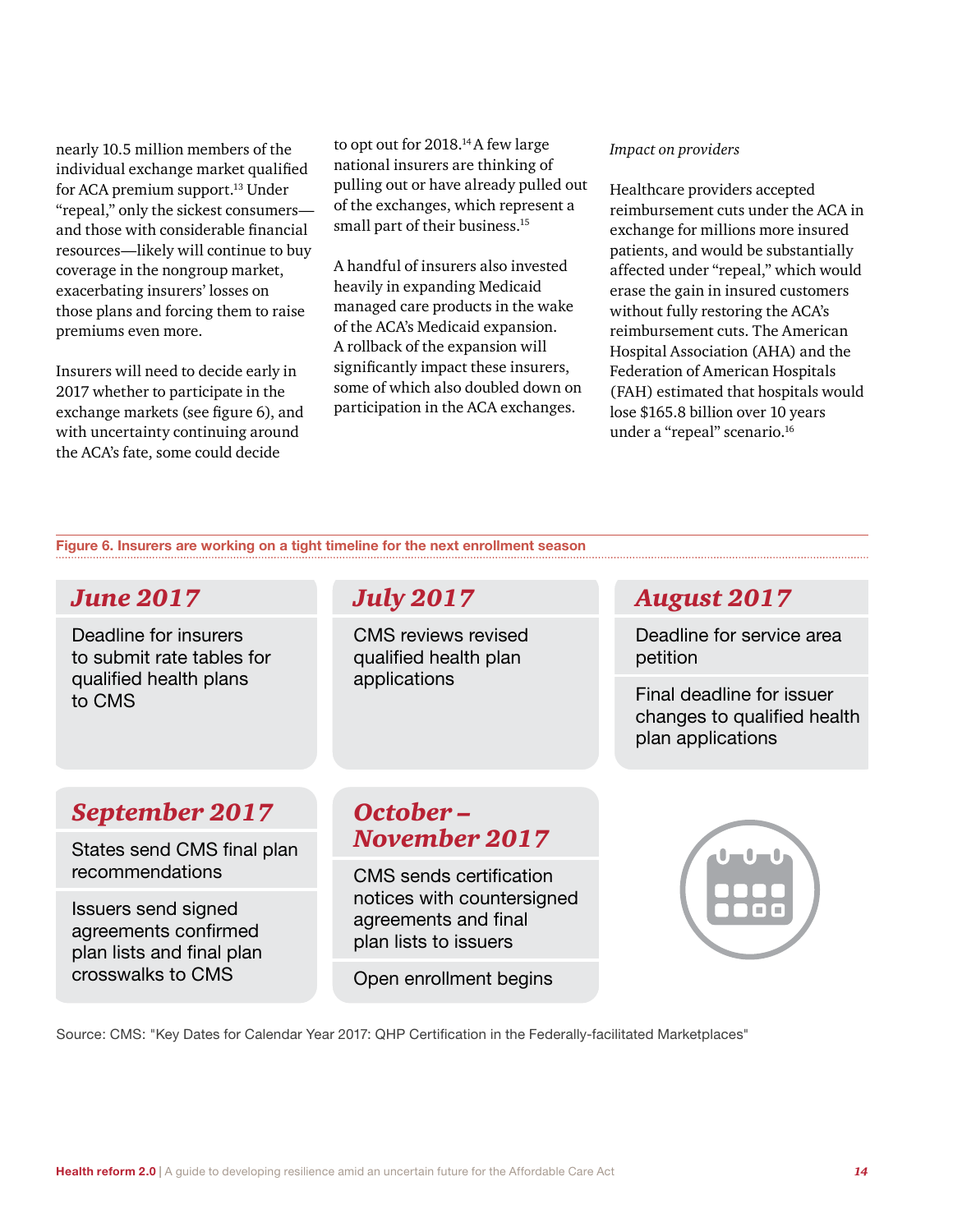*Payer executives: Modify the Affordable Care Act, expand*  **Figure 7. Payer executives: Modify the Affordable Care Act, expand health savings accounts and restart high-risk pools**

After the election, PwC's Health Research Institute asked payer executives to rate their support for each of President Trump's following proposals:



Source: PwC Health Research Institute survey of payer executives 2016-2017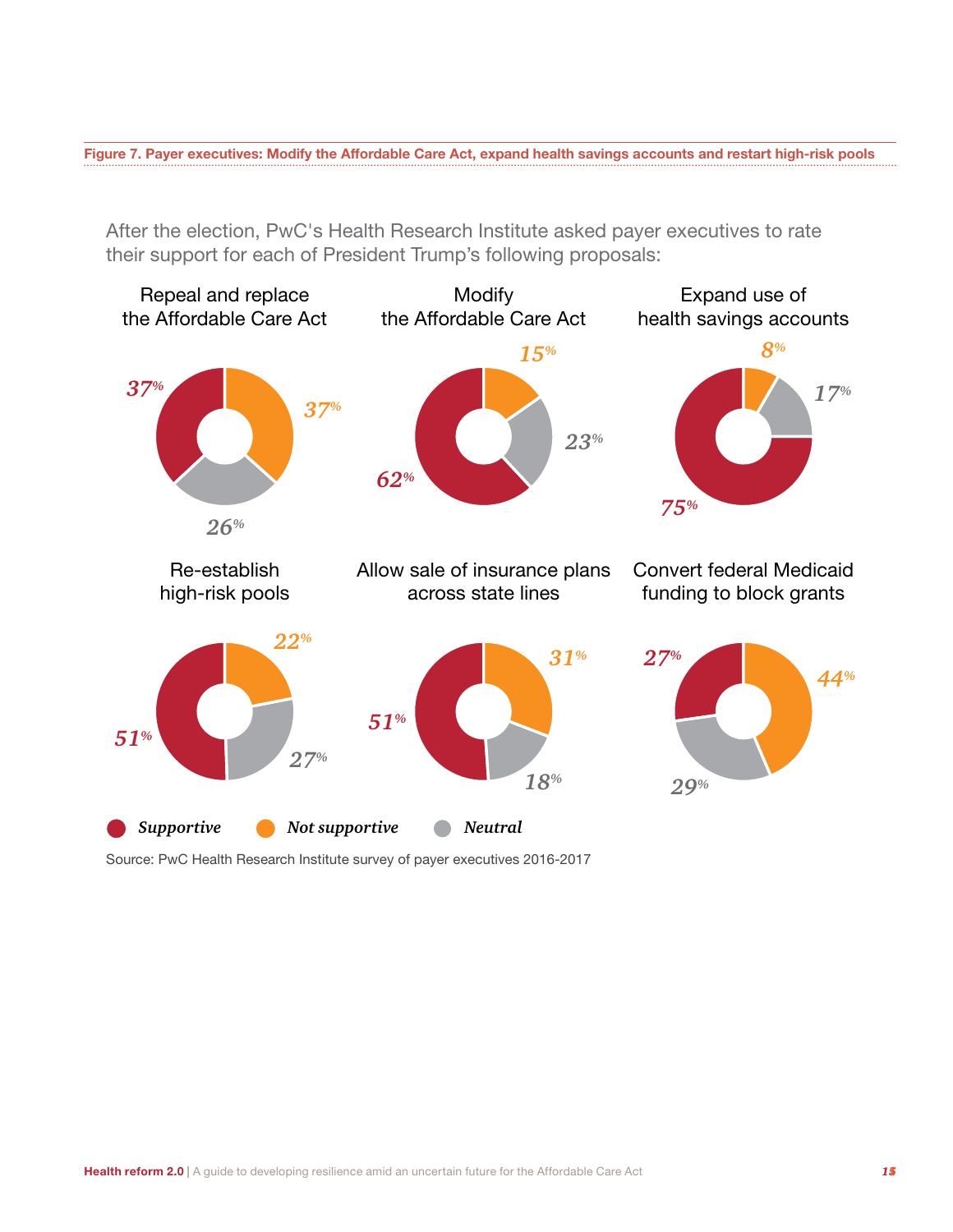An ACA repeal would result in an increase in uncompensated care by healthcare providers of \$144.6 billion in 2019, according to an Urban Institute analysis.<sup>17</sup>

"Losses of this magnitude cannot be sustained and will adversely impact patients' access to care, decimate hospitals' and health systems' ability to provide services, weaken local economies that hospitals help sustain and grow, and result in massive job losses," wrote AHA President and CEO Rick Pollack and FAH President and CEO Chip Kahn in joint letters to then-President-elect Trump and congressional leaders in December 2016.18 The American Medical Association (AMA) also urged lawmakers to keep people covered. "It is essential that gains in the number of Americans with health insurance coverage be maintained," wrote AMA CEO and Executive Vice President Dr. James L. Madara in a January 2017 letter to congressional leaders.<sup>19</sup>

To date, the ACA has expanded coverage to nearly 17 million additional people, resulting in greater utilization of provider services.<sup>20</sup> The coverage expansion created new patients and new demand for services and led to decreases in uncompensated care.<sup>21</sup> Rural hospitals and community clinics, many of which already are at risk for closure and which depend heavily on Medicaid, may feel the effects of "repeal" the most.<sup>22</sup>

Healthcare provider executives interviewed by HRI expressed concern about a "repeal" scenario. Some providers have made plans assuming economic conditions that could dramatically change. Some have struck risk-based contracts with government and commercial

payers under the assumption that the ACA would continue. Some have invested in new staff, technology and programs for the same reasons. Some have taken on debt to fund capital plans or mergers and acquisition activity under assumptions that may not hold true under a "repeal" scenario.

A surge in the uninsured also could exacerbate public health issues, such as attempts to address obesity or the opioid epidemic. HRI and Strategy& found that many of the states with the highest rates of drug overdose deaths would also experience increases in their uninsured rates of more than 150 percent (see figure 8). Almost 12% of Medicaid beneficiaries over the age of 18 have a substance use disorder.<sup>23</sup> Given a rollback in Medicaid coverage, many may no longer be able to seek proper treatment.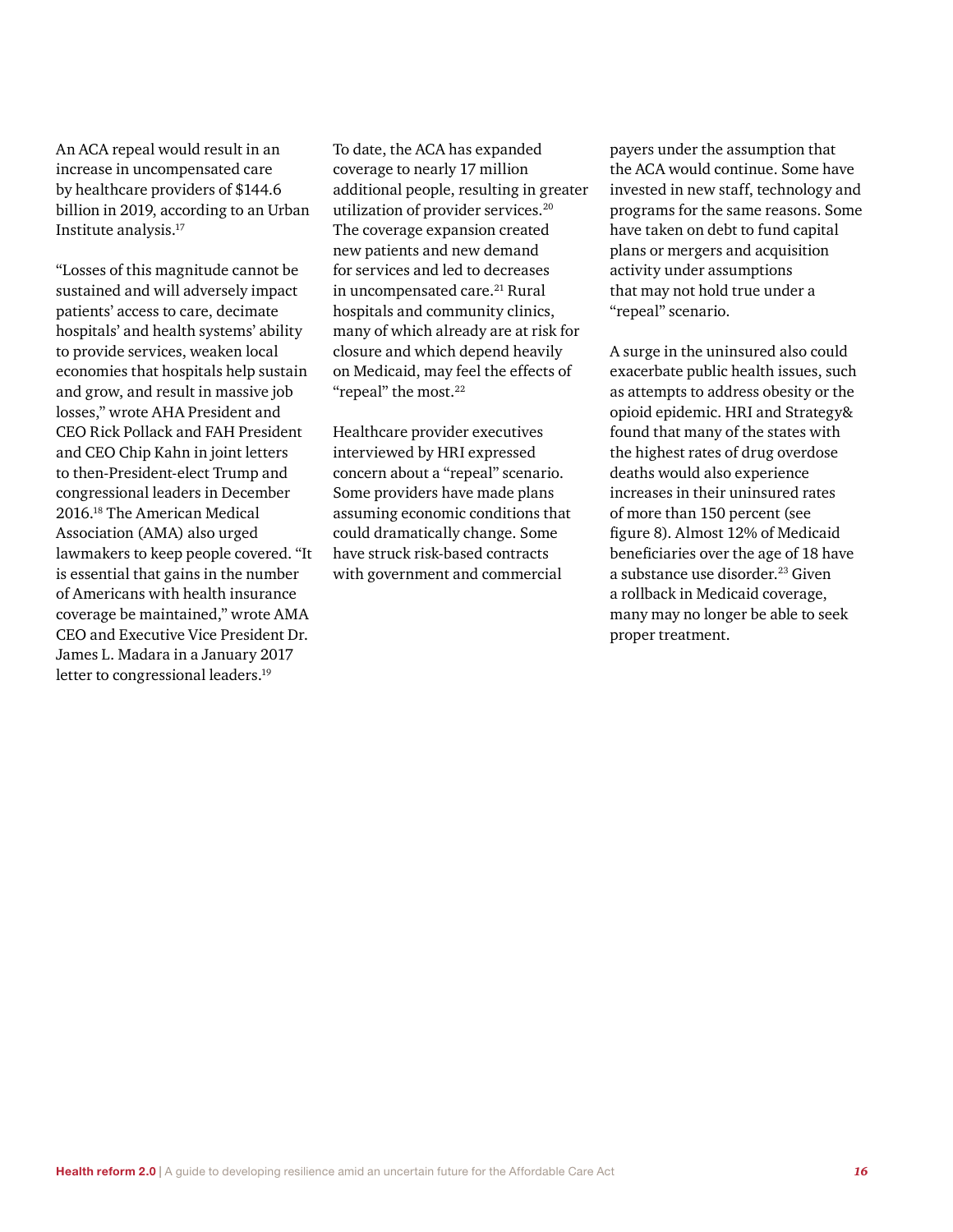*Many of the states with the highest rates of drug overdose*  **also experience the highest spikes in uninsured rates under "repeal"Figure 8. Many of the states with the highest rates of drug overdose deaths likely would** 

Number and age-adjusted rates of drug overdose deaths by state, US 2015



Source: PwC Health Research Institute and Strategy& analysis; CDC drug overdose death data. Note: In the absence of the Affordable Care Act, Massachusetts will likely be able to continue elements of their state-level health reform legislation that was originally enacted in 2006. Insurance data reflect projected uninsured rate as of 2025.

#### *Impact on pharmaceutical and life sciences companies*

Branded pharmaceutical and medical device companies are likely to experience a mild, negative impact under a "repeal" scenario, with gains from the repeal of the annual fee on branded pharmaceutical manufacturers and the medical device excise tax countered by losses of covered customers (see figure 2). Drugmakers, particularly those making high-priced products, such as treatments for rare diseases, likely

would continue to benefit from the ACA's prohibitions on setting annual and lifetime limits, rescinding coverage and underwriting for pre-existing conditions, as these provisions would remain in place under the "repeal" scenario.<sup>24,25</sup>

Generic drugmakers benefited as many of the new prescriptions generated by the Medicaid expansion were filled for their products.<sup>26</sup> Makers of drugs treating mental illness and mood disorders, HIV and hepatitis C—the top three types of prescription drugs for Medicaid spending—also may have benefited from the expansion of that program (see figure 9). The ACA also expanded Medicaid coverage to certain smoking cessation drugs, barbiturates and benzodiazepines, aiding companies selling those products.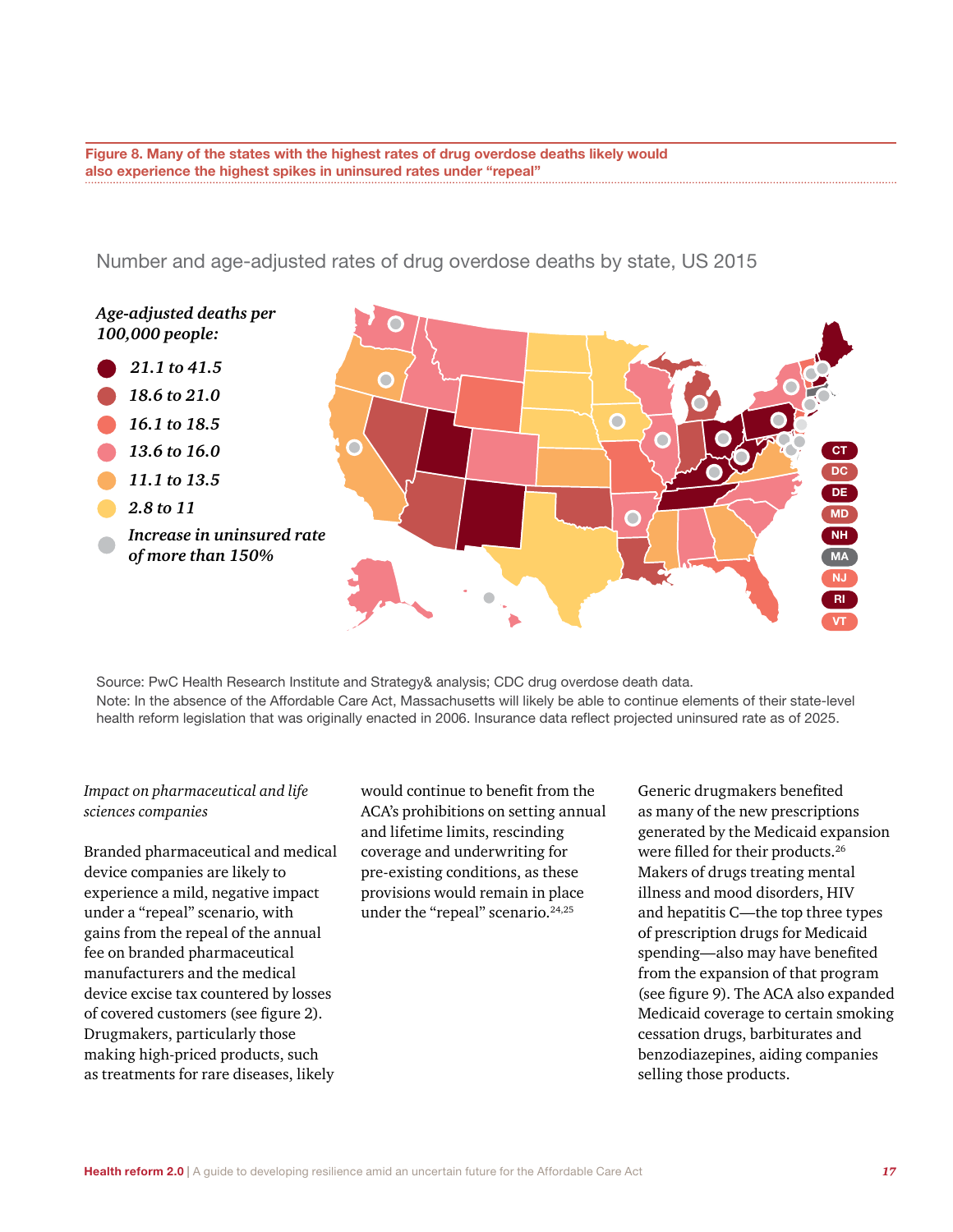*Cuts to Medicaid likely would impact sales of certain types*  **including those for mental and mood disorders more than othersFigure 9. Cuts to Medicaid likely would impact sales of certain types of drugs,** 

2015 Medicaid spending on top 50 prescription drugs, by type (billions)



| Mental/mood disorders  | \$4.48B |
|------------------------|---------|
| HIV                    | \$3.71B |
| Hepatitis C            | \$3.00B |
| Asthma/COPD            | \$2.77B |
| ADHD                   | \$1.93B |
| Diabetes               | \$1.79B |
| Arthritis              | \$1.58B |
| <b>Blood disorders</b> | \$0.93B |
| Oncology∍              | \$0.55B |
| Nerve damage           | \$0.50B |
| Multiple sclerosis     | \$0.50B |
| Narcotic dependence    | \$0.48B |
| Other                  | \$0.88B |

Source: PwC Health Research Institute analysis of CMS Medicaid drug spending data

Makers of medical devices may have the most to gain from "repeal." They gained relatively few patients from the ACA—medical device use is highest among the elderly, who are primarily insured by Medicare —but were hit with a 2.3 percent excise tax on sales of nonretail medical devices. However, weaker revenues for healthcare providers may affect sales of some devices used in hospital settings.

#### *Impact on employers*

Employers, which insure 49 percent of Americans, also likely would feel the effects of "repeal."27 Under the ACA, companies with more than 50 employees were required to provide insurance to employees working more than 30 hours per week. Eliminating the employer mandate might result in some

employers dropping coverage, and fewer compliance and reporting costs for all employers. The elimination of the "Cadillac" tax, in particular, would ease reporting costs for employers.<sup>28</sup>

However, these cost savings will be offset by increased costs elsewhere. Sicker employees may feel pressure to stay for fear of not getting insurance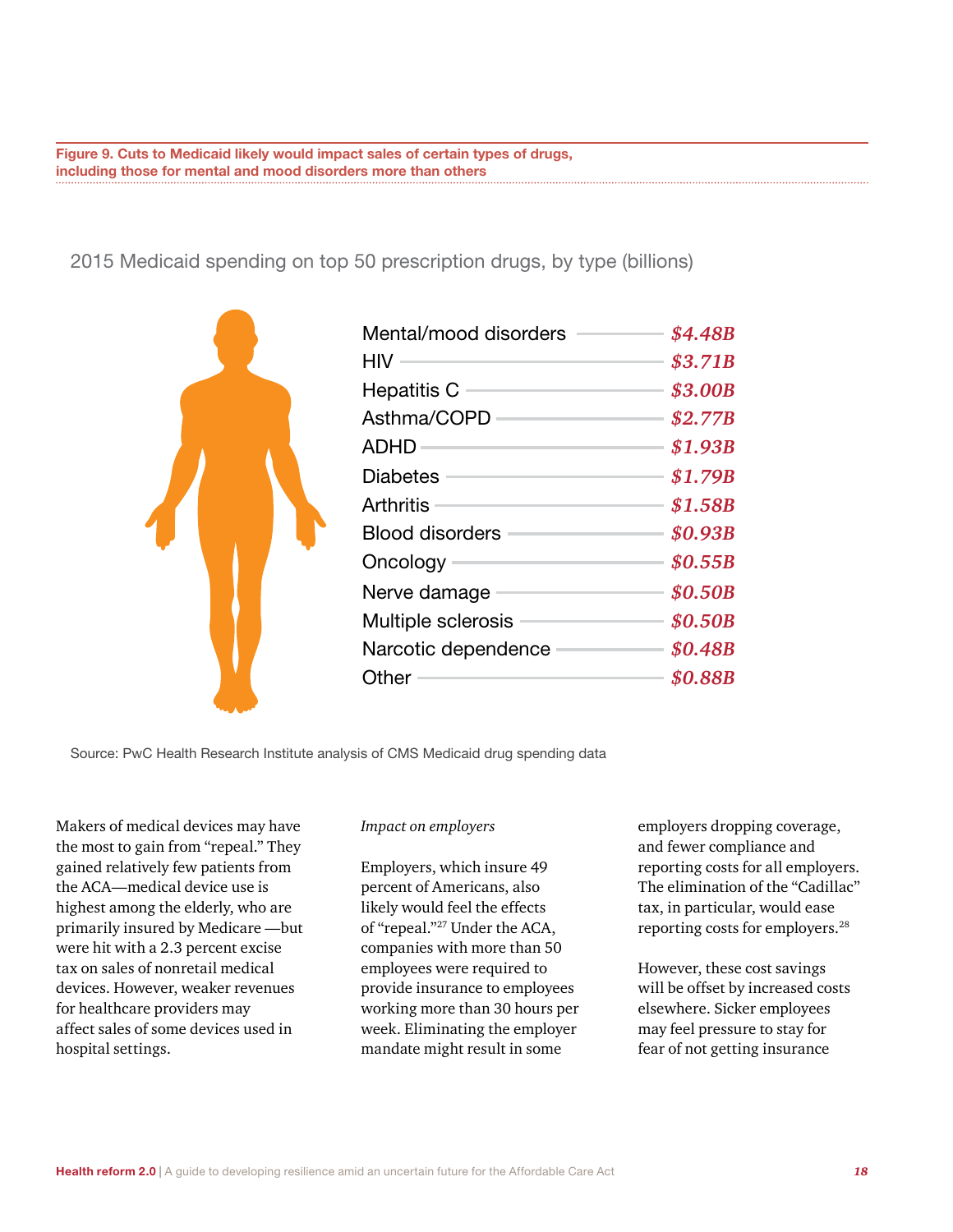elsewhere, leading to "job lock." Increases in uncompensated care for providers also could be passed on to insurers and, therefore, on to employers in the form of higher premiums. Employers are expected to offer coverage to about 10 million more Americans under the "repeal" scenario as employees put pressure on their employers to offer coverage in the absence of a functional nongroup market, according to the analysis by HRI and Strategy&.

#### *Impact analysis*

**"Repeal" likely would mean a surge in the uninsured.** Rolling back most of the ACA's signature elements generous premium supports for low-income Americans and the Medicaid expansion—could result in rapid changes for many healthcare providers and payers. Organizations should consider their short-term abilities to operate, and how they would handle caring for, covering or offering services to a significant

number of patients who lose coverage. Providers also should consider their plans—staffing, expansions, deals, capital projects—in light of this scenario. Payers should consider how, or whether, to continue operations in the nongroup market in the absence of the ACA's premium subsidies. Pharmaceutical companies may need to quickly ramp up patient assistance programs as millions lose coverage.

#### **Prepare for long-term fiscal**

**impacts.** In the absence of a replacement plan, some providers and payers may face a bleaker outlook than they would under the ACA. A substantial increase in the uninsured likely will lead to increases in uncompensated care. Pharmaceutical and life sciences companies should consider how they would put tax savings to work, especially with the possibility that President Trump and Congress may pass tax reform too. (Please see sidebar on tax reform on page 32).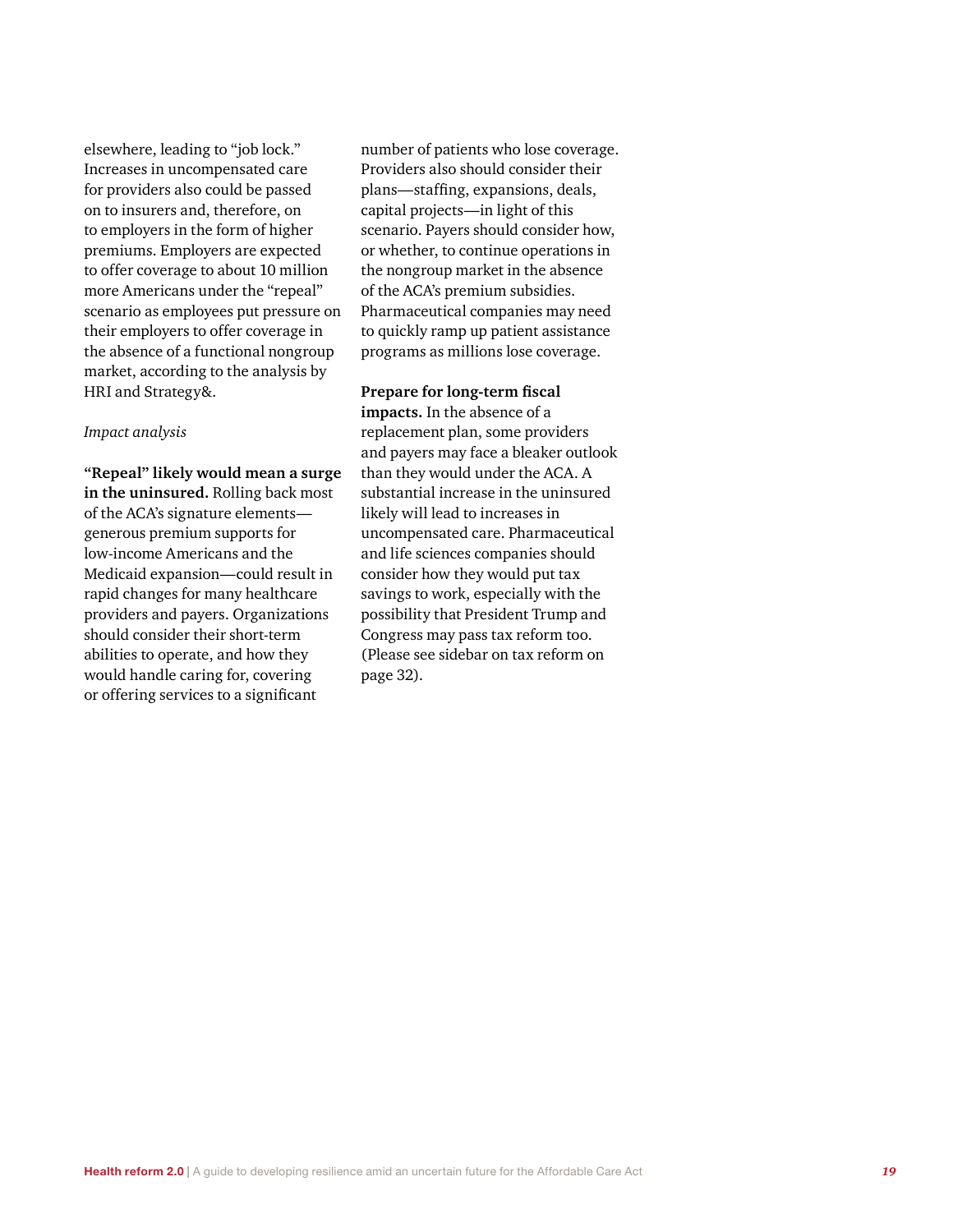### *"Replace": Repeals ACA mandates; implements Medicaid*  **Scenario 2: Replace**

*block grants; funds high-risk pools and adds means-tested,*  **Figure 10. "Replace": Repeals ACA mandates; implements Medicaid block grants;**  *aged-based tax credits* **funds high-pools and adds means-tested, aged-based tax credits**

Net change in insured, 2025: -12 million Americans (Employer: +5m; Medicaid: -5m; Nongroup: -12m)

|                                                | <b>Impact</b><br>(decrease, increase) | Detail                                                                                                                                                                                                                                                                                         |
|------------------------------------------------|---------------------------------------|------------------------------------------------------------------------------------------------------------------------------------------------------------------------------------------------------------------------------------------------------------------------------------------------|
| <b>Payers:</b><br><b>Total premium revenue</b> |                                       | Less valuable tax credits will leave the<br>nongroup market smaller and sicker while<br>Medicaid block grants could eventually squeeze<br>insurers administering Medicaid managed care<br>programs. Most impact to insurers participating<br>in ACA exchanges and Medicaid managed care.       |
| <b>Providers:</b><br><b>Hospital revenues</b>  |                                       | Increase in the uninsured leads to a decreased<br>number of paying uninsured customers. Block-<br>granting Medicaid leads to reductions over the<br>long-term.                                                                                                                                 |
| <b>Providers:</b><br><b>Uncompensated care</b> |                                       | Reduction in insured customers leads to a<br>gradual increase in uncompensated care;<br>particularly in states that expanded Medicaid.                                                                                                                                                         |
| Life sciences:<br><b>Pharma income</b>         |                                       | Pharma companies, especially those selling<br>mental health, HIV and Hepatitis C drugs, could<br>see slight decrease in revenues over time due<br>to rise in uninsured and block granting. Greater<br>state flexibility in administering Medicaid could<br>mean restrictions on prescriptions. |
| Life sciences:<br><b>Device income</b>         |                                       | Rise in uninsured means fewer paying<br>customers for medical devices.                                                                                                                                                                                                                         |

Source: PwC Health Research Institute and Strategy& analysis Note: All data reflect projected uninsured rate as of 2025.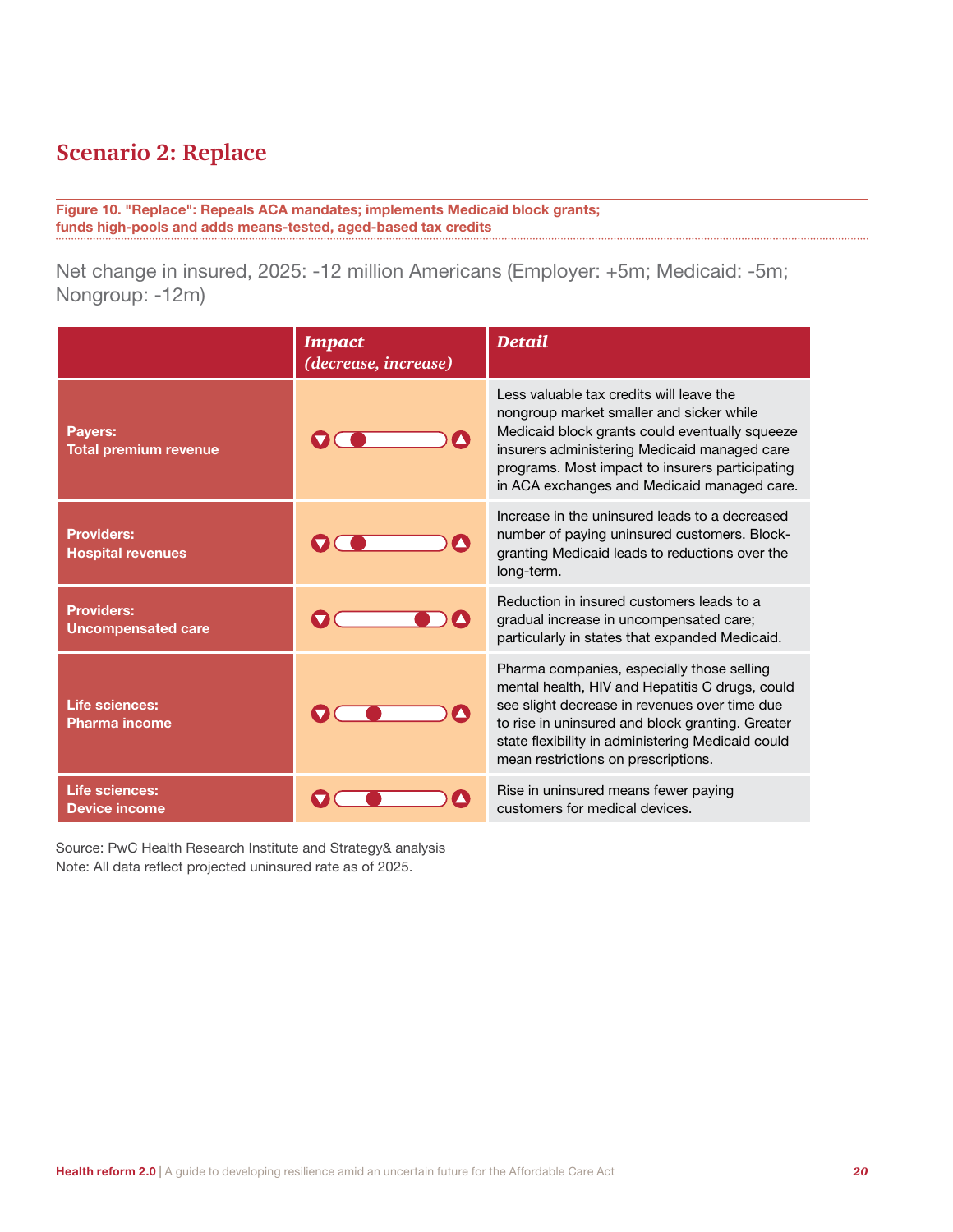Under "replace," President Trump and lawmakers would use the budget reconciliation process to repeal the individual mandate and the income-based tax credits to subsidize purchase of premiums. They would replace these with premium tax credits based on age that would be available to all participants in the individual market with incomes up to \$40,000 for individuals and \$80,000 for families (with a phase-out of the credits that ends at incomes of \$50,000 for individuals and \$100,000 for families). They would offer some federal funding for state-based,

high-risk pools, and transform Medicaid into block grants.

Fully implemented, "replace" could lead to an estimated 12 million fewer insured individuals than under the ACA, according to an analysis by HRI and Strategy&. Under this scenario, employers would cover an estimated 5 million additional people, partially offsetting a decline in Medicaid enrollment because of the blockgranting program and the loss of an estimated 12 million people in the nongroup market thanks to less generous premium supports and the individual mandate repeal.

This scenario does not represent a best- or worst- case scenario for any major sector of the industry, although healthcare payers that specialize in Medicaid managed care could be impacted. Transforming the Medicaid program from an entitlement into a system that hands states a block of money, or a capped amount per enrollee, would lower federal spending on the program over time, allowing for more control over federal nondiscretionary spending (see figure 11 for a brief explanation of Medicaid block grants and capped enrollee funding).

| <b>Area</b>                                        | <b>Current Medicaid</b><br>system                                                                                             | Medicaid block grant/<br>per capita cap system                                       | <b>Trump</b><br><i>administration</i><br>considerations                                                          |  |
|----------------------------------------------------|-------------------------------------------------------------------------------------------------------------------------------|--------------------------------------------------------------------------------------|------------------------------------------------------------------------------------------------------------------|--|
| Federal funding is based on<br>actual expenditures |                                                                                                                               | Federal funding is capped per<br>state or based on a pre-set<br>amount or formula    | Decide on how to set the<br>total federal amount or per<br>capita rate; choose to cap<br>only certain categories |  |
| <b>Financing</b>                                   | Federal and state<br>governments share program<br>costs                                                                       | State government responsible                                                         | Set a base year and growth                                                                                       |  |
|                                                    | Lower-income states<br>pay lower share; special<br>federal match rates for the<br><b>ACA Medicaid expansion</b><br>population | for program costs over federal<br>capped amount                                      | rate for each year; determine<br>how to account for non-<br>expansion states                                     |  |
| Entitlement/                                       | Eligible people guaranteed<br>coverage; no enrollment<br>caps                                                                 | Cede more power to states;<br>weaker federal rules on who<br>must be covered; states | Determine federal<br>requirements (e.g., essential<br>standard benefits, eligibility<br>categories)              |  |
| guarantee of<br>coverage                           | States must meet core<br>federal requirements for<br>benefits                                                                 | decide who qualifies for<br>program and what benefits<br>are covered                 |                                                                                                                  |  |

# *What's a Medicaid block grant? How would a per capita cap system work?* **Figure 11. What's a Medicaid block grant? How would a per capita cap system work?**

Source: CMS National Health Expenditure data, FY 2015; Congressional Budget Office, "Options for Reducing the Deficit: 2017 to 2026."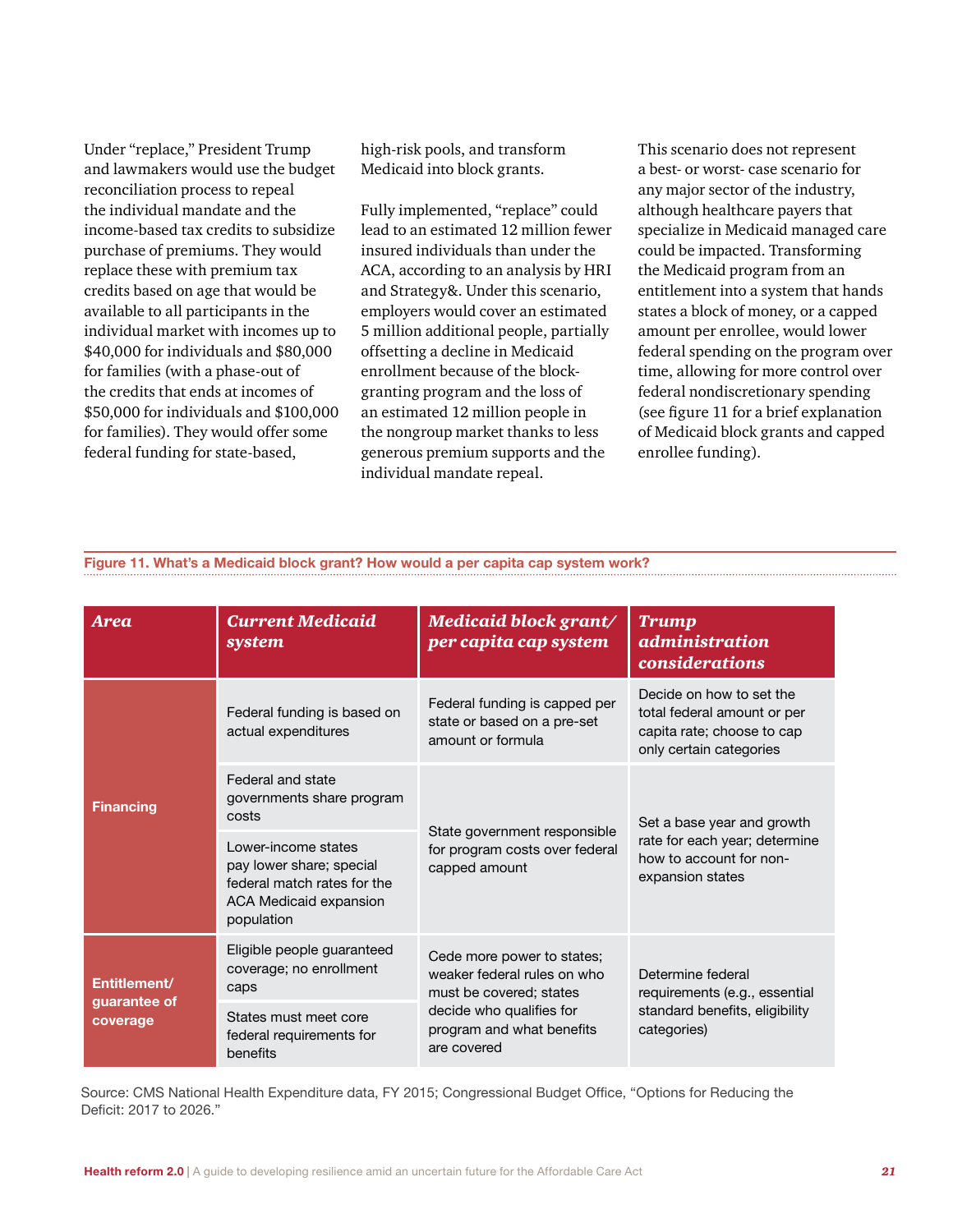Medicaid block grants could come with more freedom for states to administer their programs, even though additional flexibility was not modeled for the "replace" scenario. This flexibility could come through more liberal and streamlined approvals of Section 1115 demonstrations and waivers, which allow CMS to grant states flexibility in administering Medicaid and CHIP. Seema Verma, CMS' new administrator and architect of several states' Medicaid 1115 waiver programs, called Medicaid an "intractable" and "inflexible" program during her confirmation hearing before the Senate Finance Committee in February. "States are in a situation where they are having to go back and forth doing reams of paperwork trying to get approvals from the federal government," said Verma.29

Others also see block grants as a path to more efficient spending and innovation. "When there is a block grant, it creates a partnership between providers and state and federal governments to focus on the provision of better healthcare at a greater value," said Mark D. Birdwhistell, vice president for administration and external affairs at UK HealthCare. "The current structure is completely open-ended."

Healthcare provider groups have expressed concern about Medicaid block-grant programs, which were modeled under "replace," because they could lead to significantly decreased funding and reductions in coverage. "Any Medicaid restructuring should continue the

federal-state partnership that ensures beneficiaries and providers continue to have access to high-quality health care coverage, provides sufficient funding, and treats expansion and nonexpansion states in an equitable manner," wrote the American Hospital Association and 71 state and regional hospital associations in a Jan. 27 letter to President Trump.<sup>30</sup>

The CBO calculated that spending caps could reduce federal Medicaid spending by \$370 billion to \$690 billion over 10 years, depending on the exact nature of the proposal.<sup>31</sup> CBO and JCT estimated that a combination of block grants and per capita spending caps, as described in one version of the AHCA, would reduce federal spending by more than \$800 billion over 10 years. Under the "replace" scenario in this report, HRI and Strategy& assumed a per capita cap block grant starting at 95% of states' current per capita expenditures with growth at inflation plus 1 percent per year. HRI and Strategy& also assumed that states that expanded Medicaid under the ACA would be permitted to maintain their expansion, but states that did not expand under the ACA would not be permitted to do so.

#### *Impact on payers*

Insurers, particularly those invested in the nongroup markets, could lose out under "replace" as an estimated 12 million Americans leave the individual insurance market because of less generous subsidies and a lack of an individual mandate. Lawmakers' plans to expand the use of health

savings accounts could have a small positive effect by allowing pre-tax dollars to pay for more care, though these vehicles have mostly been used by higher-income Americans so far.

High-risk pools, modeled as part of the "replace" scenario, could help make ACA exchanges more attractive to payers. The pools would help provide coverage for the sickest, most expensive consumers, thereby taking them out of insurers' other risk pools. The impact of the highrisk pools would depend on funding available to them. If they are poorly funded, their impact would be modest. The CBO/JCT has previously determined that adequately-funded risk-pools would "exert substantial downward pressure on premiums in the nongroup market" and would also "encourage participation in the market by insurers."<sup>32</sup>

Under a block-grant scenario, states also would be responsible for deciding how to handle the gap between growing healthcare costs and capped federal funding by finding efficiencies, cutting benefits, filling the gap, reducing the number of enrollees or some combination of all four. Medical expenditures have historically outpaced consumer inflation, and state budgets would be constrained more and more over time, resulting in additional cost pressures on managed care programs (see figure 12). HRI and Strategy& estimate that the primary mechanism used by states would be reductions in enrollment, thus decreasing Medicaid enrollees by 5 million by 2025.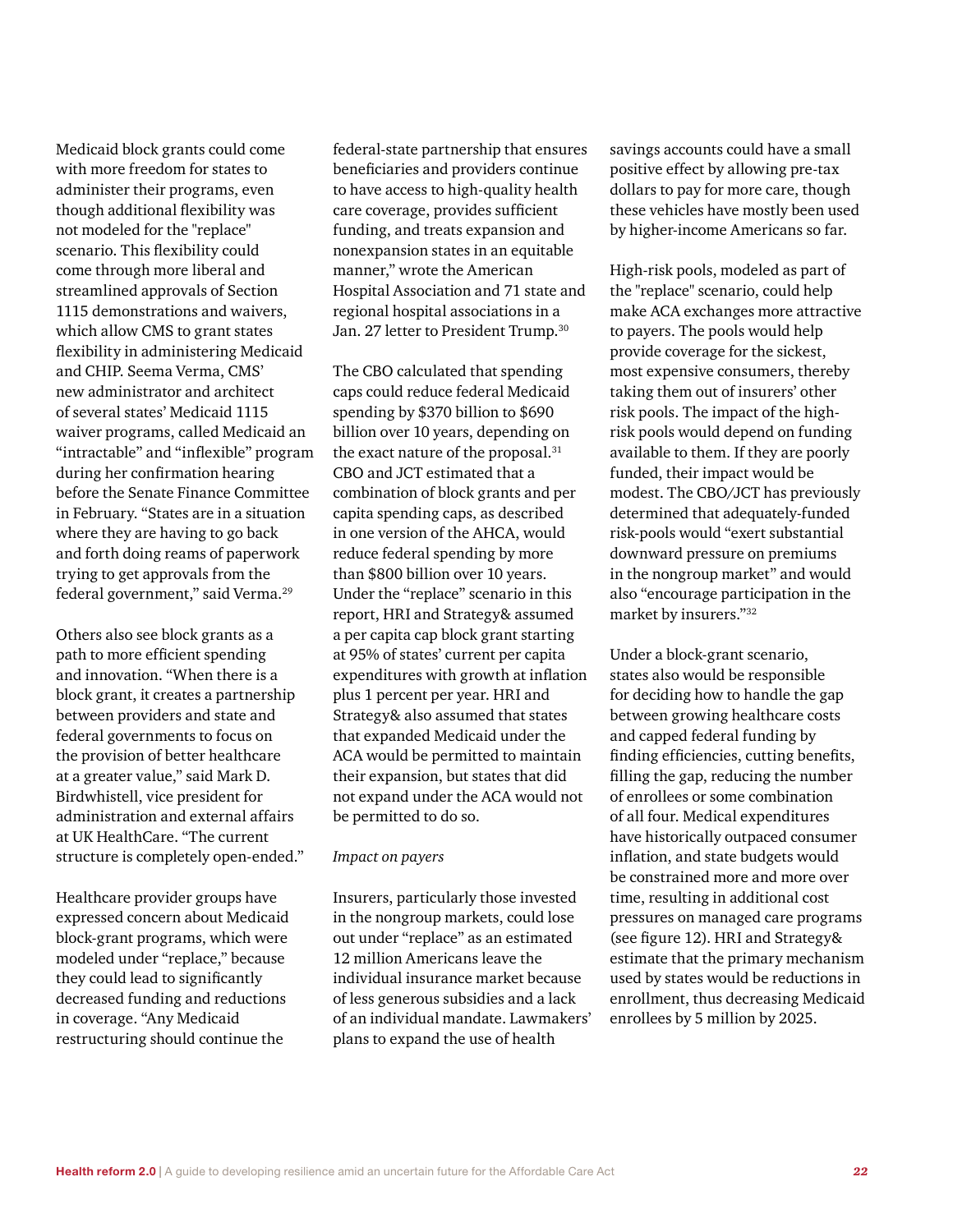



Sources: PwC Health Research Institute and Strategy& analysis; Congressional Budget Office, "The Budget and Economic Outlook: 2017 to 2027," January 2017; CMS, February 2017 National Health Expenditure Projections. Note: "Replace" policy assumes a 5% reduction in Medicaid funding in 2019 compared to current baseline, and then growth at the Consumer Price Index (CPI) plus 1%

#### *Impact on healthcare providers*

Under "replace," federal funding for Medicaid likely would grow more slowly than current projections. While states would have a lot more freedom to experiment and design their programs, they also would have to make hard choices about raising taxes, finding new sources of revenue and changing eligibility, benefits and reimbursement rates. Providers, already unhappy with Medicaid reimbursement rates, may be pressed harder still.

State budget flexibility also is limited. State governments collectively spent \$197 billion on Medicaid in 2015, an average of 15.39 percent of their budgets. If the federal government pushed all Medicaid funding and responsibility to the states, an unlikely proposition, Medicaid would make up an average of 32.8 percent of all state expenditures, according to an HRI and Strategy& analysis of 2015 Medicaid spending data (see Appendix C). This gap, between 15.39% and 32.8%, is funding that

will be reduced over time under the per capita cap system.

This flexibility is further curtailed by unfunded state pension and retiree healthcare obligations, which will reach an estimated \$1.75 trillion in 2017.33 Some states, such as Illinois, already have poor credit ratings and likely would have little ability to make up shrinking federal funding for Medicaid. <sup>34</sup>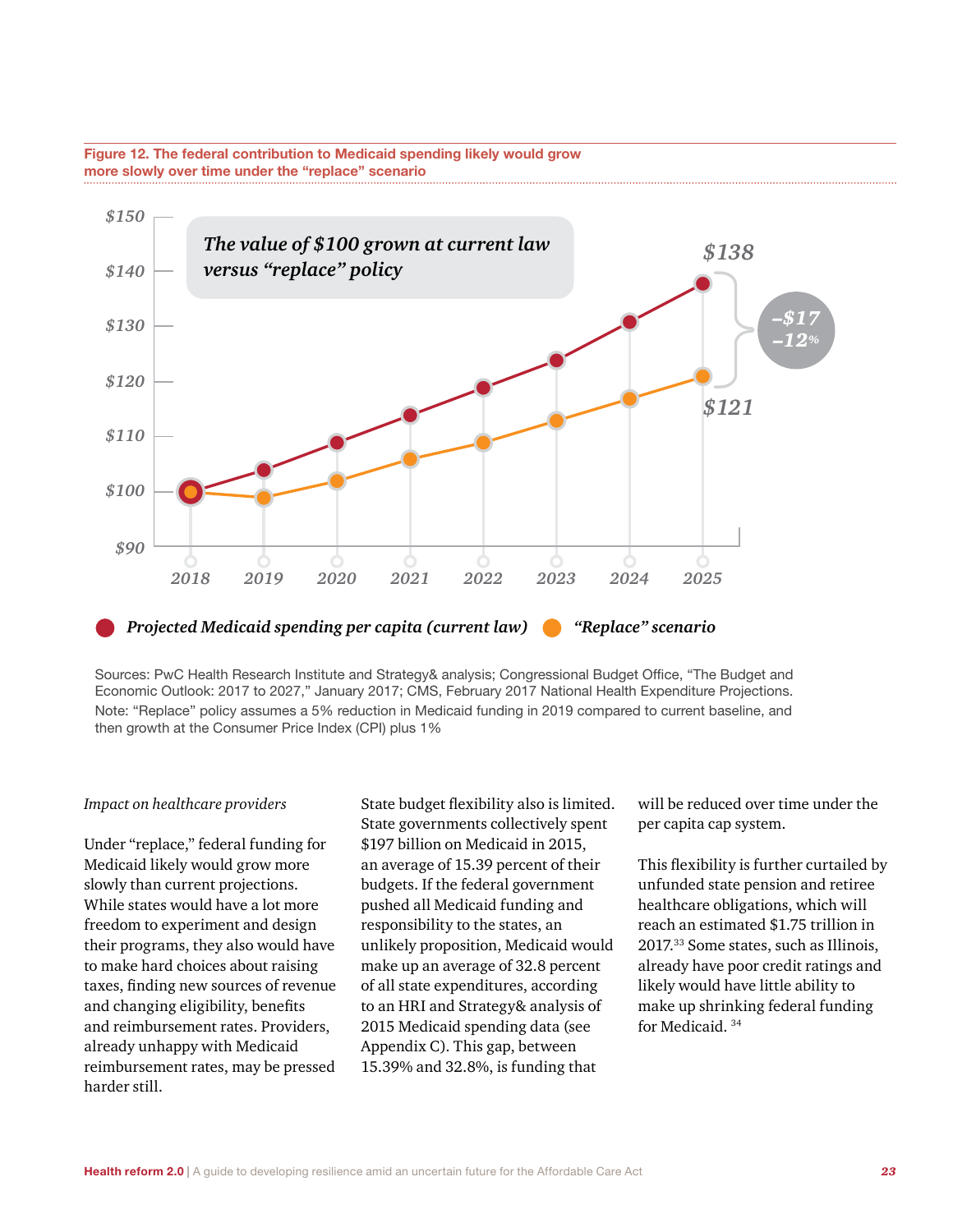Hospitals located in states that expanded Medicaid and serve a disproportionately high number of low-income individuals will feel the squeeze most (see figure 13). Under this scenario, the impact of these reductions would be offset, in part, by restoration of Disproportionate Share Hospital funding. Providers of longterm care to frail elderly Americans may face changes to Medicaid funding over time. Healthcare providers set up as integrated, managed care delivery systems may have the least to lose under a block-grant plan. State efforts—or mandates—to save money likely will require these types of providers to coordinate care and divert patients into appropriate

venues for cost-effectiveness, which is their forte.

#### *Impact on pharmaceutical and life sciences companies*

Because all taxes and fees are assumed to be retained under "replace," life sciences companies are not expected to benefit under this scenario. Instead, the number of uninsured would rise by 12 million by 2025, a boost in uninsured potential customers at a time when drug companies are being pressured politically to lower drug prices.<sup>35</sup>

Block-granting Medicaid under a per capita cap system would result in

other challenges over time. Medicaid spent \$57 billion on pharmaceuticals in 2015 before required rebates, and just 25 drugs made up 31 percent of all spending.36 Cash-strapped states might curtail access to high-cost, breakthrough drugs to protect their budgets. Just a small handful of new drugs, like the three new hepatitis C drugs introduced from 2013 to 2015, could put state budgets at risk by exceeding the states' capacity to accommodate the drug costs over the short term (see figure 14). Companies that rely heavily on Medicaid populations for revenues, such as manufacturers of mental health drugs, could feel the most impact.

*"Replace" likely would lead to moderate increases in uninsured rates over time compared to "repeal"* **Figure 13. "Replace" likely would lead to moderate increases in uninsured rates over time compared to "repeal"**



Source: PwC Health Research Institute and Strategy& analysis of the Annual Social and Economic Supplement to the Current Population Survey and Congressional Budget Office publications.

Note: With the Affordable Care Act replaced, Massachusetts may be able to continue elements of their state-level health reform legislation that was originally enacted in 2006. The state would still face losses from reduced Federal Medicaid funding under the per capita cap system. All data reflect projected uninsured rate as of 2025.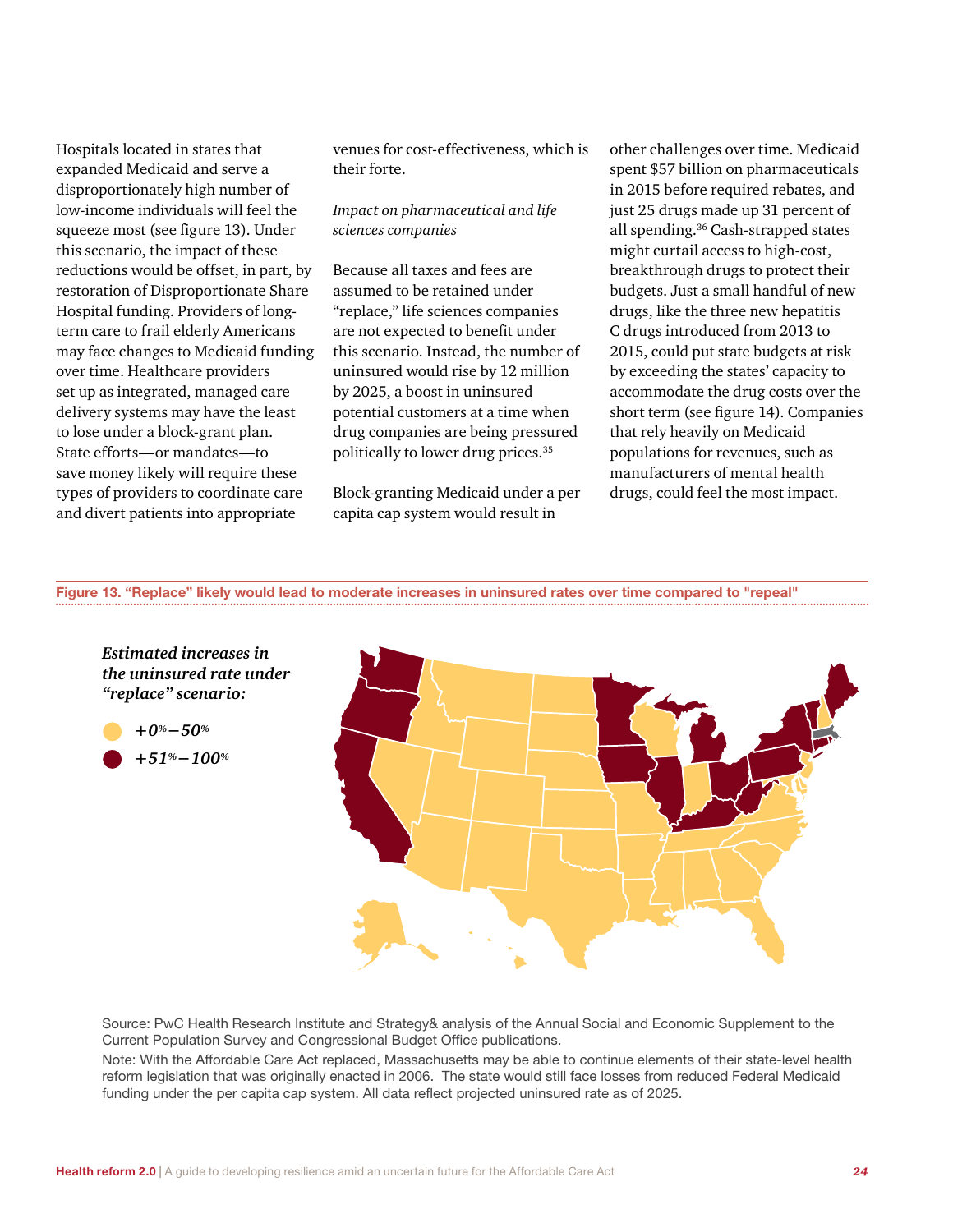| Medicaid spending on three hepatitis C drugs, by year |                       |                  |                       |                   |                       |                  |              |
|-------------------------------------------------------|-----------------------|------------------|-----------------------|-------------------|-----------------------|------------------|--------------|
|                                                       | Drug <sub>1</sub>     |                  |                       | Drug <sub>2</sub> |                       | Drug 3           |              |
| Year                                                  | <b>Total</b><br>spend | <b>Rx filled</b> | <b>Total</b><br>spend | <b>Rx filled</b>  | <b>Total</b><br>spend | <b>Rx filled</b> | <b>Total</b> |
| 2012                                                  | \$0                   | 0                | \$0                   | 0                 | \$0                   | $\mathbf 0$      | \$0          |
| 2013                                                  | \$4m                  | 144              | \$0                   | 0                 | \$0                   | $\Omega$         | \$4m         |
| 2014                                                  | \$1,386m              | 50,377           | \$0                   | 0                 | \$94m                 | 3.039            | \$1,480m     |
| 2015                                                  | \$618m                | 27,228           | \$210m                | 8,612             | \$2,175m              | 78,467           | \$3,003m     |

# *Medicaid drug spending can spike due to arrival of highprice products* **Figure 14. Medicaid drug spending can spike due to arrival of high-price products**

Source: PwC Health Research Institute and Strategy& analysis of CMS Medicaid Drug Spending Dashboard 2015 data. Spending amounts do not reflect rebates paid by pharmaceutical companies.

#### *Impact on employers*

Employers likely will cover an estimated 5 million additional employees under the "replace" scenario, according to an analysis by HRI and Strategy&. Although the employer mandate is repealed, employees may have less interest in remaining in the nongroup market with less generous subsidies, on average, reversing some of the movement from employer-sponsored insurance to the nongroup market that occurred under the ACA. In addition, the absence of the individual mandate likely will raise nongroup market premiums, providing further incentive for workers to seek out employer-sponsored insurance.

Also under this scenario, the excise tax on high-value employer health insurance, also known as the "Cadillac" tax, would be repealed and replaced with a cap on the tax exclusion of employer-provided health insurance. This change will likely be easier for employers to implement,

but it could lead to larger reductions in the employer-provided health insurance's value than was expected under the "Cadillac" tax.

#### *Impact analysis*

#### **Conduct an analysis of the Medicaid program's impact.** Organizations that are heavily reliant on the program are likely to experience substantial reductions in Medicaid-related funding over the long term under a block-grant scenario. Enrollment cuts may have a strong impact over time on providers, who would see increased rates of uncompensated care. Pharmaceutical companies dependent on Medicaid populations may see similar pressure or restrictions on the prescribing of their drugs, particularly high-priced breakthrough treatments.

#### **Assess opportunities amid**

**change.** Companies that can save states money by eliminating waste, managing high-cost patients more effectively, delaying costly conditions or improving outcomes may find ample opportunities for success under a block-grant model. New entrants such as ride-sharing companies could, for example, help patients get to needed appointments, reducing the use of costlier ambulances. As the number of uninsured rises, retail health providers offering low-cost, transparent services also may act as safety nets for those who still require access to care.

**Communicate with partners early and often.** In a cost-constrained environment, healthcare companies can ill afford surprise costs. Early and effective communication with stakeholders—including companies, employers and the government—will be crucial in a market where trust between parties is at a premium.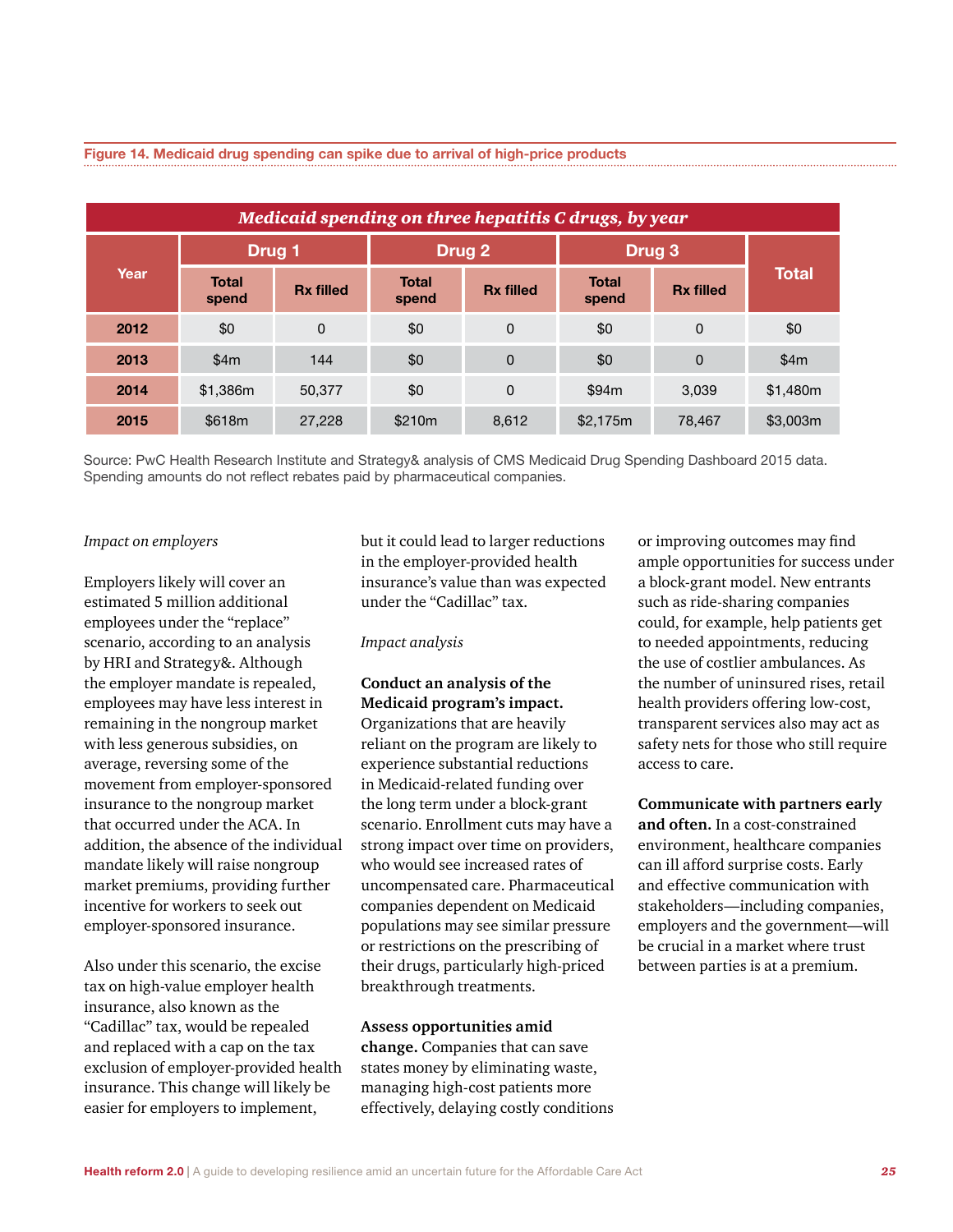# **Scenario 3: Repair**

*"Repair": Stabilizes ACA marketplaces through series of*  **gives states more flexibility for Medicaid programs Figure 15. "Repair": Stabilizes ACA marketplaces through series of reforms,** 

Net change in insured, 2025: -6m Americans (Employer: 0; Medicaid: -2m; Nongroup: -4m)

|                                                | <b>Impact</b><br>(decrease, increase) | Detail                                                                                                                                                                                                                                                                   |
|------------------------------------------------|---------------------------------------|--------------------------------------------------------------------------------------------------------------------------------------------------------------------------------------------------------------------------------------------------------------------------|
| Payers:<br><b>Total premium revenue</b>        |                                       | Expanded age-bands and more control<br>over design of their plans will give insurers<br>participating in the ACA exchanges a small<br>boost; Healthier enrollees could exit the<br>nongroup market if the replacement for the<br>individual mandate is not strong enough |
| <b>Providers:</b><br><b>Hospital revenues</b>  |                                       | Little change to slight loss due to loss of mostly<br>healthy insured; perhaps small decrease for<br>providers with a lot of Medicaid patients                                                                                                                           |
| <b>Providers:</b><br><b>Uncompensated care</b> |                                       | Little change to slight increase due to loss of<br>mostly healthy insured; perhaps small increase<br>for providers with a lot of Medicaid patients                                                                                                                       |
| Life sciences:<br><b>Pharma income</b>         |                                       | Little change due to loss of mostly healthy<br>insured                                                                                                                                                                                                                   |
| Life sciences:<br><b>Device income</b>         |                                       | Little change due to loss of mostly healthy<br>insured                                                                                                                                                                                                                   |

Source: PwC Health Research Institute and Strategy& analysis Note: All data reflect projected uninsured rate as of 2025.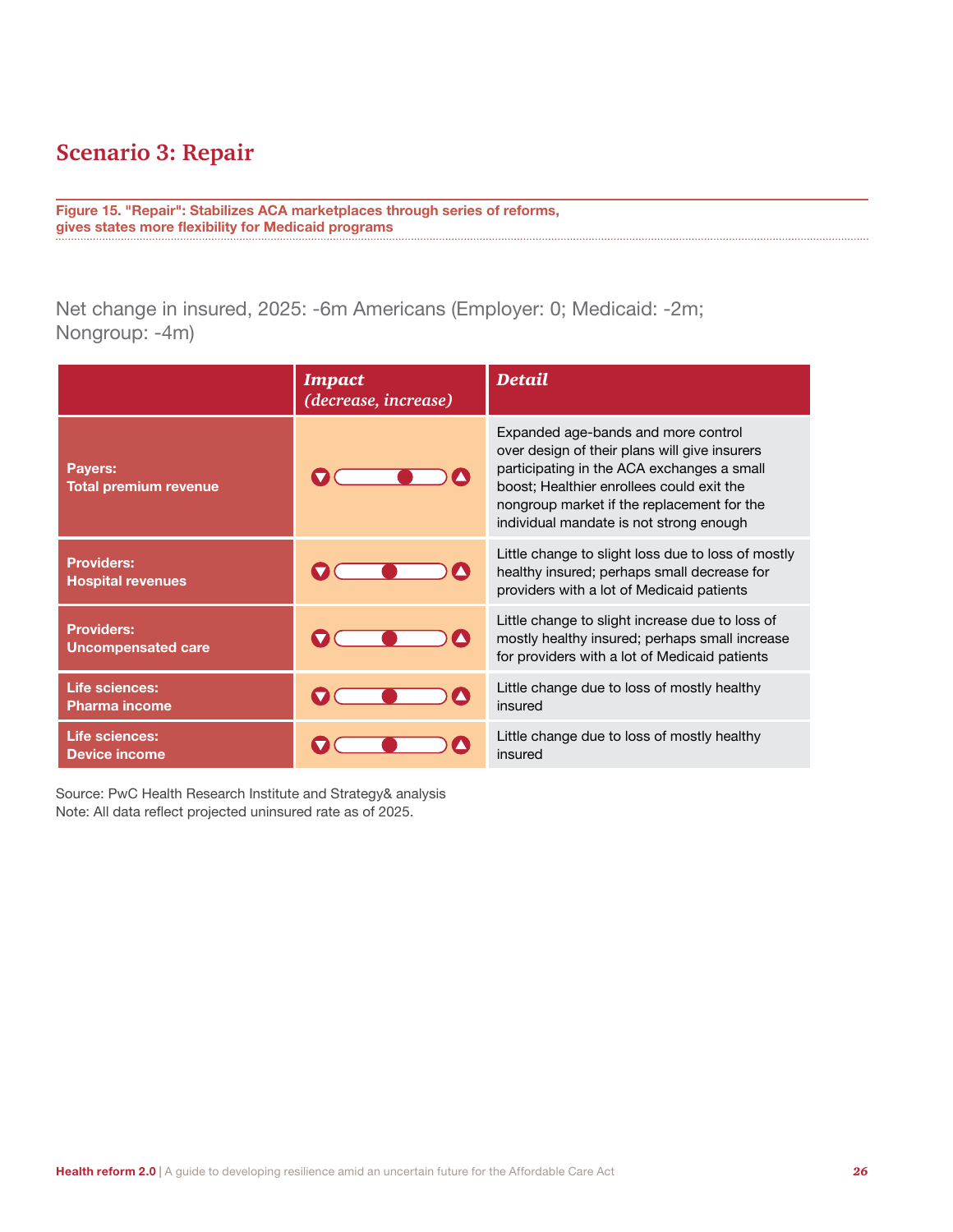Under "repair," lawmakers would make market-friendly tweaks to the ACA. This scenario would require a handful of Democratic votes in the Senate to change provisions that cannot be manipulated through budget reconciliation. Under this scenario, according to an analysis by HRI and Strategy&, the number of uninsured would rise by an estimated 6 million people, and the impact on industry would be modest (see figure 15).

While the individual and employer mandates would be eliminated, the former would be replaced under the "repair" scenario by provisions such as a continuous coverage requirement. Medicaid expansion provisions would remain in effect, and insurers would get more flexibility to set higher, and lower,

premiums in the nongroup market through a widening of the age-rate bands. In some ways, the Trump administration already has taken some steps toward this scenario, submitting a proposed rule in February aimed at stabilizing the ACA exchanges.<sup>37</sup>

Under this scenario, states would gain more flexibility in designing their own Medicaid programs through the expanded use of Section 1115 waivers. Many health policymakers are in favor of making it far easier for states to gain approval for changes to their Medicaid programs. Newlyinstalled HHS Secretary Price and CMS Administrator Verma released a joint letter to governors across the country encouraging innovation in state Medicaid programs. "Today, we commit to ushering in a new era

for the federal and state Medicaid partnership where states have more freedom to design programs that meet the spectrum of diverse needs of their Medicaid population," they wrote. "States, as administrators of the program, are in the best position to assess the unique needs of their respective Medicaid-eligible populations and to drive reforms that result in better health outcomes."<sup>38</sup>

Verma's co-authored letter suggests that the waivers may be more freely granted in the future. Indiana's Healthy Indiana Plan 2.0, which she helped design, features HSAs and deductibles for enrollees and requirements that most enrollees pay something toward their coverage for substantial benefits, or risk temporarily losing some benefits (see figure 16).

*Medicaid Section 1115 waivers may be granted more freely*  **Figure 16. Medicaid Section 1115 waivers may be granted more freely under the new administration***under the new administration*

States may start designing plans similar to those implemented by Indiana and Arkansas

| <i>Indiana</i>                                                                                                                                   | <b>Arkansas</b>                                                                                                                                                                        |
|--------------------------------------------------------------------------------------------------------------------------------------------------|----------------------------------------------------------------------------------------------------------------------------------------------------------------------------------------|
| <b>Established: January 1, 2015</b>                                                                                                              | <b>Established: January 1, 2014</b><br>Amended: January 1, 2015                                                                                                                        |
| Those in Medicaid are enrolled in a health plan with a<br>\$2,500 deductible.                                                                    | All those newly eligible for Medicaid under the expansion<br>will be enrolled in a plan on the exchanges with Medicaid<br>funds covering the cost of premiums.                         |
| Members also are granted an HSA with a \$2,500 balance                                                                                           | Members from 50–138% of the Federal Poverty Level<br>(FPL) are required to make monthly contributions ranging<br>from \$5-\$25 to an HSA to be used for co-payments and<br>coinsurance |
| Members must make monthly contributions of 2%<br>of their income or else they are bumped to the lower<br>Medicaid option with skinnier benefits. | Cost-sharing at the point of service is imposed on those<br>over 100% FPL who do not make monthly contributions.                                                                       |

Source: PwC Health Research Institute and Strategy& analysis of Medicaid Section 1115 waivers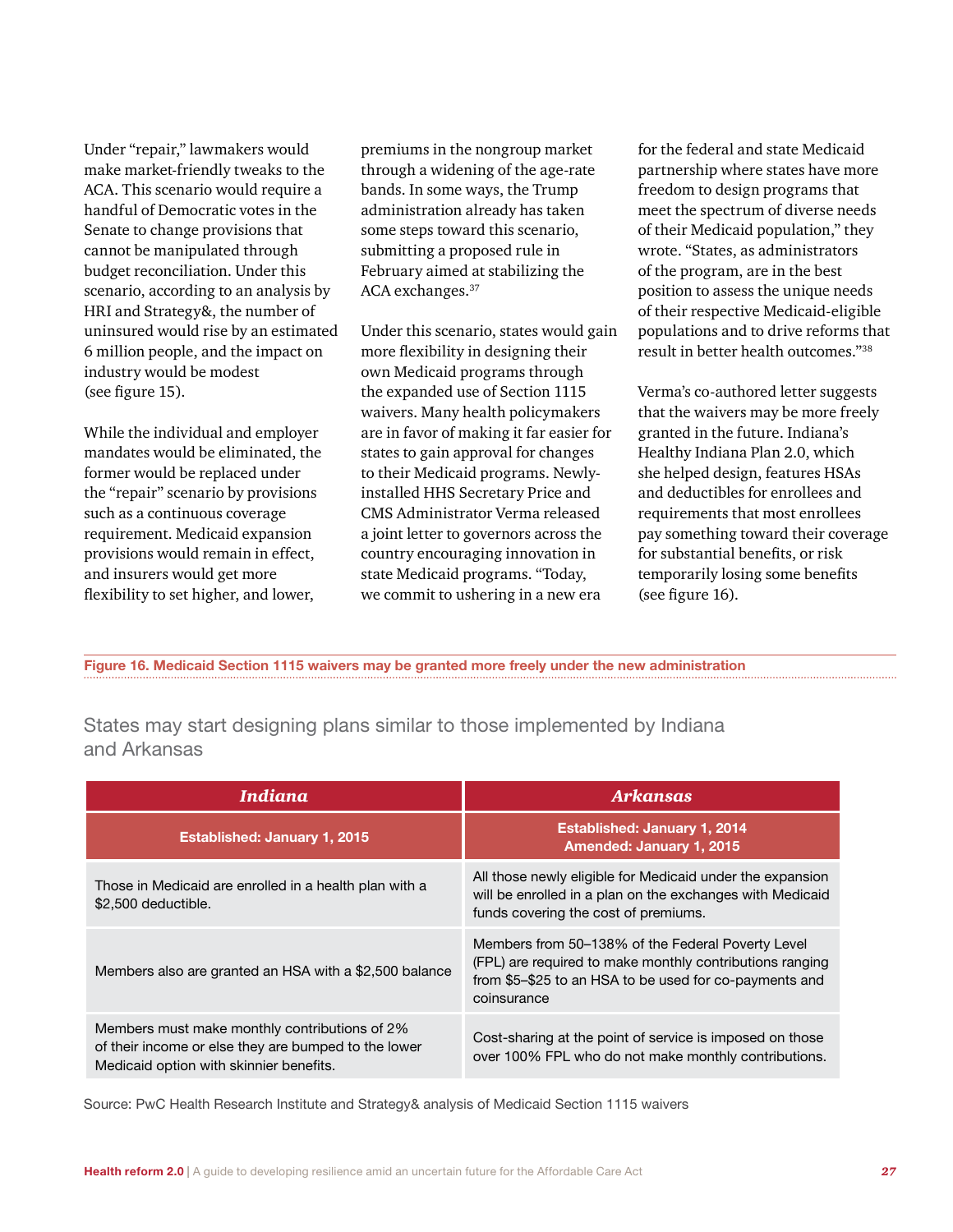#### *Impact on payers*

Insurers have been seeking changes to shore up the health of the individual insurance exchanges.39 If even a small number of companies drop out of the ACA exchanges, as some have already pledged to do, some areas would be without a single insurer offering a "silver"-rated plan (see figure 17).<sup>40</sup> Silver-rated plans are designed to cover 70 percent of expenditures on average and are the only level of plan that can be paired with ACA cost-sharing subsidies for low-income consumers. In 2016, 70 percent of all

those enrolled in the health insurance exchanges were enrolled in silverrated plans.<sup>41</sup>

Under "repair," insurers also would be able to charge older customers five times more than younger customers, while the sickest, and most costly members, would be shifted to highrisk pools. This shift could help them attract younger, healthier customers by offering lower premiums.

In contrast, the individual mandate would be replaced with a continuous coverage provision, which may not

be as effective in encouraging the healthiest of Americans to sign up for a plan. While the individual mandate was far from a panacea—6.5 million people paid the penalty in 2016—a lack of incentives to sign up might encourage only the sick to enroll, harming insurers and leading to an increase in premiums.<sup>42</sup> An estimated 52 million adults have a pre-existing condition, and insurance companies would benefit from requiring them to maintain continuous coverage to ensure they don't drop coverage until they become ill and require costly coverage.<sup>43</sup>





\*Data is based on 2017 participation, Silver metal tier.

Note: States that price health plans by zip code may have varying carriers within a single county.

Sources: PwC Health Research Institute and Strategy& analysis of Qualified Health Plan data from HealthCare.gov, the Robert Wood Johnson Foundation, and exchange data for the following states: Colorado, Washington, Minnesota, New York, Vermont, Rhode Island, Idaho, California, Connecticut, Massachusetts, Washington DC and Maryland.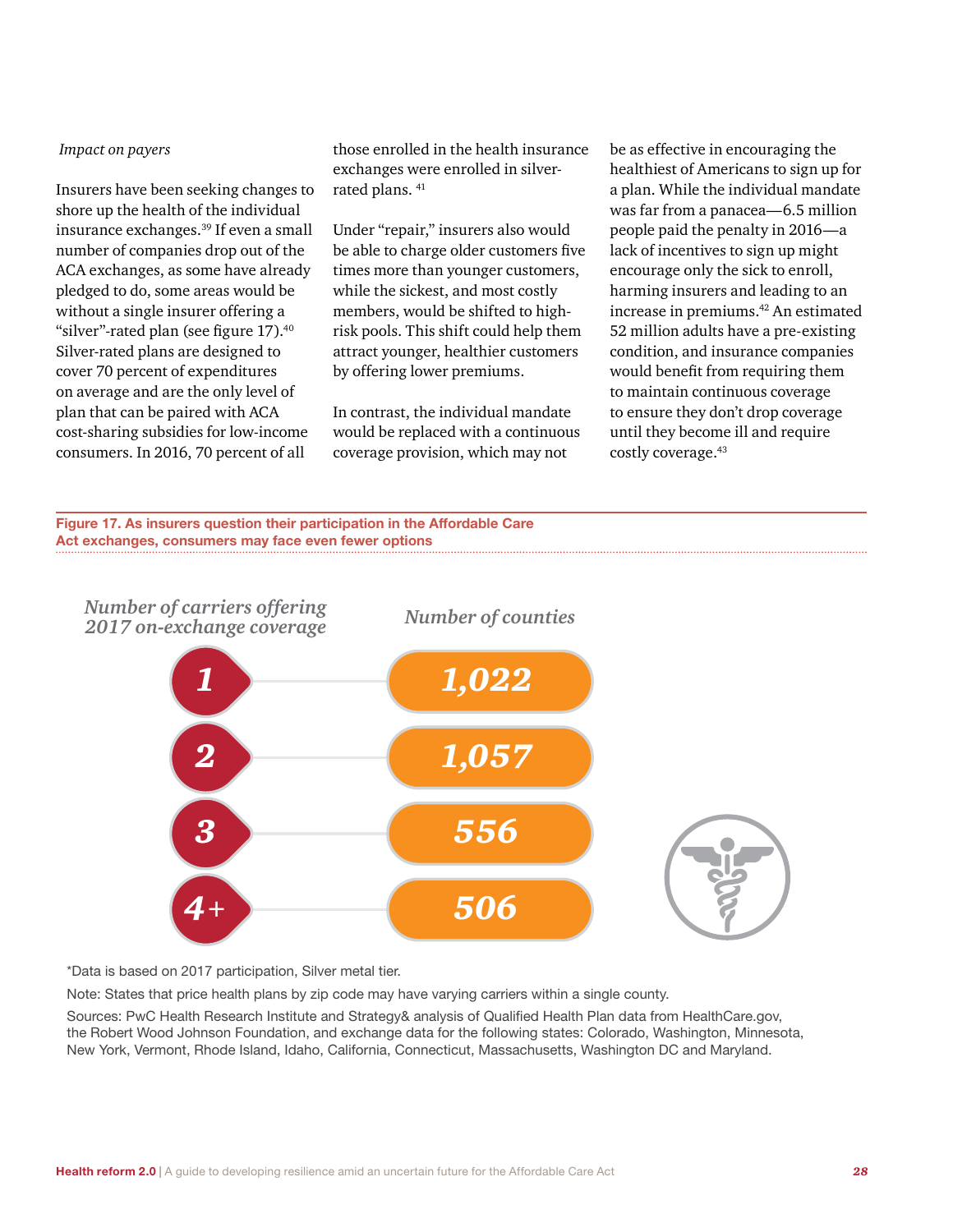Though the continuous coverage requirement seems like a likely replacement for the mandate—and was modeled for an analysis by HRI and Strategy&—other potential replacement options include automatic enrollment in a basic health plan unless individuals opt out, increased subsidies for those in the individual market and premium surcharges for failure to obtain prior coverage. Absent a working mechanism to compel enrollment, additional insurers may exit the nongroup market, leading to fewer or no—choices for consumers (see figure 18).

Though the loss of an estimated 4 million insured enrollees in the nongroup market could reduce revenues and make existing plan pools more expensive on average, the loss of coverage likely would be modest compared to the other two scenarios.

*Policymakers have alternatives to the ACA's individual mandate*<br>to encorage healthy people to sign up for coverage *mandate to encourage healthy people to sign up for coverage* **to encorage healthy people to sign up for coverageFigure 18. Policymakers have alternatives to the ACA's individual mandate** 

| <b>Alternative</b>          | <b>Explanation</b>                                                                                                                                                                                                                                          | <b>Benefits/Drawbacks</b>                                                                                                                                                                                                                                                                                                |  |
|-----------------------------|-------------------------------------------------------------------------------------------------------------------------------------------------------------------------------------------------------------------------------------------------------------|--------------------------------------------------------------------------------------------------------------------------------------------------------------------------------------------------------------------------------------------------------------------------------------------------------------------------|--|
| <b>Continuous coverage</b>  | Provision would protect anyone who<br>has maintained continuous insurance<br>coverage from losing their insurance<br>coverage or facing higher premium<br>rates. The American Health Care Act<br>championed by Republicans employs<br>this strategy.        | Would protect insurers from adverse selection<br>by sick enrollees but may disproportionately<br>lead to lack of insurance among those who<br>temporarily lose their job or suffer financial<br>difficulty. Short-term insurance policies would<br>need to be developed.                                                 |  |
| <b>Premium surcharge</b>    | Individuals would be forced to pay<br>higher premiums if they fail to enroll in<br>the initial open enrollment period.                                                                                                                                      | A similar system is already used by Medicare<br>Parts B and D. However, the surcharge may<br>not be enough of a penalty to attract healthy<br>individuals and may discourage insurance after<br>a lapse.                                                                                                                 |  |
| <b>Automatic enrollment</b> | Everyone eligible for subsidies in<br>the individual market would be<br>auto-enrolled in a basic health plan.<br>Subsidies would be used to pay<br>for the basic health plan coverage.<br>Greater coverage could be purchased<br>at the enrollees' expense. | People are less likely to opt out of coverage than<br>to opt in, resulting in a larger, healthier risk pool.<br>However, the plan is logistically complicated<br>and costly. Those with the greatest health<br>care need are most likely to purchase higher<br>value coverage, which may exacerbate risk<br>differences. |  |
| <b>Higher subsidies</b>     | To attract healthy enrollees, the<br>government would increase subsidies<br>to the point at which potential<br>enrollees feel compelled to purchase<br>coverage.                                                                                            | Would encourage exchange participation among<br>the healthy, but additional subsidies would<br>require additional tax revenues. This option<br>would be costly for the federal government.                                                                                                                               |  |

Source: PwC Health Research Institute and Strategy& analysis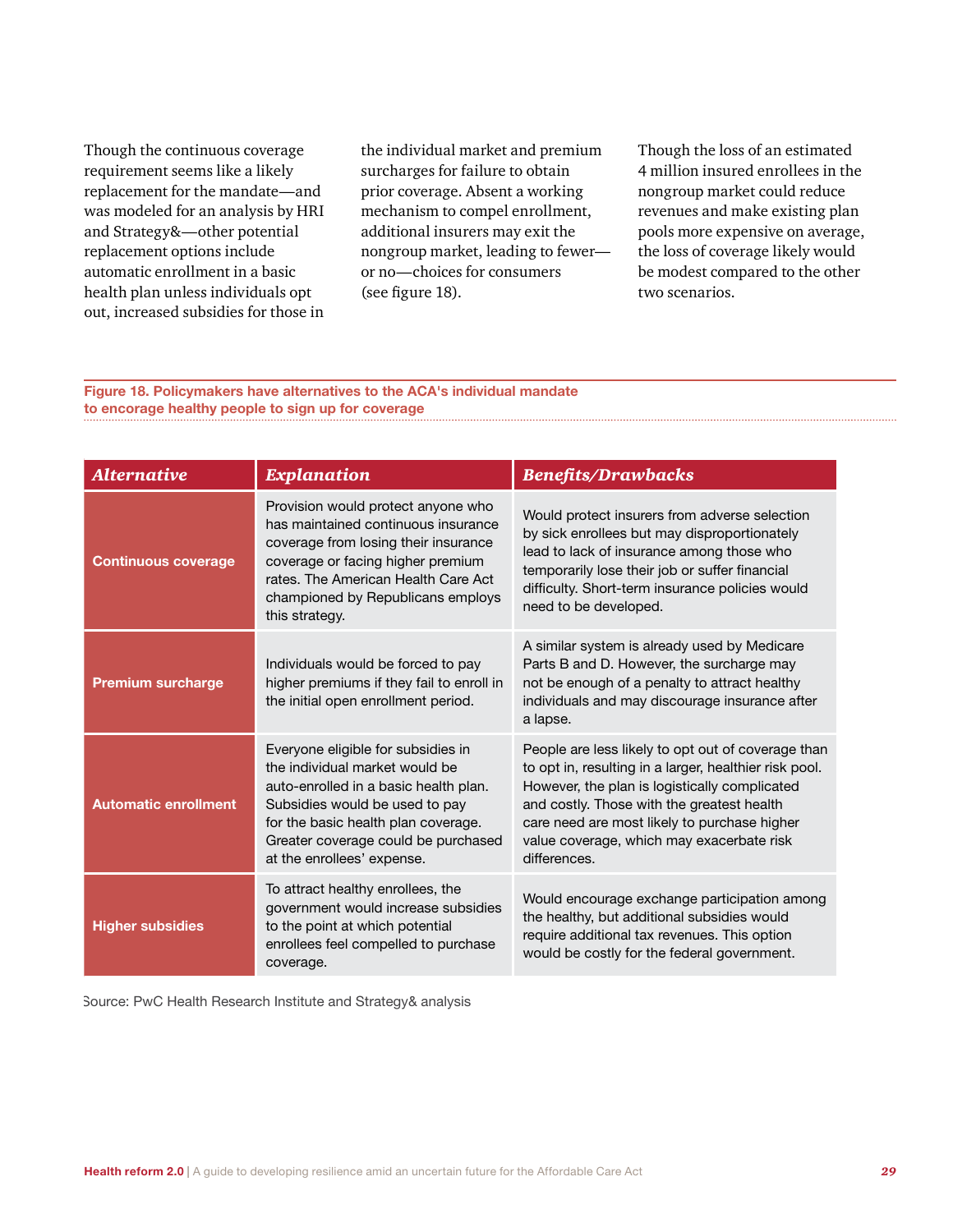*Estimated increases in the uninsured rate under "repair" scenario:*

*+0%−50% +51%−100%*



Source: PwC Health Research Institute and Strategy& analysis of the Annual Social and Economic Supplement to the Current Population Survey and Congressional Budget Office publications.

Note: All data reflect projected uninsured rate as of 2025. The impact in Massachusetts will vary based on how provisions of the repair plan interact with provisions in Massachusetts' own health reform initiatives which were passed in 2006.

#### *Impact on healthcare providers*

Healthcare providers could see a modest, manageable decline in revenues attributable to a small decrease in the number of the insured. However, HRI and Strategy& anticipate that many of those who would drop coverage in the nongroup market would be the healthiest enrollees who are light users of the healthcare system anyway. As a result, rates of uncompensated care are likely to remain about the same or go slightly higher (see figure 19).

Some healthcare providers may see some positive impact if their state chooses to obtain a Section 1115

waiver for its Medicaid program. That flexibility could lead to greater emphasis on value-based care models in various states, with potential links between traditional industry members and new entrants. Providers best able to coordinate care and deliver value may benefit, though it will take time and effort.

Broader access to HSAs, especially if states begin to use them as part of their Medicaid programs, could have a negative effect on some healthcare providers. People with HSAs—most often associated with high-deductible health plans—tend to use fewer elective healthcare services, and the effect is exacerbated for low

earners. Some studies indicate that people with HSAs tend to use the emergency department more often, a possible sign that needed care is being delayed.<sup>44</sup>

#### *Impact on pharmaceutical and life sciences*

Life sciences companies likely would experience little change under this scenario. The continuance of most ACA protections likely will benefit branded pharmaceutical companies, such as specialty drug companies that benefited from the ban on lifetime limits for insurance coverage. While the loss of insurance for several million enrollees won't help the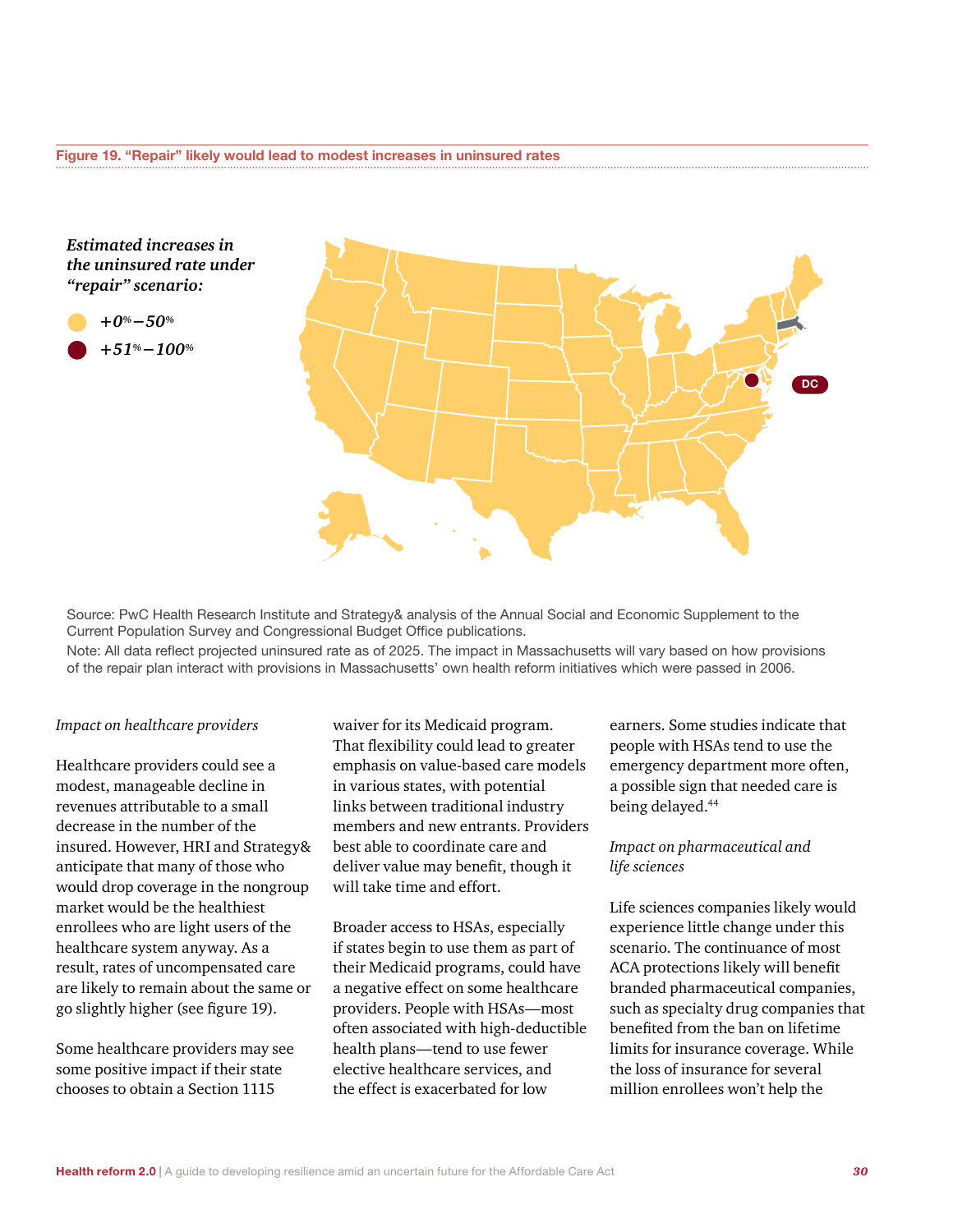industry and could slightly increase patient assistance program costs, it is not expected to have a major impact on revenues because many of those losing insurance would be either relatively healthy or coming off of Medicaid, where industry losses would be softened by no longer paying substantial Medicaid rebates. Expanded access to HSAs may be somewhat detrimental to the industry, depending on how they are implemented. Research has shown that enrollees in plans with an HSA tend to refill fewer prescriptions.<sup>45</sup>

#### *Impact on employers*

Employers likely won't experience much change under "repair." The repeal of the employerbased mandate likely would, as in other scenarios, prove helpful in minimizing compliance and reporting burdens imposed by the ACA. The comparatively small rise in uncompensated care at hospitals likely will keep provider costs stable, and therefore keep premium increases stable. Employers also may find that additional tax advantages for HSAs will make them more attractive for some employees.

As with other sectors, employers should closely track the status of the "Cadillac" tax, implementation of which has been delayed, or of a replacement.46 Its repeal could be a boon to many employers offering high-value plans, but its revenues or the revenues of a different tax on employers—could be needed to pay for "repair."

#### *Impact analysis*

**Under "repair," the ACA will survive intact, signaling stability in health reform for years to come.** Healthcare organizations that have invested heavily in adapting to the ACA may find comfort in its relative continuance. Companies will benefit by being able to focus on their competencies, taking advantage of new ACA modifications and making investments. Payers in particular could benefit from changes that make participating in the ACA exchanges more profitable and predictable, such as allowing insurers to charge more for older patients or incentivizing enrollees to maintain coverage. These changes would allow insurers to enjoy the benefits promised by the law even if they are still required to submit to its restrictions and fees.

#### **Consider how changes will work**

**together.** The ACA has famously been compared to a three-legged stool; without even one of the legs—incomebased tax subsidies for insurance, guaranteed issue of insurance despite pre-existing conditions, and the individual mandate—the legislation wouldn't work. Companies need to consider how changes to the ACA might create adverse incentives, leave gaps in coverage, or advantage or disadvantage their partners and suppliers. With the rollout of a new framework, companies that are quick to take advantage of new efficiencies or solve key challenges can create new products or expand their market share.

#### **Watch for how other issues are sorted out.** Repairing the ACA likely also will require addressing other issues—not included in the models developed by HRI and Strategy&—that could help the law operate more smoothly. Three ACA programs—the so-called 3R's—were established to protect insurers operating on the exchanges against adverse selection, giving health plans that attract sicker and higher-risk enrollees payments as buffers against higher costs.47 The programs didn't deliver as much funding as expected.

One of the R's—risk adjustment was highly criticized by smaller, newer insurers that had to make substantial and even debilitating financial contributions to the program because they attracted younger, healthier customers. The other two programs—risk corridors and reinsurance—suffered from funding shortfalls, failing to collect enough money to cover payments owed to plans with higher-risk enrollment and obligations to other agencies required under law. Both the risk corridor and reinsurance programs were sunset at the end of 2016. Under a repair scenario, Congress and the administration may choose to reinstate these programs to provide more market stability.

But how the Congress and the courts handle these programs going forward also could have a substantial impact on industry stakeholders such as payers. The same can be said of the many ACA-related regulations and the administration's regulatory approach. Health organizations should understand how the regulatory landscape related to the ACA could change under the new administration.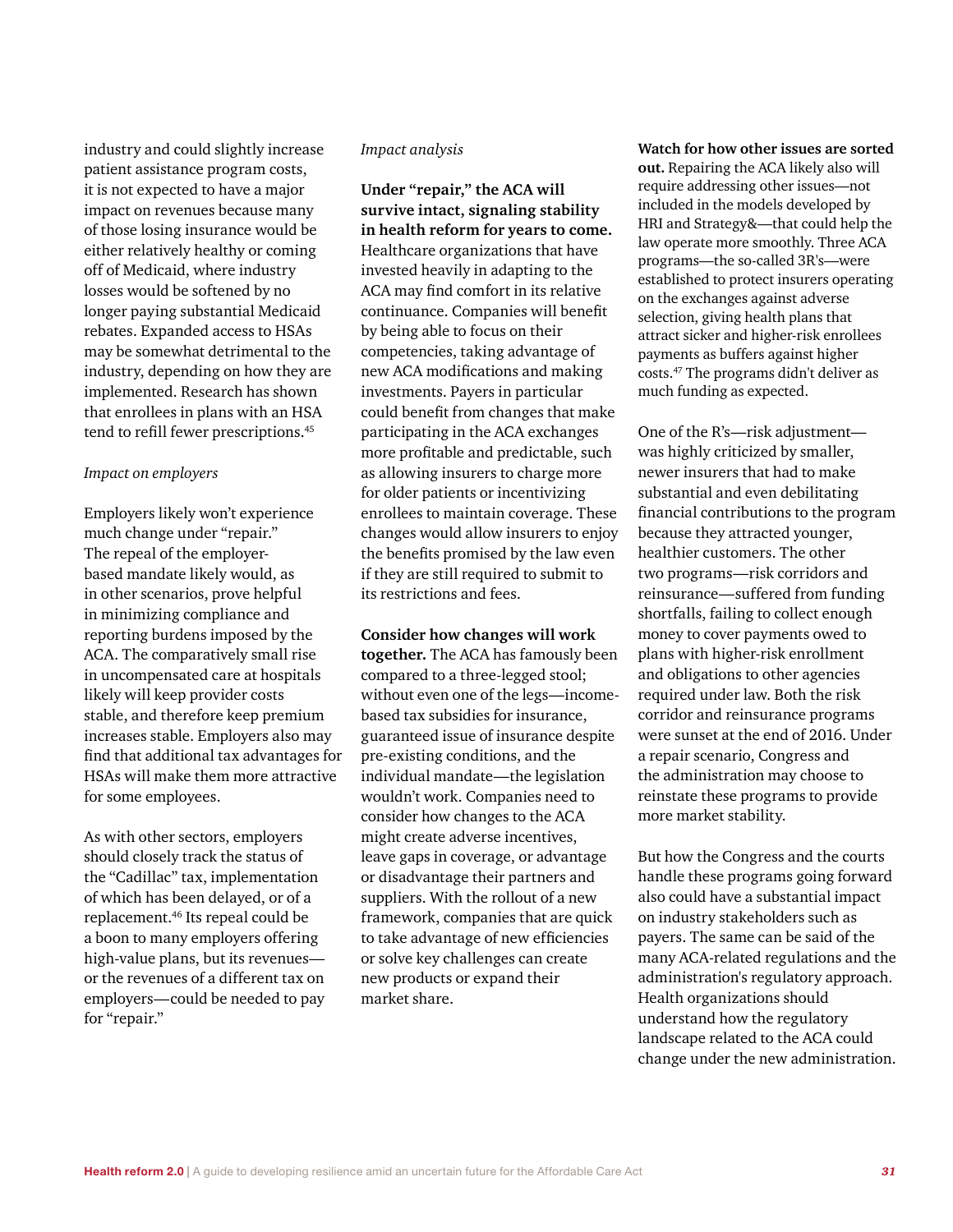# *Sidebar: Tax reform*

President Donald Trump and Republican lawmakers have proposed significant overhauls of the US tax code and have indicated they would like to pass these reforms shortly after they address the ACA (see figure 20).<sup>48</sup>

Plans from President Trump and Republican leaders suggest lowering corporate taxes and creating incentives to encourage US-based manufacturing. An "America First" tax code would represent a pivot away from policies that led to offshore intellectual property holdings and a manufacturing base distributed across the globe. As a result,

pharmaceutical, medical device and medical equipment companies may benefit from re-evaluating and potentially restructuring their supply chains and legal structures.

President Trump's proposal reduces the US corporate tax rate to 15 percent from 35 percent.<sup>49</sup> The plan also includes a mandatory one-time tax rate of 10 percent on unremitted foreign earnings. President Trump also has said that he will renegotiate trade deals such as the North American Free Trade Agreement (NAFTA), and he has suggested a "border tax" on products imported

to the US by companies formerly operating in the US. A presidential memorandum signed in his first days in office pulled the US out of the Trans-Pacific Partnership negotiations and agreement.<sup>50</sup>

Republican lawmakers have put forward their own plan, which has similarities to the president's proposal. Their tax blueprint, advanced by House Speaker Paul Ryan, R-Wis., and House Ways and Means Committee Chairman Kevin Brady, R-Texas, proposes lowering the corporate tax rate to 20 percent.<sup>51</sup> The plan would levy a one-time

*comprehensive tax reform, which could impact insurers and*  **Figure 20. President Trump and Republican lawmakers have proposed comprehensive**  *life science companies* **tax reform, which could impact insurers and life science companies**

| <b>Tax reform proposal</b><br>under consideration | <b>Explanation of action</b>                                                                                  |
|---------------------------------------------------|---------------------------------------------------------------------------------------------------------------|
| <b>Corporate tax rate</b>                         | Reduction from 35% to 15%-20%                                                                                 |
| <b>Repatriation of</b><br>foreign holdings        | One-time, 10% tax on unremitted foreign earnings                                                              |
| <b>Foreign dividends</b>                          | 100% exemption on all foreign dividends                                                                       |
| <b>Alternative minimum tax</b>                    | Tax would be repealed                                                                                         |
| <b>Border tax</b>                                 | Enactment of territorial tax system and border tax adjustments with a lower rate<br>for pass-through entities |
| <b>R&amp;D tax credit</b>                         | Repeal of corporate tax incentives except for R&D credit                                                      |
| <b>Capital investment</b>                         | Expensing of capital investment and disallowance of interest deduction                                        |
| <b>Charitable contribution limits</b>             | Would place limits on personal, itemized deductions for charitable giving                                     |

Source: PwC Health Research Institute and Strategy&, "Tax reform proposals could impact pharma, medical device and equipment supply chains," 2017.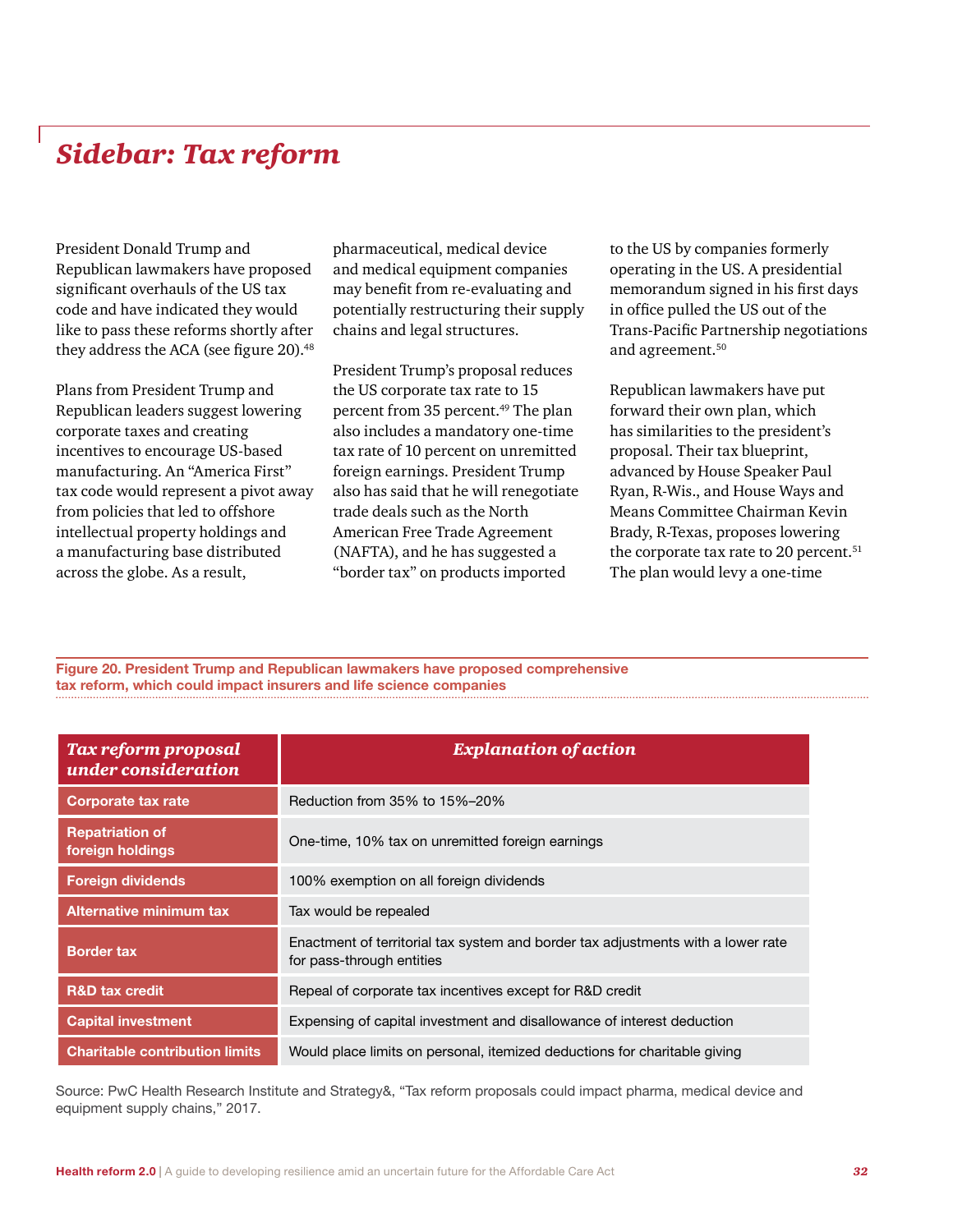repatriation tax on unremitted foreign earnings at an 8.75 percent rate on cash held overseas and a 3.5 percent rate on noncash foreign assets. The blueprint also includes a "border adjustment" provision that exempts exports from taxation and disallows a deduction for imports.

Changes to the tax code could affect for-profit healthcare companies. Providers may be impacted modestly if limits on personal, itemized deductions are enacted and incentives are reduced for charitable giving by the wealthy. For-profit insurers also could be impacted by a lower corporate tax rate, and, modestly, from a border adjustment, which could affect offshore claims processing and other operations.

But perhaps no health industry would be affected as much as the life sciences industry. The establishment of tax incentives to favor stateside production could lead some life sciences companies to start reconsidering the structure of their supply chains, which stretch across the globe. Manufacturers are in the process of discerning what US tax and trade reforms could mean for their companies. Some of the top industry executives representing the largest US-based pharmaceutical companies have suggested an openness to moving workforces back to the US should tax and trade reforms occur, according to an HRI analysis of post-election earnings calls and other public statements. Several other executives have suggested that repatriated dollars could be used to repay company debt, fuel new business development or reinvest in US-based projects.

#### *Impact analysis*

**Pharma and life sciences companies should consider assessing the impact of tax and trade reforms to their supply chains.** Companies should analyze their operational structures to understand the impact. This analysis is underway at many companies. Relevant considerations include US and foreign taxes, intellectual property locations and impacts on foreign costs with potential dollar appreciation.

**Access to overseas capital may drive new investment activity.**  Pharmaceutical companies that repatriate overseas cash could drive up deal activity for drug candidates and companies. Competition for new assets could, in turn, lead to higher valuations and product deal amounts. Other companies may decide to invest in new manufacturing or R&D programs, or to initiate stock buybacks. The Trump administration proposal and the House GOP tax plan preserve the R&D tax credit, which lowers the after-tax cost of funding research and development.

**Moving pharma and life sciences operations back to the US will take time.** It took years for companies to get their global operational structures to their current state. It will take the industry years to unwind them to reflect changes brought about by reform. Companies also should consider the operational and regulatory ramifications of reshoring manufacturing operations. The time and resources of building a new manufacturing facility are substantial, as regulators need to

inspect and clear a facility prior to it being used. Some medical device manufacturers may find it difficult to source all component parts from US manufacturers. Legal changes to reshore companies on paper, however, can happen relatively quickly if deemed necessary.

**Healthcare companies likely will be looking for certainty in the direction provided by US reform.** While specific legislation has not been introduced, companies likely will be looking for long-term certainty for tax reform. This could especially be true of pharma companies. Lead times for new products and facilities are long even with a potential decrease in regulation. Companies should carefully make these business decisions in the face of uncertainty, taking into consideration the opportunities tax reform may present to restructure operations.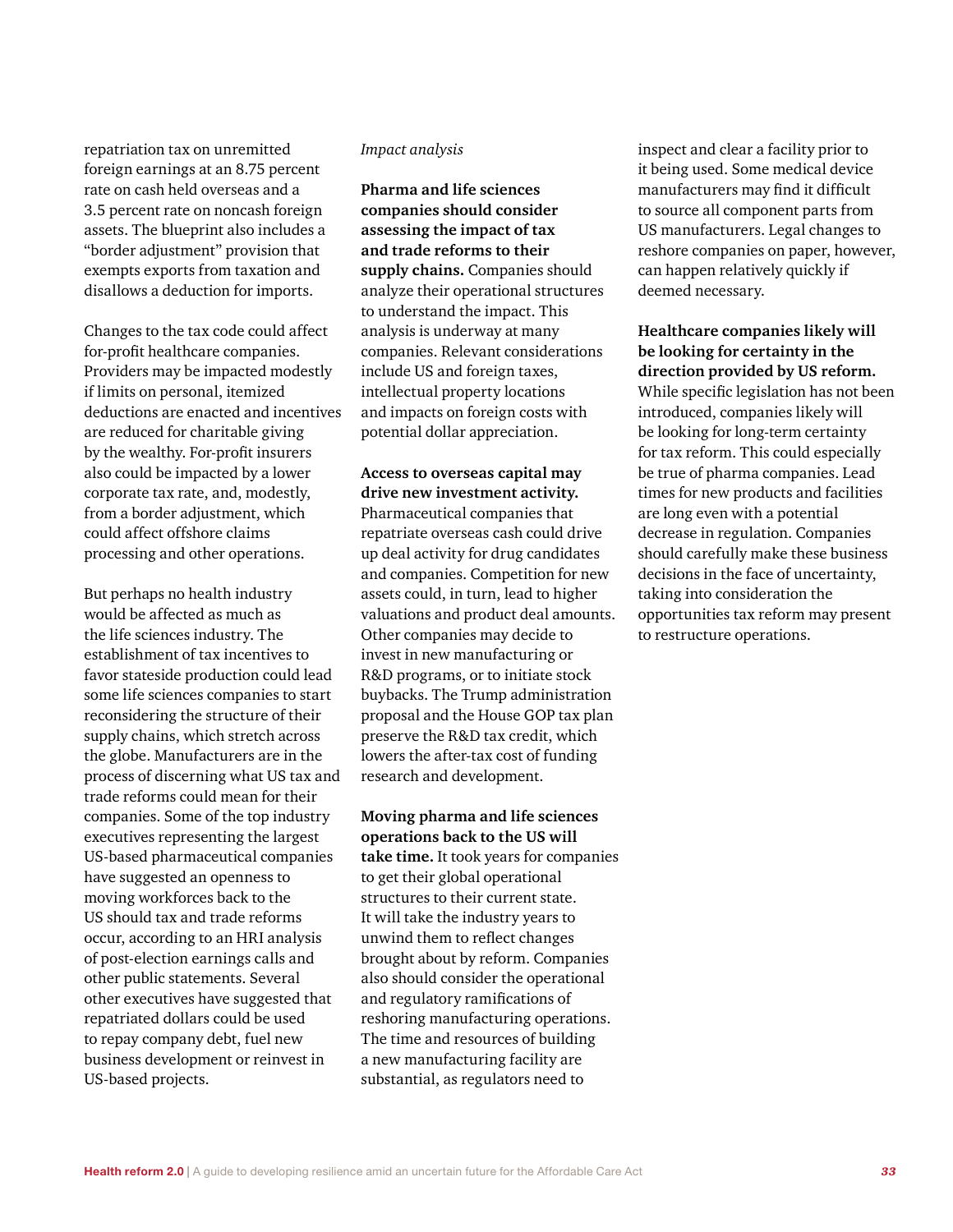# *Conclusion*

As the healthcare industry assesses the potential effects of impending healthcare and tax reform, companies should carefully consider potential impacts to their business and what they should do to survive, maintain their market position or excel.

Regardless of what shape reforms take, companies can embrace "no regrets" actions that can set themselves up for success.

- **• Invest in quality and value.** Consumers and payers likely will demand greater value. Companies can embrace new care and contracting models that create high-quality, high-value outcomes. When cost constraints lead to lower reimbursements, companies that can provide value likely will pull ahead of their competitors and attract customers. Quality and outcome incentives likely will be largely immune from reform, though federal incentives may decline or change.
- **• Become resilient to uncertainty and change.** It is no longer enough for companies to merely survive. They should be resilient and turn uncertainty into strategic advantage. Companies that adopt six attributes of enterprise resilience—adaptive capacity, agility, relevance, reliability, trust and coherence—likely will stand a better chance of evolving in a new environment. Identify risks, understand their relevance to your business, confront or avoid those risks, and create teams ready to make necessary changes.

# *New entrants may provide partnership opportunities across all scenarios* **Figure 21. New entrants may provide partnership opportunities across all scenarios**

| New entrant type                   | <b>Explanation</b>                                                                                                                                                                                                                                                                                    |
|------------------------------------|-------------------------------------------------------------------------------------------------------------------------------------------------------------------------------------------------------------------------------------------------------------------------------------------------------|
| The low-cost transparent providers | If fewer consumers have access to insurance, pharmacies and<br>providers that offer low-cost, transparent services could see additional<br>business by serving those populations for their basic health care needs.<br>Opportunity will be further driven by expansion of HSAs and HDHPs.             |
| The cost savers                    | Medicaid block grants and waivers are a massive opportunity for<br>providers and new entrants. If they can show how they can save the<br>state money by diverting patients from costlier resources, they can<br>capture significant revenues.                                                         |
| The simplifiers                    | A complex health care environment—made more so by the unwinding<br>of the ACA, the creation of a new system or the modification of the<br>ACA—will create new opportunities for technological innovators to<br>simplify complex processes and make them user friendly for<br>customers and companies. |
| <b>The facilitators</b>            | The increased use of HSAs will present opportunities to financial<br>services companies who offer access to funds and allow consumers<br>to invest.                                                                                                                                                   |

Source: PwC Health Research Institute and Strategy& analysis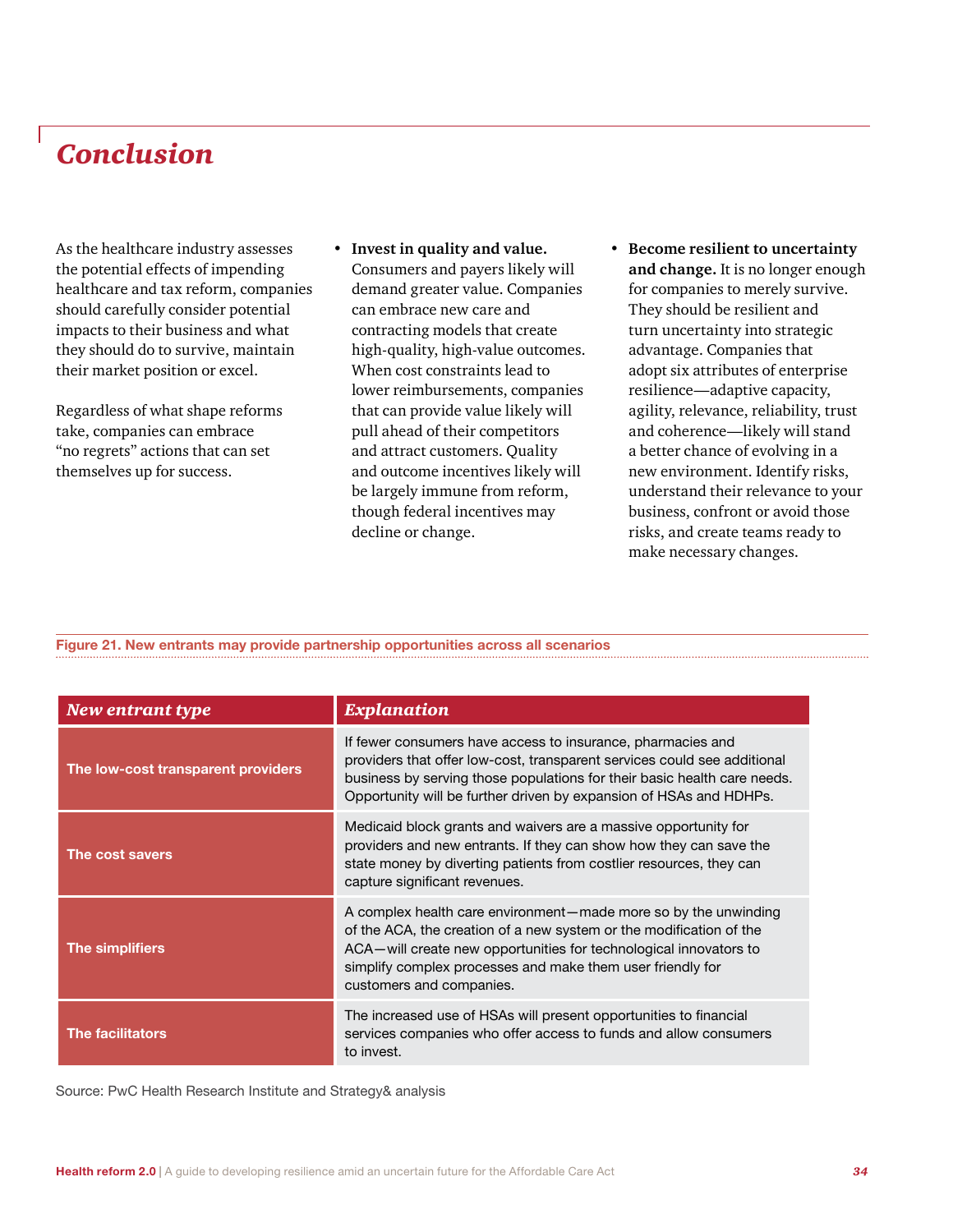- **Change to the state of the control in the care Affordable Care Act Affordable Care Act Affordable Care Act**  $\alpha$  **Care Act**  $\alpha$  **Care Act**  $\alpha$  **Care Act**  $\alpha$  **Care Act**  $\alpha$  **Care Act**  $\alpha$  **Care Act**  $\alpha$  **Care Act**  $\alpha$  **Care Act could invite new entrants.** Under all three scenarios modeled by HRI and Strategy&, fewer people likely will be insured than under the ACA. Companies can compensate for lost customers and opportunities by becoming more efficient, cutting costs and investing for growth. Working with partners, including new entrants, can help companies quickly scale up using highly specialized expertise (see figure 21). Companies—especially life sciences companies—should invest in collaboration models that drive medical outcomes and value, and in analytics or machine-learning methods that affect medical cost outcomes in innovative ways.
- **• Focus on your customers and their experiences.** Consumers are increasingly engaged in managing their own health in the New Health Economy, and the ACA accelerated those trends. Companies should invest in making their products accessible and consumer-friendly. Dissatisfied customers may take their business—and in some cases, their HSA dollars—elsewhere, and tell others about their displeasure, often on social media. Consumerdriven products and distribution models can stand out in an environment where fewer people have access to health insurance, and help preserve or grow market share.
- **• Innovate.** Innovation likely will remain essential in the healthcare ecosystem. Payers, providers, life sciences companies and employers likely will need to develop new products, delivery methods, care models, contract designs, customer experiences and other improvements to stay competitive. Investment rates may differ and depend on market conditions, but companies that fail to invest likely will be vulnerable to competition.
- **• Use data you already have**. Companies are amassing mountains of valuable data. As more systems go digital, companies likely will be able to find more efficiencies and growth opportunities. Investments in capturing, managing and leveraging data can help companies grow, provide better care and develop new market segments.
- **• Seek integration.** Payers and providers may experience significant cost pressures as health reform progresses, especially if the government reduces funding for programs like Medicaid. Gaining scale can create efficiencies and bargaining power—that come from spreading investment across a larger population. For regional and midsize players, it might make sense to consider horizontal integration. And vertical integration of payers and providers may create investment synergies while hedging market risks.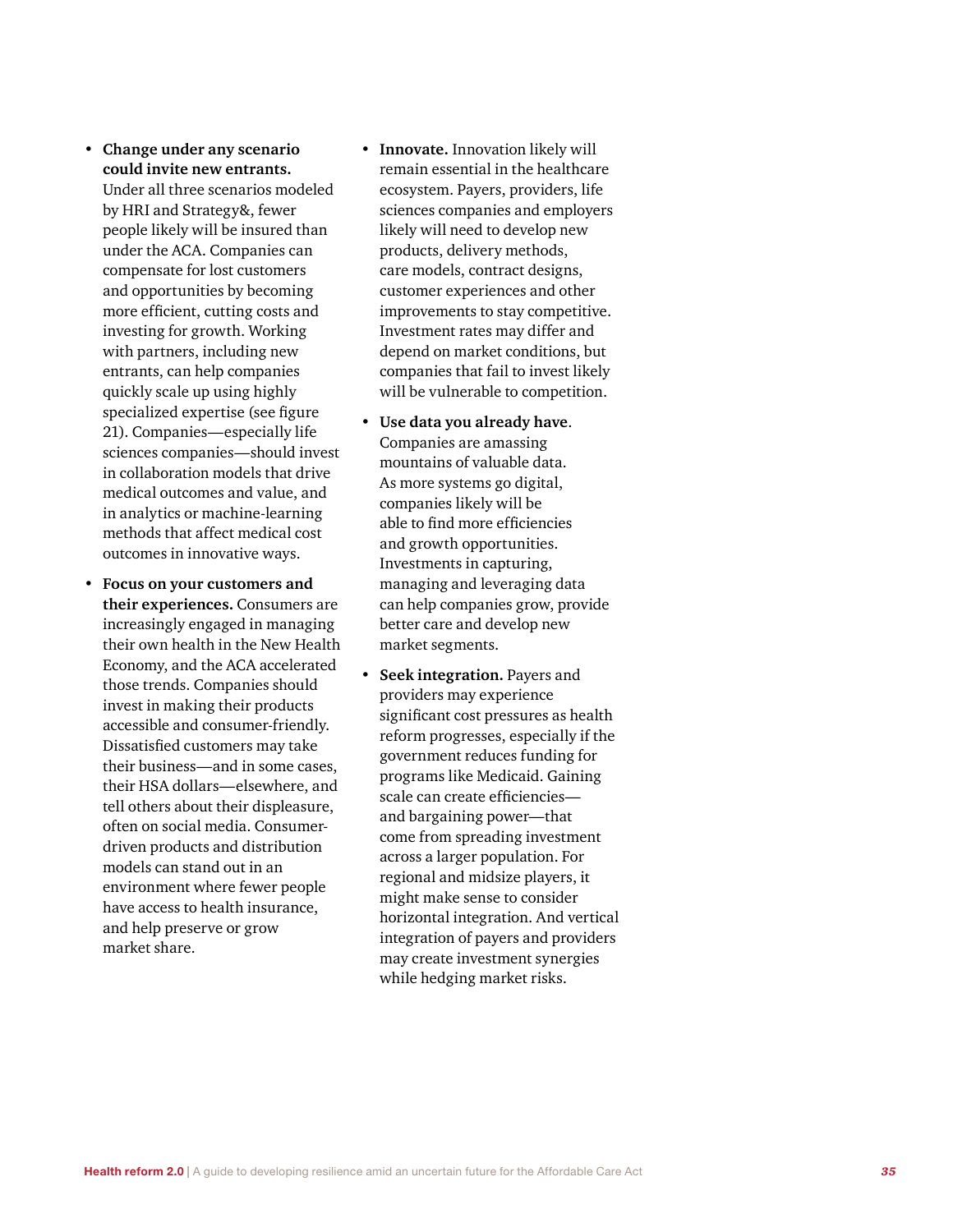# *Appendices*

### *Appendix A: Modeled assumptions for health-reform scenarios*

For this paper, HRI and Strategy& modeled three potential health-reform scenarios based on our analysis of existing, recent reform proposals in Congress. These scenarios—"repeal," "replace" and "repair"—all assume the inclusion of certain key policy elements, listed below.

*The new administration likely will take one of three broad paths in repealing and replacing the Affordable Care Act*

|                                                   |                                                                                                                                                                                                                                   | <b>Scenario</b> |                |   |  |  |
|---------------------------------------------------|-----------------------------------------------------------------------------------------------------------------------------------------------------------------------------------------------------------------------------------|-----------------|----------------|---|--|--|
| <b>Reform category</b>                            | <b>Key policy elements</b>                                                                                                                                                                                                        |                 | $\overline{2}$ | 3 |  |  |
| <b>Individual</b><br>and employer<br>requirements | Repeal individual and employer mandates                                                                                                                                                                                           |                 |                |   |  |  |
| <b>Coverage and access</b><br>options             | Increase use of health savings accounts                                                                                                                                                                                           |                 |                |   |  |  |
|                                                   | End ACA income-based cost sharing subsidies and premium<br>tax credits                                                                                                                                                            |                 |                |   |  |  |
|                                                   | Age-based refundable tax credits for premiums in non-group<br>market (Under 18: \$1,650; 18 - 34: \$2,200; 35 - 49: \$3,850; and<br>Over 50: \$5,500)                                                                             |                 |                |   |  |  |
| <b>Private health</b><br>insurance reforms        | Eligibility for the tax credit is limited to those with incomes<br>below \$40,000 for individuals and \$80,000 for families (credits<br>would phase-out until incomes of \$50,000 for individuals and<br>\$100,000 for families). |                 |                |   |  |  |
|                                                   | Underwriting allowed for discontinuous enrollees                                                                                                                                                                                  |                 |                |   |  |  |
|                                                   | Federal start-up funding for high-risk pools                                                                                                                                                                                      |                 |                |   |  |  |
|                                                   | Widen age bands from 3:1 to 5:1                                                                                                                                                                                                   |                 |                |   |  |  |
|                                                   | Roll back Medicaid expansion                                                                                                                                                                                                      |                 |                |   |  |  |
|                                                   | Give states more control over Medicaid plan design                                                                                                                                                                                |                 |                |   |  |  |
| <b>Public program</b><br>changes                  | Convert Medicaid funding to block grants (Per capita federal<br>contributions reduced by 5% in 2019 and grown by CPI+1% for<br>future years)                                                                                      |                 |                |   |  |  |
|                                                   | Restore Disproportionate Share Hospital funding                                                                                                                                                                                   |                 |                |   |  |  |
| <b>ACA funding</b>                                | Repeal industry ACA taxes and fees                                                                                                                                                                                                |                 |                |   |  |  |

#### Source: PwC Health Research Institute and Strategy& analysis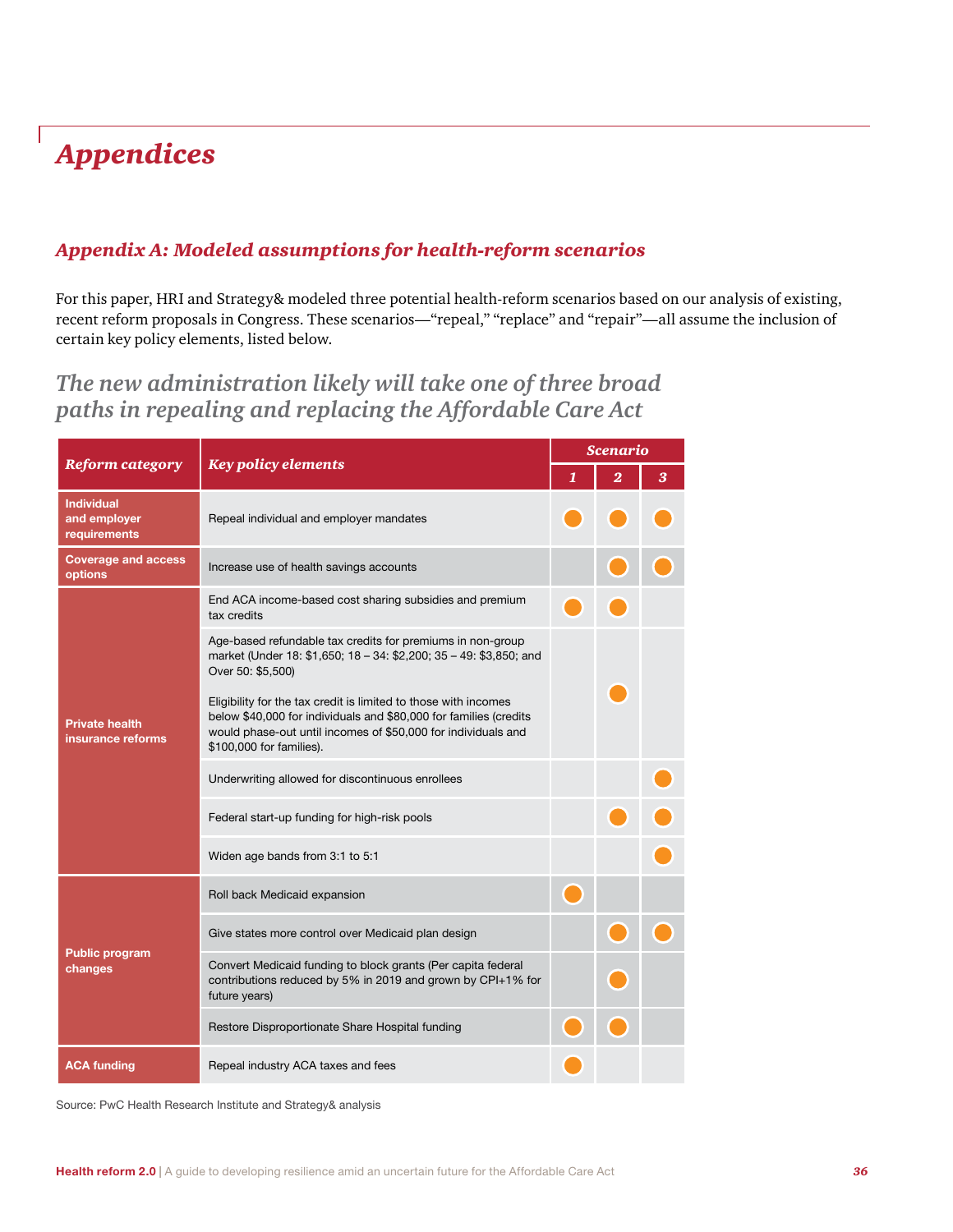### *Appendix B: The ACA's impact on uninsured rates across the US*

More than 20 million Americans gained healthcare coverage in the years following ACA passage in 2010. Some states particularly those that expanded Medicaid—recorded dramatic decreases in their uninsured rates.

# *Many states experienced dramatic reductions in their uninsured rates after passage of the Affordable Care Act*



Source: PwC Health Research Institute and Strategy& analysis of Census Bureau health insurance historical data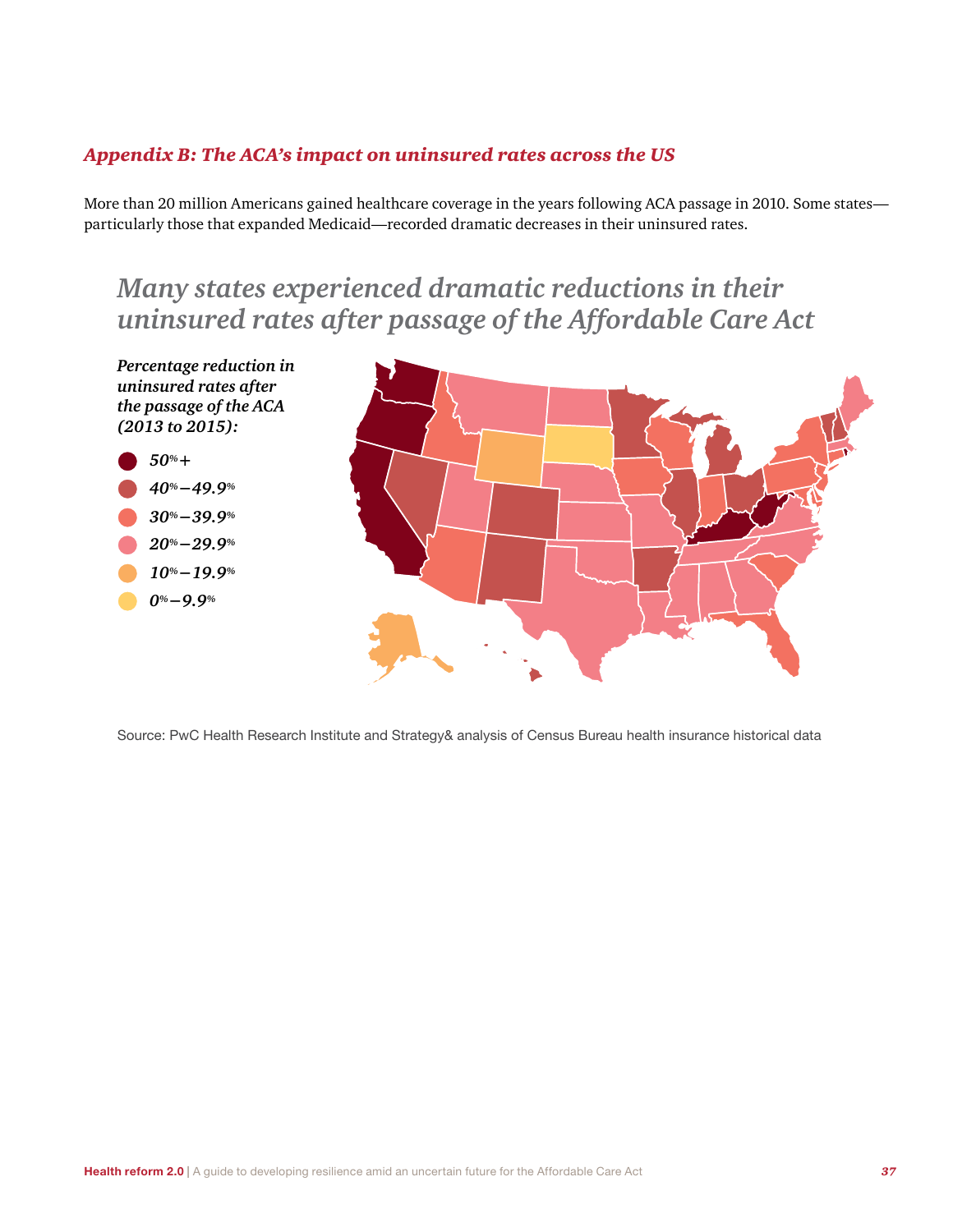### *Appendix C: Analysis of state Medicaid spending under a block-grant scenario*

HRI and Strategy& analyzed state FY 2015 Medicaid spending data, using data from the Henry J. Kaiser Family Foundation and the National Association of State Budget Officers (NASBO). The analysis shows the total Medicaid spending as a percentage of state spending, underscoring the large share of Medicaid spending that would be diminishing under a block grant scenario.

\*Assumes FMAP funding is added to state budgets, increasing them by FMAP amount. HRI and Strategy& then took total Medicaid expenditures for each state and divided them by the newly increased budget to calculate the total Medicaid percentage of the budget less federal funds.

| <b>Location</b>      | <b>Total</b><br><b>Medicaid</b><br><b>Spending</b> | <b>Federal</b><br><b>Medical</b><br><b>Assistance</b><br>Percentage<br>(FMAP) | <b>State</b><br><b>Medical</b><br><b>Assistance</b><br>Percentage<br>(SMAP) | <b>Value</b><br>of<br><b>FMAP</b> | Value<br>of<br><b>SMAP</b> | <b>Total state</b><br>spending<br>less federal<br>funds | <b>Total</b><br><b>state</b><br><b>Medicaid</b><br>spending<br>as % of<br>total<br>state<br>spending | <b>Total</b><br><b>state</b><br><b>Medicaid</b><br>spending<br>as % of<br>total<br><b>state</b><br>spending<br><i>if states</i><br>are<br>granted<br>control<br><b>of FMAP</b><br>funding* |
|----------------------|----------------------------------------------------|-------------------------------------------------------------------------------|-----------------------------------------------------------------------------|-----------------------------------|----------------------------|---------------------------------------------------------|------------------------------------------------------------------------------------------------------|--------------------------------------------------------------------------------------------------------------------------------------------------------------------------------------------|
| <b>United States</b> | \$532,233,348,782                                  | 63%                                                                           | 37%                                                                         | \$334,300,819,455                 | \$197,932,529,327          | \$1,286,138,279,670                                     | 15.39%                                                                                               | 32.8%                                                                                                                                                                                      |
| Alabama              | \$5,294,253,591                                    | 70%                                                                           | 30%                                                                         | \$3,684,800,499                   | \$1,609,453,092            | \$17,441,000,000                                        | 9.23%                                                                                                | 25.1%                                                                                                                                                                                      |
| Alaska               | \$1,421,672,896                                    | 59%                                                                           | 41%                                                                         | \$834,521,990                     | \$587,150,906              | \$10,493,060,000                                        | 5.60%                                                                                                | 12.6%                                                                                                                                                                                      |
| Arizona              | \$10,640,737,029                                   | 74%<br>                                                                       | 26%                                                                         | \$7,916,708,350                   | \$2,724,028,679            | \$22,745,600,000                                        | 11.98%                                                                                               | 34.7%                                                                                                                                                                                      |
| Arkansas             | \$5,536,506,974                                    | 79%                                                                           | 21%                                                                         | \$4,351,694,482                   | \$1,184,812,492            | \$16,668,800,000                                        | 7.11%                                                                                                | 26.3%                                                                                                                                                                                      |
| California           | \$85,438,074,091                                   | 63%                                                                           | 38%                                                                         | \$53,398,796,307                  | \$32,039,277,784           | \$160,295,000,000                                       | 19.99%                                                                                               | 40.0%                                                                                                                                                                                      |
| Colorado             | \$7,358,339,263                                    | 61%                                                                           | 40%                                                                         | \$4,451,795,254                   | \$2,906,544,009            | \$25,678,000,000                                        | 11.32%                                                                                               | 24.4%                                                                                                                                                                                      |
| Connecticut          | \$7,853,582,804                                    | 59%                                                                           | 41%                                                                         | \$4,602,199,523                   | \$3,251,383,281            | \$23,624,560,000                                        | 13.76%                                                                                               | 27.8%                                                                                                                                                                                      |
| Delaware             | \$1,861,996,175                                    | 60%<br>.                                                                      | 40%                                                                         | \$1,117,197,705                   | \$744,798,470              | \$7,706,000,000                                         | 9.67%                                                                                                | 21.1%                                                                                                                                                                                      |
| Florida              | \$21,476,052,754                                   | 60%                                                                           | 40%                                                                         | \$12,971,535,863                  | \$8,504,516,891            | \$47,131,000,000                                        | 18.04%                                                                                               | 35.7%                                                                                                                                                                                      |
| Georgia              | \$9,750,156,735                                    | 68%                                                                           | 33%                                                                         | \$6,581,355,796                   | \$3,168,800,939            | \$31,679,000,000                                        | 10.00%                                                                                               | 25.5%                                                                                                                                                                                      |
| Hawaii               | \$2,012,418,150                                    | 64%                                                                           | 36%                                                                         | \$1,287,947,616                   | \$724,470,534              | \$10,616,000,000                                        | 6.82%                                                                                                | 16.9%                                                                                                                                                                                      |
| Idaho                | \$1,729,535,449                                    | 72%                                                                           | 28%                                                                         | \$1,245,265,523                   | \$484,269,926              | \$4,429,800,000                                         | 10.93%                                                                                               | 30.5%                                                                                                                                                                                      |
| Illinois             | \$17,039,177,220                                   | 60%                                                                           | 40%                                                                         | \$10,240,545,509                  | \$6,798,631,711            | \$49,133,312,710                                        | 13.84%                                                                                               | 28.7%                                                                                                                                                                                      |
| Indiana              | \$9,328,435,988                                    | 69%<br>.                                                                      | 31%                                                                         | \$6,417,963,960                   | \$2,910,472,028            | \$19,037,000,000                                        | 15.29%                                                                                               | 36.6%                                                                                                                                                                                      |
| Iowa                 | \$4,563,170,736                                    | 64%                                                                           | 36%                                                                         | \$2,911,302,930                   | \$1,651,867,806            | \$15,653,000,000                                        | 10.55%                                                                                               | 24.6%                                                                                                                                                                                      |
| Kansas               | \$3,040,559,561                                    | 57%                                                                           | 43%                                                                         | \$1,730,078,390                   | \$1,310,481,171            | \$11,131,000,000                                        | 11.77%                                                                                               | 23.6%                                                                                                                                                                                      |

### Notes: All years 2015 Federal Fiscal Year. PwC analysis of state spending data from the Henry J. Kaiser Family Foundation and NASBO. Highlighted states are nonexpansion states; white are expansion states.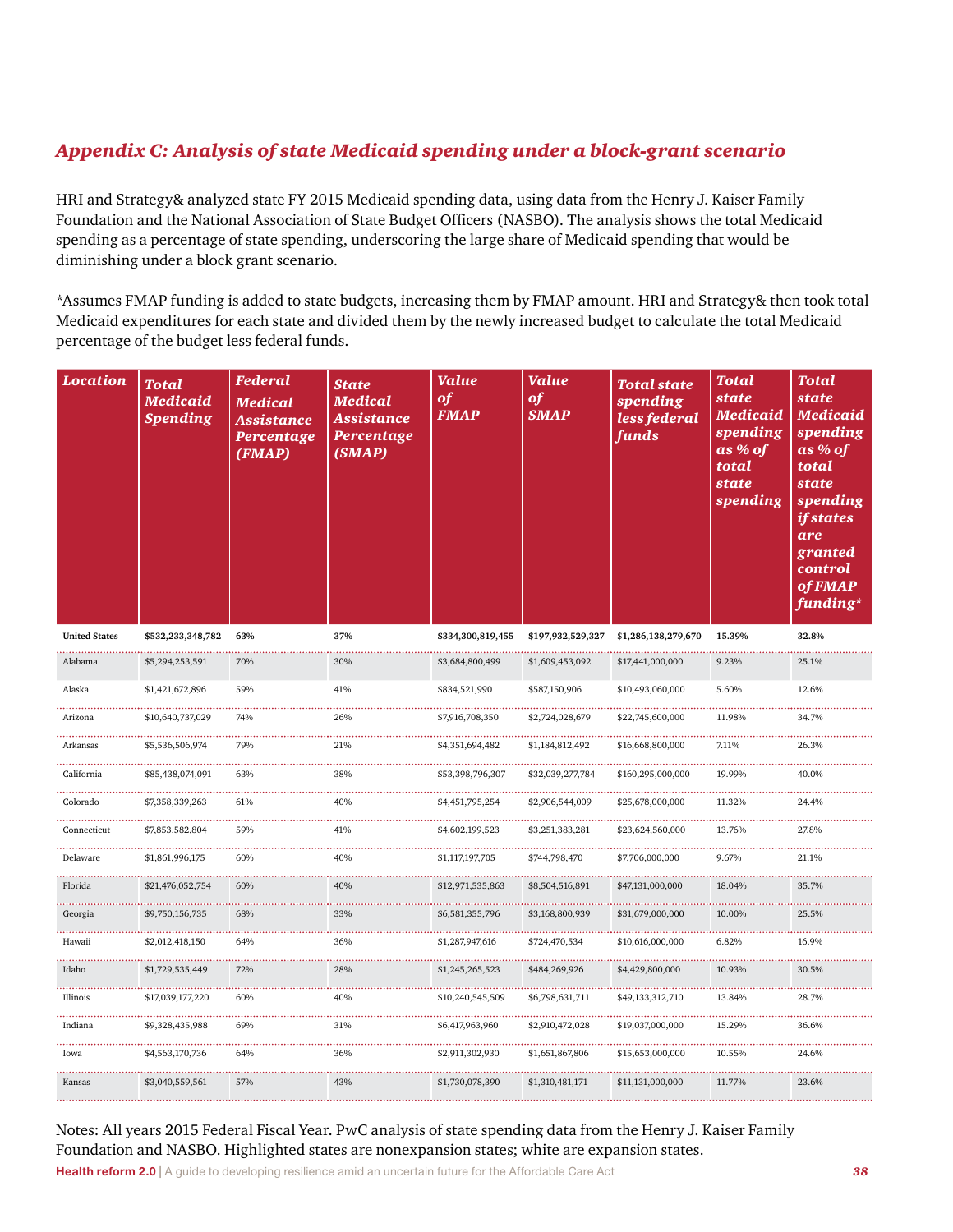| <b>Location</b> | <b>Total</b><br><b>Medicaid</b><br><b>Spending</b> | <b>Federal</b><br><b>Medical</b><br><b>Assistance</b><br>Percentage<br>(FMAP) | <b>State</b><br><b>Medical</b><br><b>Assistance</b><br>Percentage<br>(SMAP) | <b>Value</b><br>of<br><b>FMAP</b> | <b>Value</b><br>of<br><b>SMAP</b> | <b>Total state</b><br>spending<br>less federal<br>funds | <b>Total</b><br><i>state</i><br><b>Medicaid</b><br>spending<br>as % of<br>total<br>state<br>spending | <b>Total</b><br><i>state</i><br><b>Medicaid</b><br>spending<br>as % of<br>total<br>state<br>spending<br><i>if states</i><br>are<br>granted<br>control<br><b>of FMAP</b><br>funding* |
|-----------------|----------------------------------------------------|-------------------------------------------------------------------------------|-----------------------------------------------------------------------------|-----------------------------------|-----------------------------------|---------------------------------------------------------|------------------------------------------------------------------------------------------------------|-------------------------------------------------------------------------------------------------------------------------------------------------------------------------------------|
| Kentucky        | \$9,499,418,704                                    | 80%                                                                           | 20%                                                                         | \$7,561,537,288                   | \$1,937,881,416                   | \$18,984,000,000                                        | 10.21%                                                                                               | 35.8%                                                                                                                                                                               |
| Louisiana       | \$8,058,371,246                                    | 63%                                                                           | 37%                                                                         | \$5,052,598,771                   | \$3,005,772,475                   | \$18,991,855,650                                        | 15.83%                                                                                               | 33.5%                                                                                                                                                                               |
| Maine           | \$2,580,219,327                                    | 63%                                                                           | 38%                                                                         | \$1,612,637,079                   | \$967,582,248                     | \$5,304,000,000                                         | 18.24%                                                                                               | 37.3%                                                                                                                                                                               |
| Maryland        | \$9,552,933,956                                    | 60%                                                                           | 40%                                                                         | \$5,712,654,506                   | \$3,840,279,450                   | \$27,999,000,000                                        | 13.72%                                                                                               | 28.3%                                                                                                                                                                               |
| Massachusetts   | \$15,564,425,180                                   | 56%                                                                           | 44%                                                                         | \$8,731,642,526                   | \$6,832,782,654                   | \$49,234,314,370                                        | 13.88%                                                                                               | 26.9%                                                                                                                                                                               |
| Michigan        | \$15,949,108,357                                   | 73%                                                                           | 27%                                                                         | \$11,595,001,776                  | \$4,354,106,581                   | \$32,471,900,000                                        | 13.41%                                                                                               | 36.2%                                                                                                                                                                               |
| Minnesota       | \$10,935,757,369                                   | 58%                                                                           | 42%                                                                         | \$6,386,482,303                   | \$4,549,275,066                   | \$25,706,480,000                                        | 17.70%                                                                                               | 34.1%                                                                                                                                                                               |
| Mississippi     | \$5,156,588,865                                    | 74%                                                                           | 26%                                                                         | \$3,821,032,349                   | \$1,335,556,516                   | \$11,841,000,000                                        | 11.28%                                                                                               | 32.9%                                                                                                                                                                               |
| Missouri        | \$9,608,165,422                                    | 64%                                                                           | 36%                                                                         | \$6,158,834,036                   | \$3,449,331,386                   | \$16,603,600,000                                        | 20.77%                                                                                               | 42.2%                                                                                                                                                                               |
| Montana         | \$1,149,693,473                                    | 68%                                                                           | 32%                                                                         | \$778,342,481                     | \$371,350,992                     | \$4,194,000,000                                         | 8.85%                                                                                                | 23.1%                                                                                                                                                                               |
| Nebraska        | \$1,888,075,933                                    | 54%                                                                           | 46%                                                                         | \$1,012,008,700                   | \$876,067,233                     | \$8,057,100,000                                         | 10.87%                                                                                               | 20.8%                                                                                                                                                                               |
| Nevada          | \$3,127,537,716                                    | 75%                                                                           | 25%                                                                         | \$2,355,035,900                   | \$772,501,816                     | \$7,835,000,000                                         | 9.86%                                                                                                | 30.7%                                                                                                                                                                               |
| New Hampshire   | \$1,731,859,115                                    | 59%                                                                           | 41%                                                                         | \$1,018,333,160                   | \$713,525,955                     | \$3,515,000,000                                         | 20.30%                                                                                               | 38.2%                                                                                                                                                                               |
| New Jersey      | \$14,234,989,570                                   | 61%                                                                           | 39%                                                                         | \$8,740,283,596                   | \$5,494,705,974                   | \$40,949,000,000                                        | 13.42%                                                                                               | 28.6%                                                                                                                                                                               |
| New Mexico      | \$4,933,671,468                                    | <br>79%                                                                       | 21%                                                                         | \$3,907,467,803                   | \$1,026,203,665                   | \$10,497,100,000                                        | 9.78%                                                                                                | 34.3%                                                                                                                                                                               |
| New York        | \$59,806,137,548                                   | 55%                                                                           | 45%                                                                         | \$32,713,957,239                  | \$27,092,180,309                  | \$98,148,000,000                                        | 27.60%                                                                                               | 45.7%                                                                                                                                                                               |
| North Carolina  | \$13,483,308,436                                   | 66%                                                                           | 34%                                                                         | \$8,925,950,185                   | \$4,557,358,251                   | \$30,637,290,000                                        | 14.88%                                                                                               | 34.1%                                                                                                                                                                               |
| North Dakota    | \$1,091,177,153                                    | 61%                                                                           | 39%                                                                         | \$668,891,595                     | \$422,285,558                     | \$6,210,000,000                                         | 6.80%                                                                                                | 15.9%                                                                                                                                                                               |
| Ohio            | \$21,597,810,622                                   | 69%                                                                           | 31%                                                                         | \$14,902,489,329                  | \$6,695,321,293                   | \$51,152,458,000                                        | 13.09%                                                                                               | 32.7%                                                                                                                                                                               |
| Oklahoma        | \$4,996,967,825                                    | 64%                                                                           | 37%                                                                         | \$3,173,074,569                   | \$1,823,893,256                   | \$15,016,000,000                                        | 12.15%                                                                                               | 27.5%                                                                                                                                                                               |
| Oregon          | \$8,066,724,366                                    | 78%                                                                           | 22%                                                                         | \$6,275,911,557                   | \$1,790,812,809                   | \$27,185,948,940                                        | 6.59%                                                                                                | 24.1%                                                                                                                                                                               |
| Pennsylvania    | \$23,394,254,112                                   | 56%                                                                           | 44%                                                                         | \$13,077,388,049                  | \$10,316,866,063                  | \$48,178,000,000                                        | 21.41%                                                                                               | 38.2%                                                                                                                                                                               |
| Rhode Island    | \$2,598,444,116                                    | 59%                                                                           | 41%                                                                         | \$1,538,278,917                   | \$1,060,165,199                   | \$6,891,000,000                                         | 15.38%                                                                                               | 30.8%                                                                                                                                                                               |
| South Carolina  | \$5,963,805,943                                    | 71%                                                                           | 29%                                                                         | \$4,222,374,608                   | \$1,741,431,335                   | \$14,900,000,000                                        | 11.69%                                                                                               | 31.2%                                                                                                                                                                               |
| South Dakota    | \$813,084,998                                      | 56%                                                                           | 44%                                                                         | \$456,140,684                     | \$356,944,314                     | \$2,545,000,000                                         | 14.03%                                                                                               | 27.1%                                                                                                                                                                               |
|                 |                                                    |                                                                               |                                                                             |                                   |                                   |                                                         |                                                                                                      |                                                                                                                                                                                     |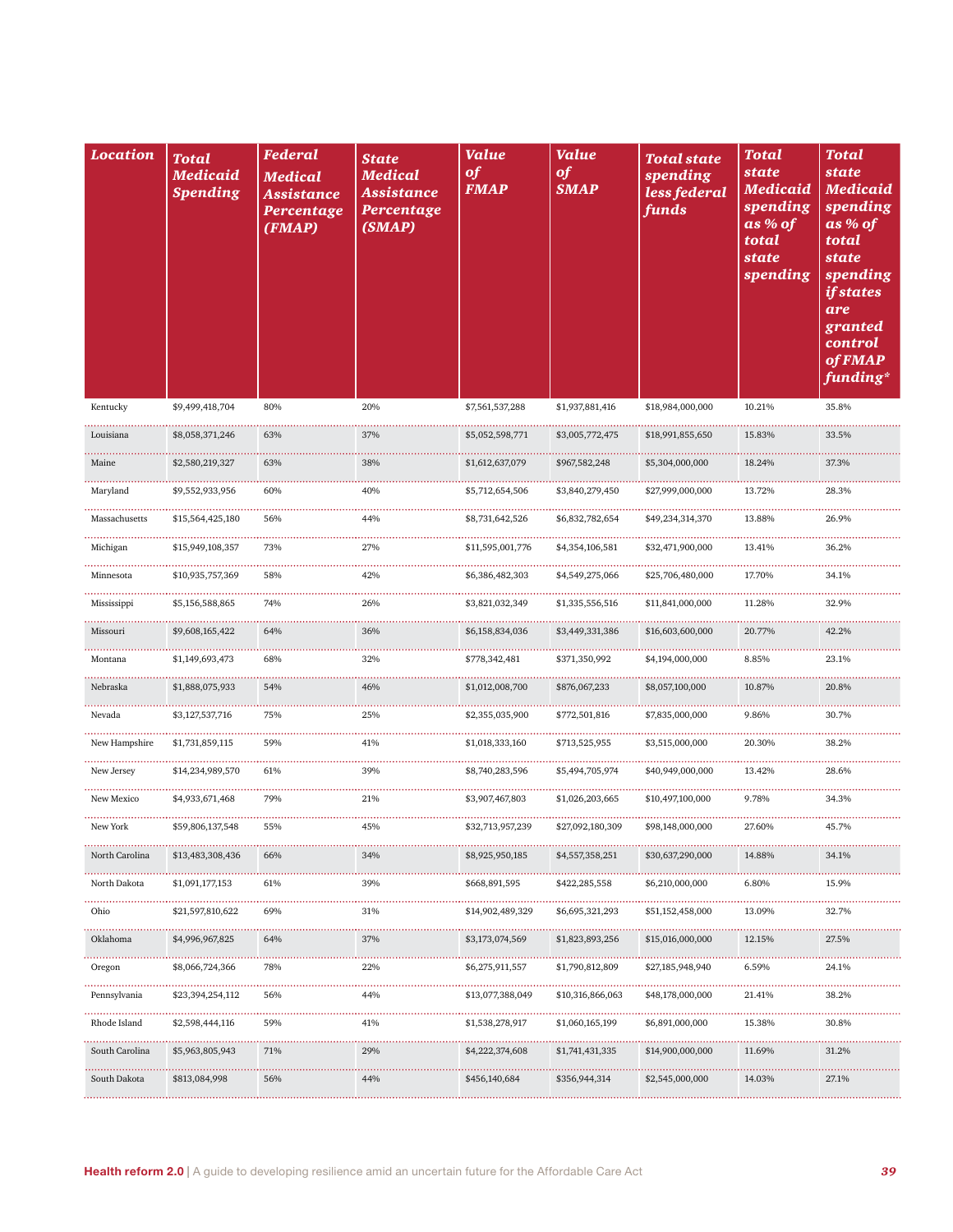| <b>Location</b>                    | <b>Total</b><br><b>Medicaid</b><br><b>Spending</b> | <b>Federal</b><br><b>Medical</b><br><b>Assistance</b><br>Percentage<br>(FMAP) | <b>State</b><br><b>Medical</b><br><b>Assistance</b><br>Percentage<br>(SMAP) | <b>Value</b><br>of<br><b>FMAP</b> | <b>Value</b><br>of<br><b>SMAP</b> | <b>Total state</b><br>spending<br>less federal<br>funds | <b>Total</b><br><b>state</b><br><b>Medicaid</b><br>spending<br>as % of<br>total<br><b>state</b><br>spending | <b>Total</b><br><b>state</b><br><b>Medicaid</b><br>spending<br>as % of<br>total<br>state<br>spending<br><i>if states</i><br>are<br>granted<br>control<br><b>of FMAP</b><br>funding* |
|------------------------------------|----------------------------------------------------|-------------------------------------------------------------------------------|-----------------------------------------------------------------------------|-----------------------------------|-----------------------------------|---------------------------------------------------------|-------------------------------------------------------------------------------------------------------------|-------------------------------------------------------------------------------------------------------------------------------------------------------------------------------------|
| Tennessee                          | \$9,144,520,686                                    | 65%                                                                           | 35%                                                                         | \$5,953,082,967                   | \$3,191,437,719                   | \$18,788,000,000                                        | 16.99%                                                                                                      | 37.0%                                                                                                                                                                               |
| Texas                              | \$35,802,825,013                                   | 59%<br>.                                                                      | 41%                                                                         | \$21,087,863,933                  | \$14,714,961,080                  | \$76,981,100,000                                        | 19.12%                                                                                                      | 36.5%                                                                                                                                                                               |
| Utah                               | \$2,196,174,625                                    | 71%                                                                           | 29%                                                                         | \$1,557,087,809                   | \$639,086,816                     | \$9,369,000,000                                         | 6.82%                                                                                                       | 20.1%                                                                                                                                                                               |
| Vermont                            | \$1,634,622,218                                    | 60%                                                                           | 40%                                                                         | \$987,311,820                     | \$647,310,398                     | \$3,494,000,000                                         | 18.53%                                                                                                      | 36.5%                                                                                                                                                                               |
| Virginia                           | \$8,103,268,228                                    | 51%                                                                           | 49%                                                                         | \$4,108,356,992                   | \$3,994,911,236                   | \$37,346,000,000                                        | 10.70%                                                                                                      | 19.5%                                                                                                                                                                               |
| Washington                         | \$10,621,146,074                                   | 65%                                                                           | 35%                                                                         | \$6,893,123,802                   | \$3,728,022,272                   | \$28,581,000,000                                        | 13.04%                                                                                                      | 29.9%                                                                                                                                                                               |
| West Virginia                      | \$3,675,438,530                                    | 77%                                                                           | 23%                                                                         | \$2,822,736,791                   | \$852,701,739                     | \$12,625,000,000                                        | 6.75%                                                                                                       | 23.8%                                                                                                                                                                               |
| Wisconsin                          | \$7,974,598,543                                    | 59%                                                                           | 41%                                                                         | \$4,689,063,943                   | \$3,285,534,600                   | \$35,020,000,000                                        | 9.38%                                                                                                       | 20.1%                                                                                                                                                                               |
| Wyoming                            | \$566,400,158                                      | 51%                                                                           | 49%                                                                         | \$288,864,081                     | \$277,536,077                     | \$7,425,000,000                                         | 3.74%                                                                                                       | 7.3%                                                                                                                                                                                |
| Average                            |                                                    |                                                                               |                                                                             |                                   |                                   |                                                         |                                                                                                             |                                                                                                                                                                                     |
| Nonexpansion<br>average            | \$152,470,344,473                                  | 62%                                                                           | 38%                                                                         | \$94,510,974,427                  | \$57,959,370,046                  | \$21,515,565,560.53                                     | 12.90%                                                                                                      | 30.3%                                                                                                                                                                               |
| <b>Expansion</b> states<br>average | \$379,763,004,309                                  | 65%                                                                           | 35%                                                                         | \$239,789,845,027                 | \$139,973,159,282                 | \$28,301,372,065.16                                     | 12.82%                                                                                                      | 34.0%                                                                                                                                                                               |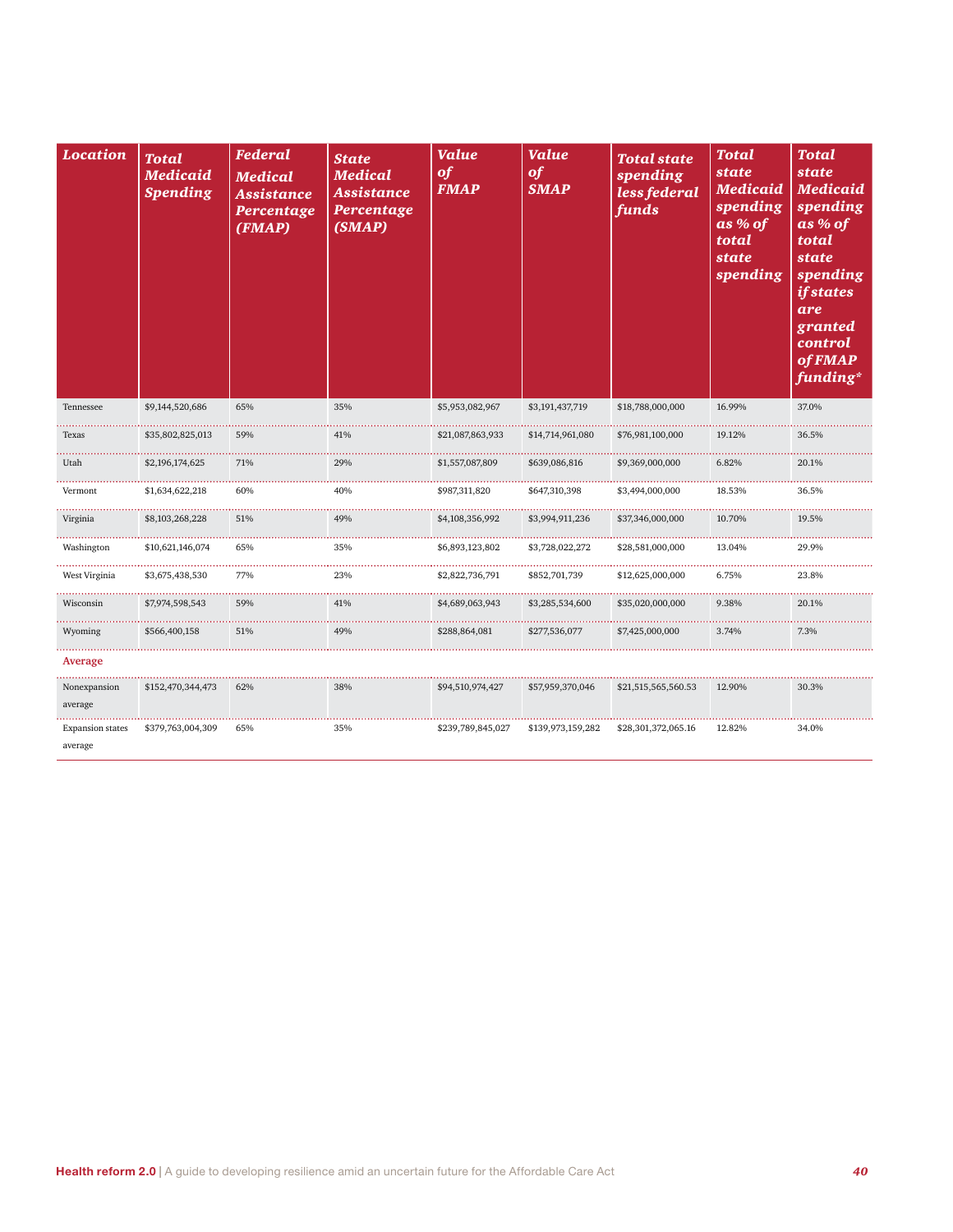# *The ability of states to expand their Medicaid programs under a block grant scenario may be limited*

Medicaid as a percentage of state spending under a block grant scenario (FY2015 data)



Source: PwC Health Research Institute and Strategy& analysis of state spending data from the Henry J. Kaiser Family Foundation and NASBO. Federal fiscal year 2015.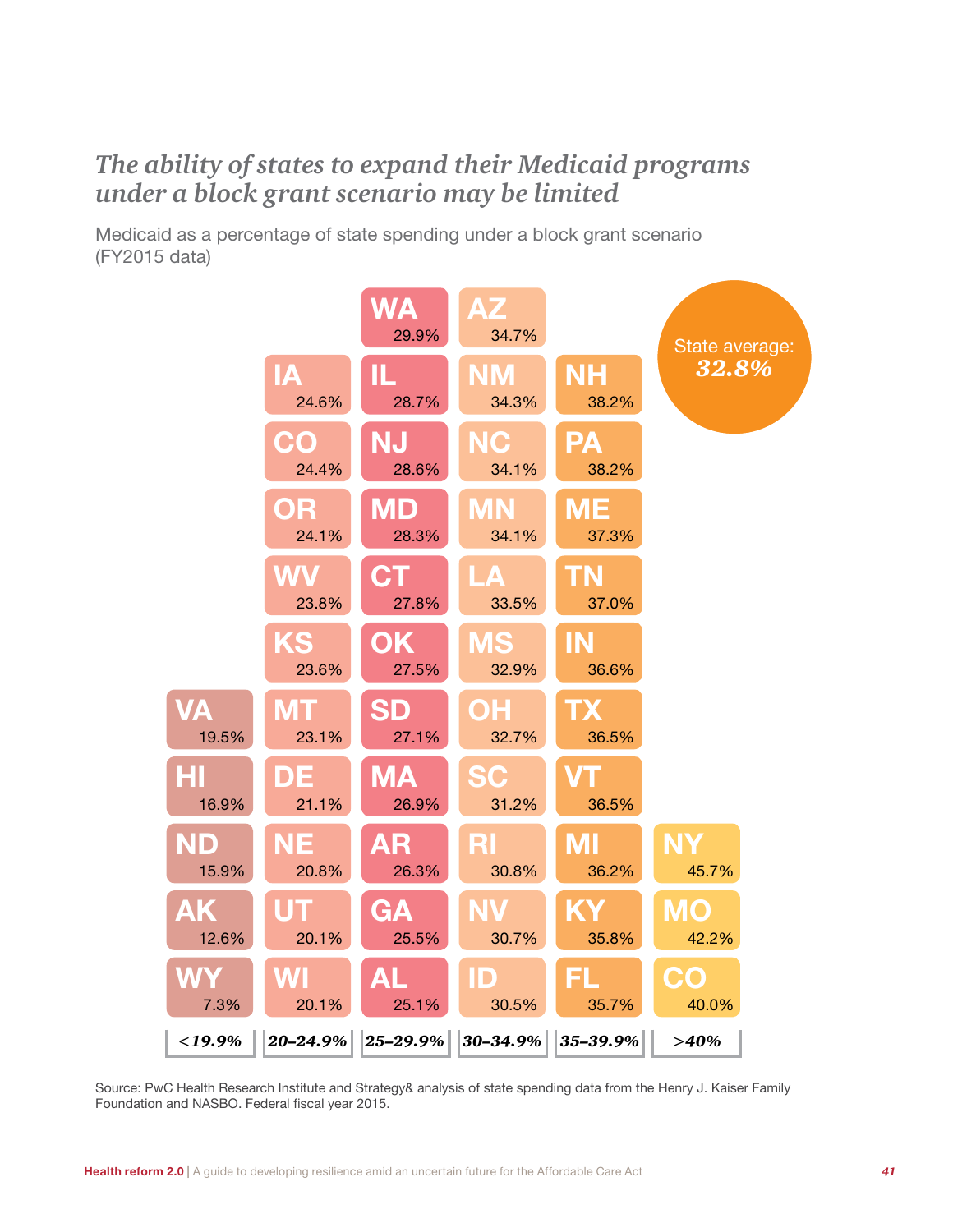### *Appendix D: HRI and Strategy& analysis of scenario impacts on the healthcare industry, by sector*

Each health-reform scenario (see Appendix A) would affect each sector differently, with individual plan elements affecting each sector in either a positive, negative or neutral way. HRI and Strategy& analyzed each scenario with an eye toward employers, life sciences companies, healthcare payers and healthcare providers.

| <b>Sector: Life sciences</b>                                                        |               |                                                                                                                                                                                                                                                                                  |                 |  |   |  |  |  |
|-------------------------------------------------------------------------------------|---------------|----------------------------------------------------------------------------------------------------------------------------------------------------------------------------------------------------------------------------------------------------------------------------------|-----------------|--|---|--|--|--|
|                                                                                     | <b>Sector</b> |                                                                                                                                                                                                                                                                                  | <b>Scenario</b> |  |   |  |  |  |
| <b>Topic</b>                                                                        | impact        | <b>Explanation</b>                                                                                                                                                                                                                                                               |                 |  | 3 |  |  |  |
| <b>Repeal of annual</b><br>fee on companies<br>that make branded<br>pharmaceuticals | Positive      | Under an ACA repeal, the pharmaceutical sector<br>stands to benefit from the elimination of the<br>annual fee on companies that make branded<br>pharmaceuticals.                                                                                                                 |                 |  |   |  |  |  |
| <b>Repeal of medical</b><br>device excise tax                                       | Positive      | The ACA requires a 2.3% excise tax on device<br>company revenues. Its repeal would be especially<br>helpful for smaller medical device startups.                                                                                                                                 |                 |  |   |  |  |  |
| <b>Allow underwriting</b><br>for noncontinuous<br>coverage                          | Neutral       | May increase chances that patients cannot<br>purchase insurance, but new underwriting policies<br>could help to stabilize the insurance market,<br>causing broader, more positive effects. Additionally,<br>fewer insured patients could lead to an increase in<br>charity care. |                 |  |   |  |  |  |
| <b>Medicaid block grants</b>                                                        | Negative      | Shifting to a Medicaid block-grant system would<br>cap federal funding, reducing states' abilities to<br>pay for breakthrough drugs or new treatments.<br>States may also implement bundled payment<br>systems to further drive prices down.                                     |                 |  |   |  |  |  |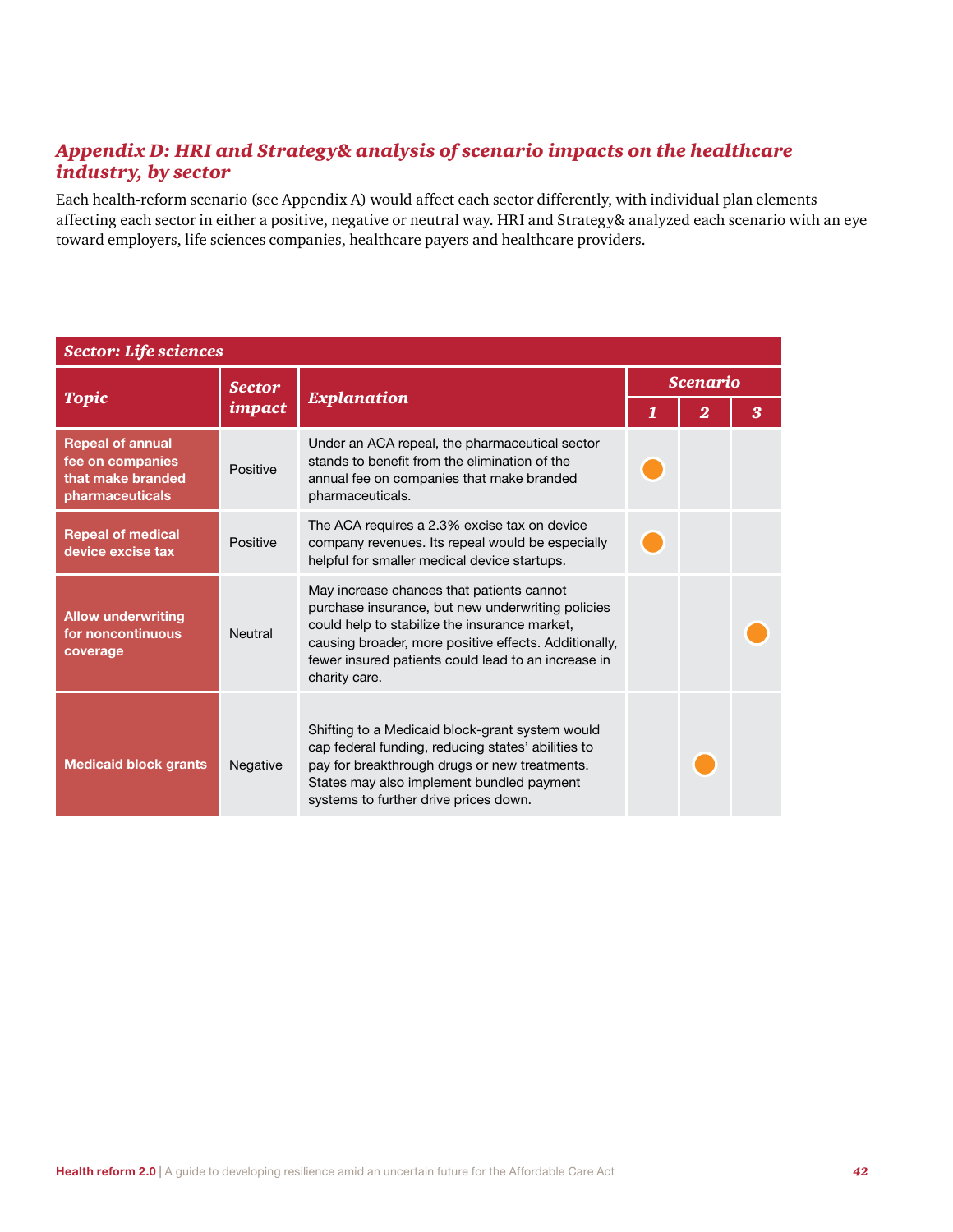| <b>Sector: Payers</b>                                                                  |               |                                                                                                                                                                                                                                                                                                                                                                                                                                             |              |                         |   |  |  |
|----------------------------------------------------------------------------------------|---------------|---------------------------------------------------------------------------------------------------------------------------------------------------------------------------------------------------------------------------------------------------------------------------------------------------------------------------------------------------------------------------------------------------------------------------------------------|--------------|-------------------------|---|--|--|
| <b>Topic</b>                                                                           | <b>Sector</b> | <b>Explanation</b>                                                                                                                                                                                                                                                                                                                                                                                                                          |              | <b>Scenario</b>         |   |  |  |
|                                                                                        | impact        |                                                                                                                                                                                                                                                                                                                                                                                                                                             | $\mathbf{1}$ | $\overline{\mathbf{2}}$ | 3 |  |  |
| <b>Repeal of the</b><br>individual mandate                                             | Negative      | The repeal of the individual mandate could<br>destabilize insurance markets by permitting the<br>healthiest plan participants to drop out, leaving<br>only the sickest, costliest members. Insurers may<br>leave markets or raise rates significantly in light of<br>uncertainty. Alternatives to the individual mandate,<br>such as requirements for continuous coverage<br>or auto-enrollment in health plans, may reduce<br>this strain. |              |                         |   |  |  |
| <b>Repeal of income-</b><br>based cost-sharing<br>subsidies and<br>premium tax credits | Negative      | HHS data show that in 2016, nearly 10.5 million<br>members of the individual exchange market<br>qualified for ACA premium support. If tax subsidies<br>go away through the reconciliation process,<br>enrollment in marketplace plans may plunge.                                                                                                                                                                                           |              |                         |   |  |  |
| <b>Add age-based</b><br>refundable tax credits<br>for premium support                  | Negative      | With tax credits no longer related to income and<br>geographic area, many lower-income beneficiaries,<br>particularly those in high-cost areas, will lack<br>sufficient funds to purchase insurance.                                                                                                                                                                                                                                        |              |                         |   |  |  |
| <b>Underwriting allowed</b><br>for discontinuous<br>enrollees                          | Positive      | Insurers will be able to raise premiums for those<br>who have not maintained continuous coverage,<br>protecting themselves from the added risk of<br>providing coverage to these individuals.                                                                                                                                                                                                                                               |              |                         |   |  |  |
| <b>Medicaid block grants</b>                                                           | Negative      | Medicaid managed care organizations would likely<br>feel increasing cost pressure if Medicaid shifts to<br>a block-grant system capping spending at a set<br>amount for the year. Insurers that rely on state<br>Medicaid managed care plans for business could<br>be pressured by states to reduce margins and<br>find savings, especially over time, unless federal<br>funding matches medical cost inflation trends.                     |              |                         |   |  |  |
| <b>Repeal Medicaid</b><br>expansion                                                    | Negative      | Insurers benefited from the Medicaid expansion by<br>administering managed care plans.                                                                                                                                                                                                                                                                                                                                                      |              |                         |   |  |  |
| Widen age bands from<br>3:1 to 5:1                                                     | Positive      | Congress may permit insurers to widen their age<br>rating bands from the ACA's requirements of 3:1 to<br>a wider 5:1 range.                                                                                                                                                                                                                                                                                                                 |              |                         |   |  |  |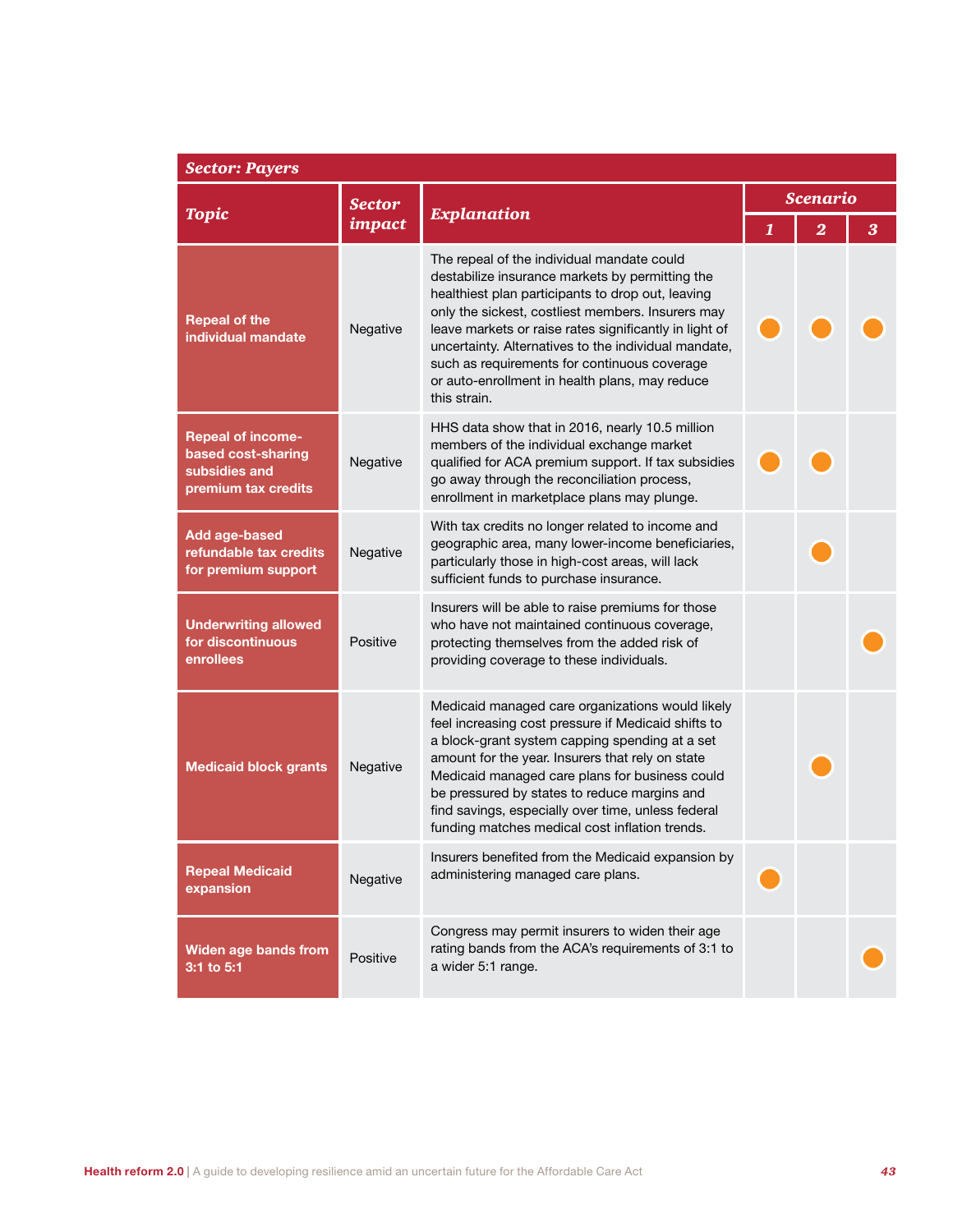|                                                                                      | <b>Sector: Health providers</b> |                                                                                                                                                                                                                                                                                                                                                                                                      |              |                         |   |  |  |  |
|--------------------------------------------------------------------------------------|---------------------------------|------------------------------------------------------------------------------------------------------------------------------------------------------------------------------------------------------------------------------------------------------------------------------------------------------------------------------------------------------------------------------------------------------|--------------|-------------------------|---|--|--|--|
|                                                                                      | <b>Sector</b>                   |                                                                                                                                                                                                                                                                                                                                                                                                      |              | <b>Scenario</b>         |   |  |  |  |
| <b>Topic</b>                                                                         | impact                          | <b>Explanation</b>                                                                                                                                                                                                                                                                                                                                                                                   | $\mathbf{1}$ | $\overline{\mathbf{2}}$ | 3 |  |  |  |
| <b>Repeal employer</b><br>and individual<br>mandates                                 | Negative                        | A repeal of the individual and employer mandate<br>will lead to a reduction in the number of insured<br>individuals, thus contributing to an increase in<br>uncompensated care for providers.                                                                                                                                                                                                        |              |                         |   |  |  |  |
| Increase use of health<br>savings accounts                                           | Negative                        | If costs are transferred to consumers via high<br>deductible health plans, people will be less likely<br>to seek care given their rising out-of-pocket<br>costs. Lower-income individuals in particular<br>will be affected negatively because they're not<br>typically able to take advantage of an HSA's<br>tax benefits.                                                                          |              |                         |   |  |  |  |
| <b>End ACA income-</b><br>based cost-sharing<br>subsidies and<br>premium tax credits | Negative                        | Those who receive subsidies and tax credits will<br>no longer be able to afford coverage leading to<br>a decrease in the total number of insured and an<br>increase in uncompensated care.                                                                                                                                                                                                           |              |                         |   |  |  |  |
| <b>Restore</b><br><b>Disproportionate</b><br><b>Share Hospital funding</b>           | Positive                        | The restoration of DSH payments will be<br>positive specifically for providers in states that<br>didn't expand Medicaid. The DSH payment<br>reductions were in response to the decrease in<br>uncompensated care costs that came with the<br>ACA. States choosing not to expand Medicaid<br>haven't seen as substantial a decrease in<br>uncompensated care as those that expanded<br>under the ACA. |              |                         |   |  |  |  |
| <b>Age-based refundable</b><br>tax credits for<br>premiums in nongroup<br>market     | Negative                        | With tax credits no longer related to income and<br>geographic area, many lower-income beneficiaries,<br>particularly those in high-cost areas, will lack<br>sufficient funds to purchase insurance.                                                                                                                                                                                                 |              |                         |   |  |  |  |
| <b>Underwriting allowed</b><br>for discontinuous<br>enrollees                        | Negative                        | With individuals facing underwriting for not<br>maintaining continuous coverage, there is a risk<br>these enrollees could be priced out of the market,<br>preventing them from obtaining coverage and<br>contributing to a rise in uncompensated care.                                                                                                                                               |              |                         |   |  |  |  |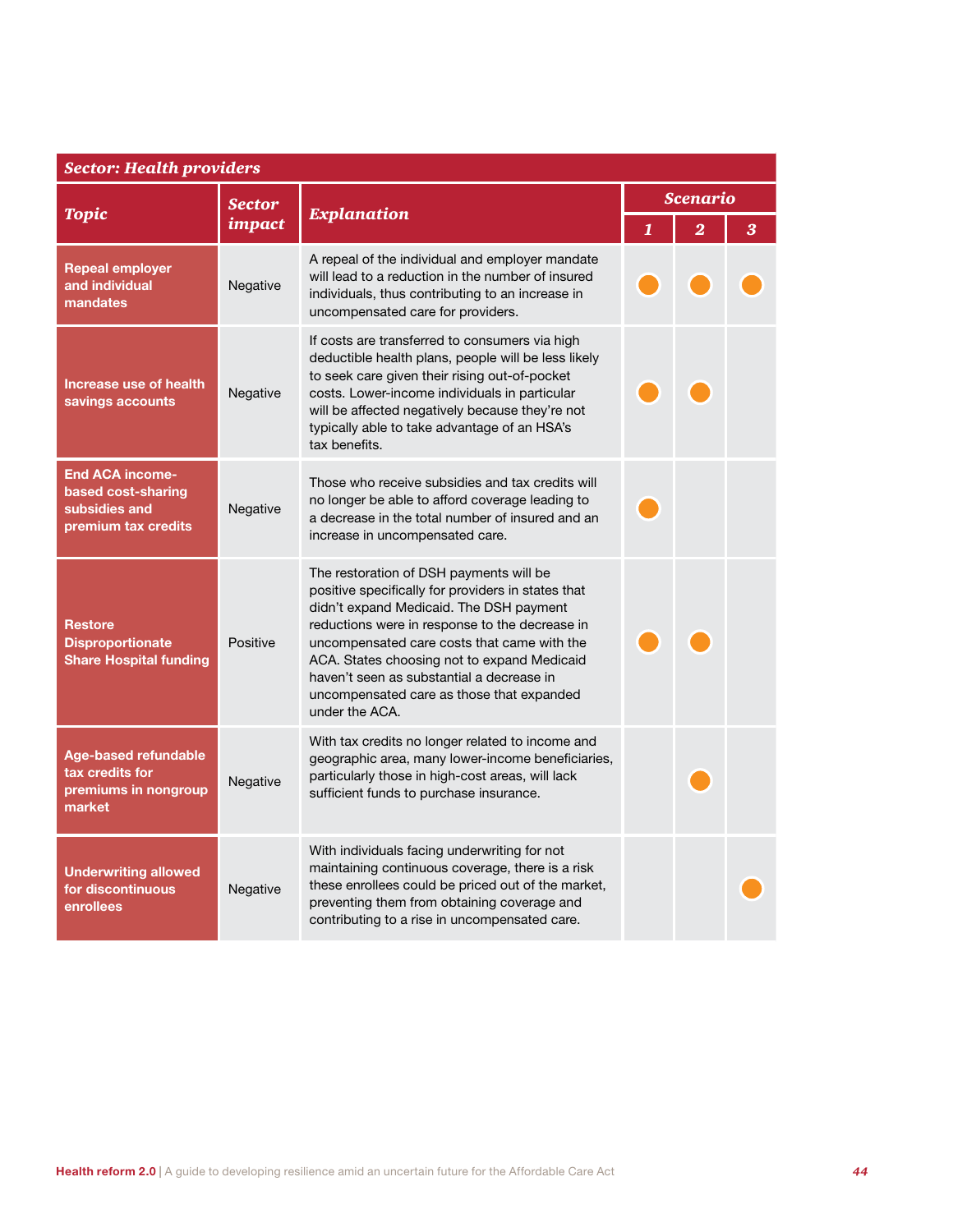| <b>Sector: Health providers</b>                                 |               |                                                                                                                                                                                                                                                                                                                                                                                                                                                  |  |                         |   |  |  |  |
|-----------------------------------------------------------------|---------------|--------------------------------------------------------------------------------------------------------------------------------------------------------------------------------------------------------------------------------------------------------------------------------------------------------------------------------------------------------------------------------------------------------------------------------------------------|--|-------------------------|---|--|--|--|
|                                                                 | <b>Sector</b> |                                                                                                                                                                                                                                                                                                                                                                                                                                                  |  | <b>Scenario</b>         |   |  |  |  |
| <b>Topic</b>                                                    | impact        | <b>Explanation</b>                                                                                                                                                                                                                                                                                                                                                                                                                               |  | $\overline{\mathbf{2}}$ | 3 |  |  |  |
| <b>Federal start-up</b><br>funding for high-risk<br>pools       | Neutral       | High-risk pools would provide coverage to<br>individuals with severe, chronic health problems.<br>Given that those individuals are already covered<br>under the ACA, there would be no change in<br>their coverage.                                                                                                                                                                                                                              |  |                         |   |  |  |  |
| <b>Give states more</b><br>control over Medicaid<br>plan design | Neutral       | Assuming no changes in federal funding, giving<br>states more control over plan design should not<br>result in any substantial changes in coverage.                                                                                                                                                                                                                                                                                              |  |                         |   |  |  |  |
| <b>Convert Medicaid</b><br>funding to<br>block grants           | Negative      | A Medicaid block-grant system might lead states<br>to pressure providers to lower rates, either through<br>reduced reimbursements or a shift to outcomes-<br>based or capitated payment models. Such a shift<br>might reduce average provider profitability, though<br>those able to efficiently provide and manage care<br>could benefit.                                                                                                       |  |                         |   |  |  |  |
| <b>Medicaid expansion</b><br>rollback                           | Negative      | A substantial rollback of Medicaid eligibility<br>standards and federal funding under a "repeal"<br>scenario would result in millions losing access<br>to their healthcare. Providers, such as those<br>providing in-patient care may face a sharp<br>increase in uncompensated care as the expansion<br>ends. Long term, many providers serving<br>populations predominantly reliant on Medicaid will<br>face significant decreases in revenue. |  |                         |   |  |  |  |
| <b>Repeal industry ACA</b><br>taxes and fees                    | Neutral       | Industry taxes and fees have not affected the<br>provider sector as they have the payer and<br>pharmaceutical sectors.                                                                                                                                                                                                                                                                                                                           |  |                         |   |  |  |  |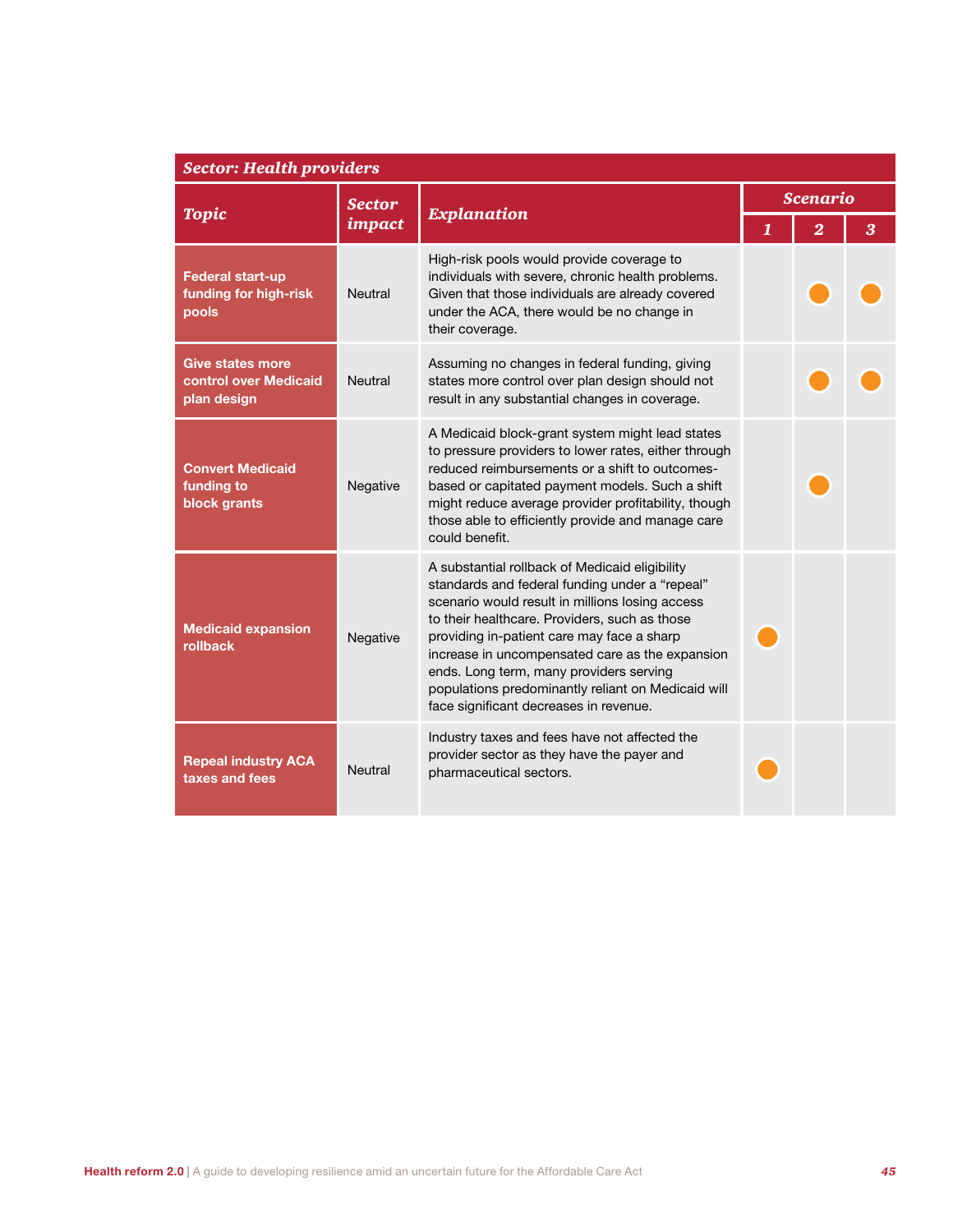| <b>Sector: Employers</b>                 |                         |                                                                                                                                                                                                                                                                                                                                                                                                            |  |                      |  |  |  |  |
|------------------------------------------|-------------------------|------------------------------------------------------------------------------------------------------------------------------------------------------------------------------------------------------------------------------------------------------------------------------------------------------------------------------------------------------------------------------------------------------------|--|----------------------|--|--|--|--|
| <b>Topic</b>                             | <b>Sector</b><br>impact | <b>Explanation</b>                                                                                                                                                                                                                                                                                                                                                                                         |  | <b>Scenario</b><br>3 |  |  |  |  |
| <b>Repeal of the</b><br>employer mandate | Positive                | Under the ACA, companies with more than 50<br>employees are required to give insurance to<br>employees working more than 30 hours per week.<br>Eliminating the mandate will reduce compliance<br>and reporting costs, and lead to some companies<br>dropping insurance. However, a collapse or major<br>reduction in the nongroup insured market could<br>pressure employers to offer coverage themselves. |  |                      |  |  |  |  |
| The "Cadillac" tax                       | Positive                | The elimination of the "Cadillac" - or 40% excise<br>-tax on employer-provided insurance would be<br>praised by employers. If the tax were in effect,<br>employers would be forced to reduce employee<br>health benefits to avoid it.                                                                                                                                                                      |  |                      |  |  |  |  |
| <b>Broader use of HSAs</b>               | Neutral                 | Expanded eligibility to save for, and use, Health<br>Savings Accounts is likely to help wealthier<br>employees, but probably not low-income ones.                                                                                                                                                                                                                                                          |  |                      |  |  |  |  |
| <b>Subsidies</b>                         | Negative                | Plans to offer consumers a tax subsidy permitting<br>them to purchase insurance plans outside their<br>workplace could incentivize healthy individuals<br>to leave in pursuit of less expensive insurance,<br>leaving employers with only the sickest<br>employees, raising costs.                                                                                                                         |  |                      |  |  |  |  |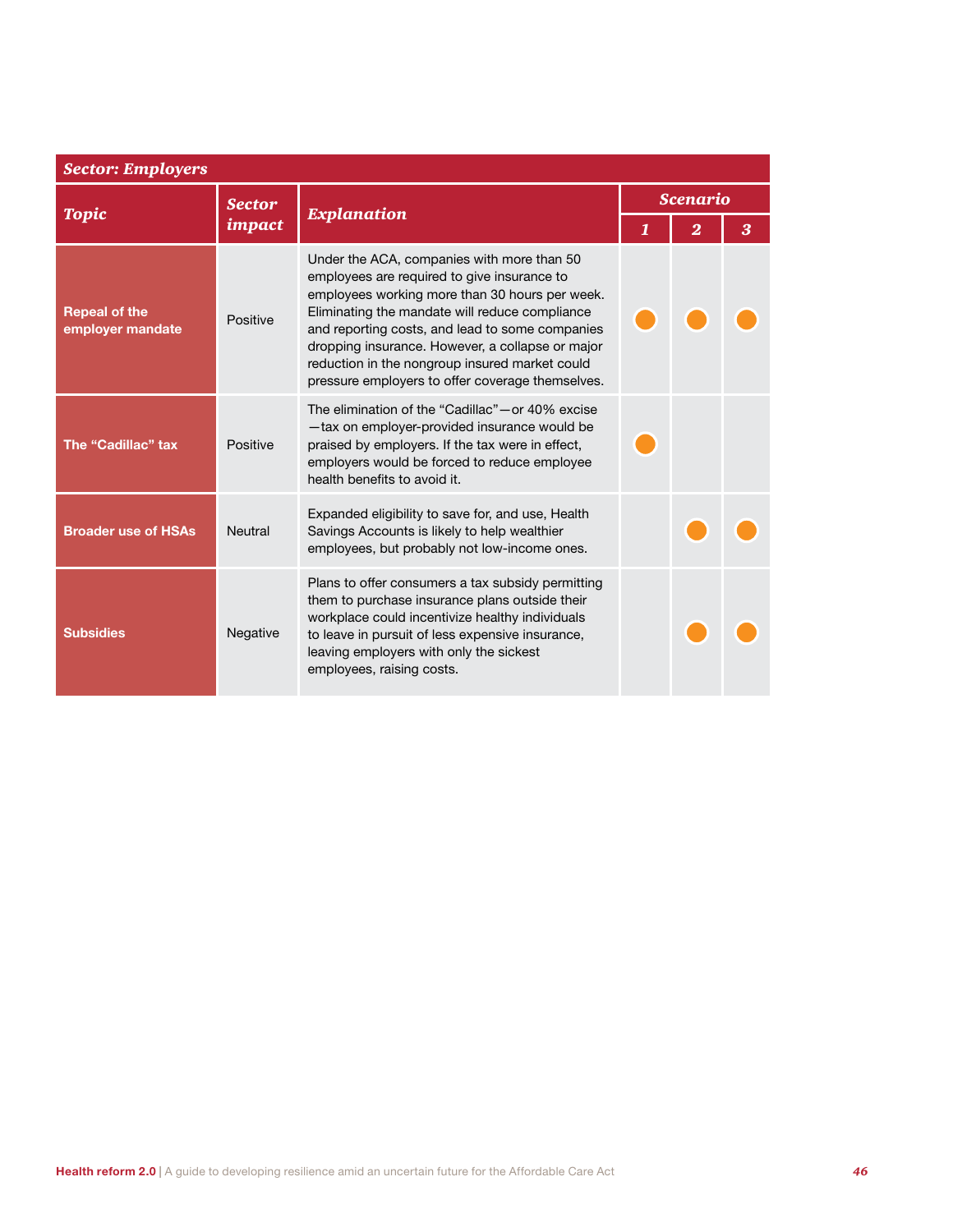# *Endnotes*

- 1. Health and Human Services, "HHS letter to state governors," March 14, 2017, https://www.hhs.gov/sites/default/files/sec-price-cms-admin-verma-ltr. pdf
- 2. Aaron C. Catlin and Cathy A. Cowan, "History of health spending in the United States, 1960-2013," Nov. 19, 2015, https://www.cms.gov/Research-Statistics-Data-and-Systems/Statistics-Trends-and-Reports/NationalHealthExpendData/Downloads/HistoricalNHEPaper.pdf.
- 3. Kaiser Family Foundation, "Medicare Advantage," May 11, 2016, http://kff.org/medicare/fact-sheet/medicare-advantage/.
- 4. Centers for Medicare & Medicaid Services, "Health Insurance Marketplaces 2017 Open Enrollment Period Final Enrollment Report: November 1, 2016 – January 31, 2017," accessed March 2, 2017, https://www.cms.gov/Newsroom/MediaReleaseDatabase/Fact-sheets/2017-Fact-Sheetitems/2017-03-15.html
- 5. Health and Human Services, "HHS letter to state governors," March 14, 2017, https://www.hhs.gov/sites/default/files/sec-price-cms-admin-verma-ltr. pdf
- 6. CBO, "American Health Care Act," 13 March 2017, https://www.cbo.gov/sites/default/files/115th-congress-2017-2018/costestimate/ americanhealthcareact.pdf
- 7. PwC Health Research Institute, "President Trump's health policy agenda: Preparing for new drug-pricing risks," 2017. http://www.pwc.com/us/en/ health-industries/health-research-institute/assets/pwc-hri-trump-administration-spotlight-drug-pricing.pdf
- 8. CBO, Estimate of Direct Spending and Revenue Effects of H.R. 3762, The Restoring American's Healthcare Freedom Reconciliation Act, as passed by the Senate on December 3, 2015, and Following Enactment of the Consolidated Appropriations Act, 2016, January 2016; CBO, How Repealing Portions of the Affordable Care Act Would Affect Health Insurance Coverage and Premiums, January 2017.
- 9. MJ Lee and Deirdre Walsh, "House Freedom Caucus seeks swift Obamacare repeal," CNN, Feb. 14, 2017, http://www.cnn.com/2017/02/13/politics/ house-freedom-caucus-seeks-swift-obamacare-repeal/.
- 10. Gary Claxton, Cynthia Cox and Larry Levitt, "Data Note: How Has the Individual Insurance Market Grown Under the Affordable Care Act?," Kaiser Family Foundation, May 12, 2015, http://kff.org/health-reform/issue-brief/data-note-how-has-the-individual-insurance-market-grown-under-theaffordable-care-act/
- 11. Medicaid, "Financing & Reimbursement," https://www.medicaid.gov/medicaid/financing-and-reimbursement/
- 12. Kaiser Family Foundation, "Total Medicaid Managed Care Enrollment," http://kff.org/medicaid/state-indicator/total-medicaid-mcenrollment/?currentTimeframe=0
- 13. Health and Human Services, "Health Insurance Marketplaces 2016 Open Enrollment Period Final Enrollment Report: November 1, 2015 February 1, 2016," accessed March 2, 2017,"Hhttps://aspe.hhs.gov/sites/default/files/pdf/187866/Finalenrollment2016.pdf
- Centers for Medicare & Medicaid Services, "Key dates for calendar year 2017: QHP certification in the federally-facilitated marketplaces; Rate review; Risk adjustment and reinsurance," accessed March 2, 2017, https://www.cms.gov/CCIIO/Resources/Regulations-and-Guidance/Downloads/Revised-Key-Dates-for-Calendar-Year-2017-2-17-17.pdf.
- 15. Reed Abelson, "Humana plans to pull out of Obamacare's insurance exchanges," The New York Times, Feb. 14, 2017, https://www.nytimes. com/2017/02/14/health/humana-plans-to-pull-out-of-obamacares-insurance-exchanges.html.
- 16. Federation of American Hospitals, "New report outlines impact of ACA repeal on patients and hospitals," Dec. 6, 2016, http://fah.org/blog/new-reportoutlines-impact-of-aca-repeal-on-patients-and-hospitals.
- 17. Matthew Buettgens, Linda J. Blumberg and John Holahan, "The impact on health care providers of partial ACA repeal through reconciliation," Urban Institute, January 2017, http://www.urban.org/sites/default/files/publication/86916/2001046-the-impact-on-health-care-providers-of-partial-aca-repealthrough-reconciliation\_1.pdf.
- 18. American Hospital Association and Federation of American Hospitals letter to President-elect Donald J. Trump and Vice President-elect Michael Pence, Dec. 6, 2016, http://fah.org/upload/documents/FAH\_and\_AHA\_letter\_to\_President-elect\_Trump\_on\_ACA.pdf.
- 19. American Medical Association, "AMA letter to congressional leaders on reform of health care system," Jan. 3, 2017, https://www.ama-assn.org/ ama-letter-congressional-leaders-reform-health-care-system.
- 20. Katherine G. Carman, Christine Eibner and Susan M. Paddock, "Trends in health insurance enrollment, 2013–15," Health Affairs, May 2015,http:// content.healthaffairs.org/content/early/2015/05/04/hlthaff.2015.0266.full.
- 21. Rachel Garfield and Katherine Young, "How does gaining coverage affect people's lives? Access, utilization, and financial security among newly insured adults," Kaiser Family Foundation, June 19, 2015, http://kff.org/report-section/how-does-gaining-coverage-affect-peoples-lives-issue-brief/.
- 22. National Rural Health Association, "Rural health crisis brings advocates to Washington," Feb. 3, 2017, https://www.ruralhealthweb.org/NRHA/media/ Emerge\_NRHA/Press%20releases/NRHA-release-2017-Rural-Health-Policy-Institute.pdf.
- 23. Medicaid, "Behavioral Health Services," https://www.medicaid.gov/medicaid/benefits/bhs/index.html
- 24. Lucy Larner, "New ACA coverage enrollees increased prescription use and lowered spending," Aug. 17, 2016, Health Affairs Blog, http://healthaffairs. org/blog/2016/08/17/health-affairs-web-first-new-aca-coverage-enrollees-increased-prescription-use-and-lowered-spending/.
- 25. Medicaid and CHIP Payment and Access Commission, "Medicaid spending for prescription drugs," January 2016, https://www.macpac.gov/wpcontent/uploads/2016/01/Medicaid-Spending-for-Prescription-Drugs.pdf.
- 26. Statista, "Proportion of branded versus generic drug prescriptions dispensed in the United States from 2005 to 2015," https://www.statista.com/ statistics/205042/proportion-of-brand-to-generic-prescriptions-dispensed/.
- 27. Kaiser Family Foundation, "Health insurance coverage of the total population," http://kff.org/other/state-indicator/total-population/?currentTimeframe=0.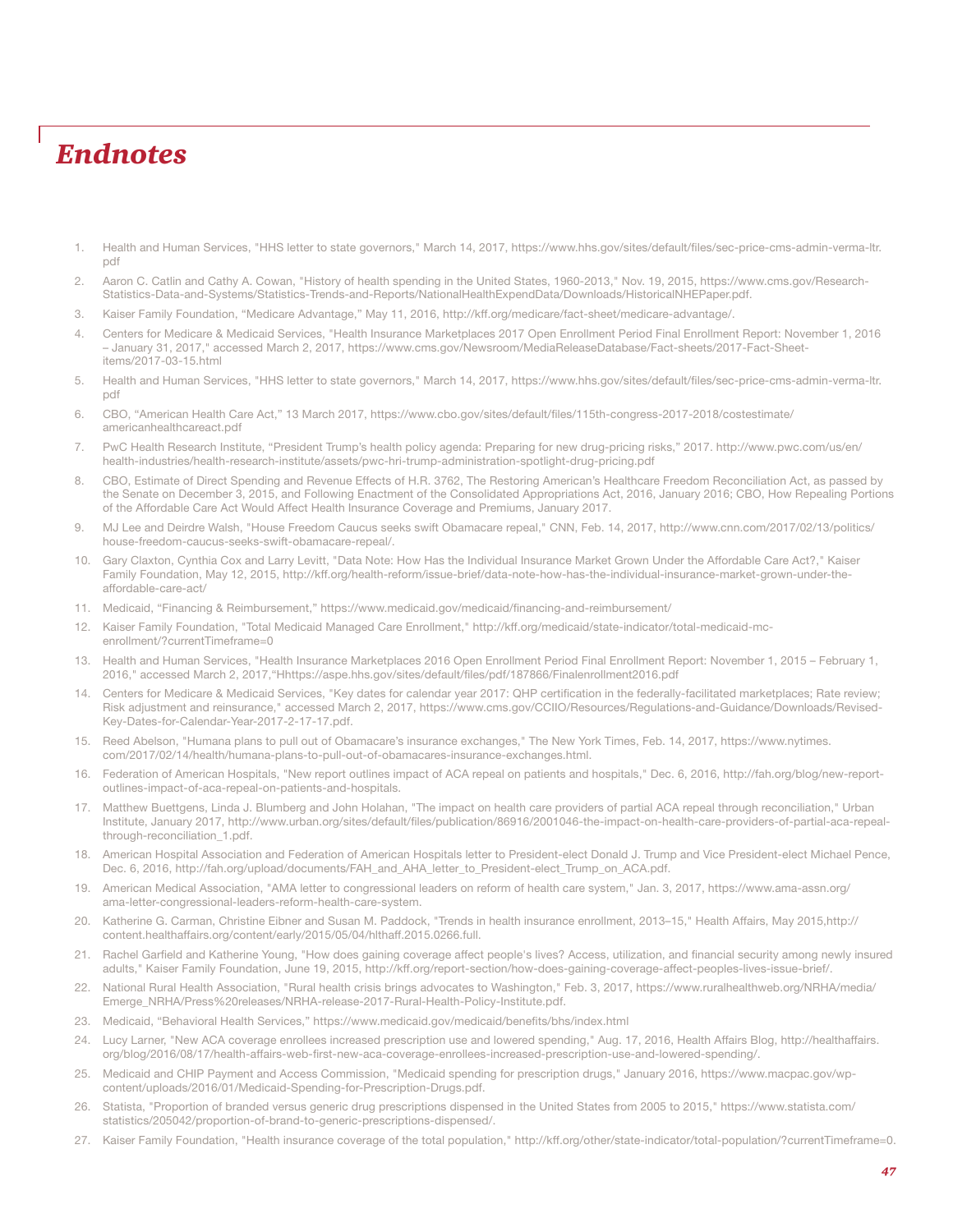- 28. Tax Foundation, "Options for reforming America's Tax Code," June 6, 2016,https://taxfoundation.org/options-reforming-americas-tax-code/.
- 29. C-SPAN, "Centers for Medicare & Medicaid Services administrator confirmation hearing," Feb. 16, 2017, https://www.c-span.org/video/?423823-1/ cms-administrator-nominee-seema-verma-testifies-confirmation-hearing.
- 30. American Hospital Association, "AHA letter to President Donald J. Trump," Jan. 27, 2017,http://www.aha.org/advocacy-issues/letter/2017/170127-lettrump-aca.pdf.
- 31. Congressional Budget Office, "Options for reducing the deficit: 2017 to 2026; Mandatory spending health option 2; Impose caps on federal spending for Medicaid," Dec. 8, 2016, https://www.cbo.gov/budget-options/2016/52229.
- 32. CBO, "American Health Care Act," 13 March 2017.
- 33. CNBC, "US state public pension unfunded liabilities to hit \$1.75 trillion: Moody's," Oct. 7, 2016, http://www.cnbc.com/2016/10/07/us-state-publicpension-unfunded-liabilities-to-hit-175-trillion-moodys.html
- 34. Monique Garcia, " Rauner, Madigan blame each other for Illinois' credit rating downgrade," June 9, 2016, Chicago Tribune, http://www.chicagotribune. com/news/local/politics/ct-illinois-credit-rating-downgrade-rauner-madigan-met-0610-20160609-story.html
- 35. C-SPAN, "Donald Trump meeting with Pharma," Jan. 31, 2017, https://www.youtube.com/watch?v=2Hu0X3mdQnE
- 36. Centers for Medicare & Medicaid Services, "Medicaid Drug Spending Dashboard," accessed March 2, 2017,https://www.cms.gov/Newsroom/ MediaReleaseDatabase/Fact-sheets/2016-Fact-sheets-items/2016-11-14-2.html
- 37. Centers for Medicare & Medicaid Services and US Department of Health and Human Services, "Patient Protection and Affordable Care Act; Market stabilization; Proposed rule," Federal Register, Feb. 17, 2017, https://s3.amazonaws.com/public-inspection.federalregister.gov/2017-03027.pdf.
- 38. Health and Human Services, "HHS letter to state governors," March 14, 2017, https://www.hhs.gov/sites/default/files/sec-price-cms-admin-verma-ltr. pdf
- 39. Shelby Livingston, " Insurers won't commit to 2018 exchanges until they know ACA's future," Feb 3, 2017, Modern Healthcare,http://www. modernhealthcare.com/article/20170203/NEWS/170209984
- 40. Cynthia Cox et al., "2017 premium changes and insurer participation in the Affordable Care Act's health insurance marketplaces," Kaiser Family Foundation, Oct. 24, 2016, http://kff.org/health-reform/issue-brief/2017-premium-changes-and-insurer-participation-in-the-affordable-care-acts-healthinsurance-marketplaces/.
- 41. Kaiser Family Foundation, "Marketplace enrollment by metal level," March 31, 2016, http://kff.org/health-reform/state-indicator/marketplace-enrollmentby-metal-level/?currentTimeframe=0&sortModel=%7B%22colId%22:%22Location%22,%22sort%22:%22asc%22%7D.
- 42. IRS Commissioner John Koskinen letter to Congress regarding 2016 tax filings related to Affordable Care Act provisions, Jan. 9, 2017, https://www.irs. gov/pub/newsroom/commissionerletteracafilingseason.pdf.
- 43. Kaiser Family Foundation, "An estimated 52 million adults have pre-existing conditions that would make them uninsurable pre-Obamacare," Dec. 12, 2016, http://kff.org/health-reform/press-release/an-estimated-52-million-adults-have-pre-existing-conditions-that-would-make-them-uninsurable-preobamacare/.
- 44. Paul Fronstin and M. Christopher Roebuck, "The impact of an HSA-eligible health plan on health care services use and spending by worker income," Employee Benefit Research Institute Issue Brief, August 2016, https://www.ebri.org/pdf/briefspdf/EBRI\_IB\_425.Aug16.HSAs.pdf; Zarek C. Brot-Goldberg et al., "What does a deductible do? The impact of cost-sharing on health care prices, quantities, and spending dynamics," National Bureau of Economic Research, October 2015, http://www.nber.org/papers/w21632; Paul Fronstin, Martin-J. Sepulveda and M. Christopher Roebuck, "Medication utilization and adherence in a Health Savings Account-eligible plan," The American Journal of Managed Care, Dec. 18, 2013,
- 45. Fronstin and Roebuck, "The impact of an HSA-eligible health plan on health care services use and spending by worker income;" Fronstin, Sepulveda and Roebuck, "Medication utilization and adherence in a Health Savings Account-eligible plan."
- 46. Jeff Lemieux and Chad Moutray, "About That Cadillac Tax," April 25, 2016, Health Affairs Blog, http://healthaffairs.org/blog/2016/04/25/about-thatcadillac-tax/
- 47. David Blumenthal, MD, "The Three R's of Health Insurance," March 5, 2014, Commonwealth Fund, http://www.commonwealthfund.org/publications/ blog/2014/mar/the-three-rs-of-health-insurance
- 48. President Donald J. Trump, "Tax reform that will make America great again," accessed March 2, 2017, https://assets.donaldjtrump.com/trump-taxreform.pdf
- 49. President Trump, "Tax reform that will make America great again."
- 50. White House, "Presidential memorandum regarding withdrawal of the United States from the Trans-Pacific Partnership negotiations and agreement," Jan. 23, 2017, https://www.whitehouse.gov/the-press-office/2017/01/23/presidential-memorandum-regarding-withdrawal-united-states-trans-pacific.
- 51. House Speaker Paul Ryan, "A Better Way," June 24, 2016, http://abetterway.speaker.gov/\_assets/pdf/ABetterWay-Tax-PolicyPaper.pdf"
- 52. The Annual Social and Economic Supplement of the Current Population Survey ("CPS ASEC") is jointly administered each March by the Census Bureau and Bureau of Labor Statistics.The March 2016 CPS ASEC sampled approximately 94,000 households.The CPS ASEC includes information about health insurance coverage in the prior calendar year, as well as information on labor force participation, income, the ratio of family income to the federal poverty level, family characteristics, household composition, marital status, educational attainment, the foreign-born population, and receipt of noncash benefits. (https://www.census.gov/programs-surveys/cps/about/supplemental-surveys.html)
- 53. CBO, "How Repealing Portions of the Affordable Care Act Would Affect Health Insurance Coverage and Premiums," January 2017.
- 54. CBO, "American Health Care Act," 13 March 2017.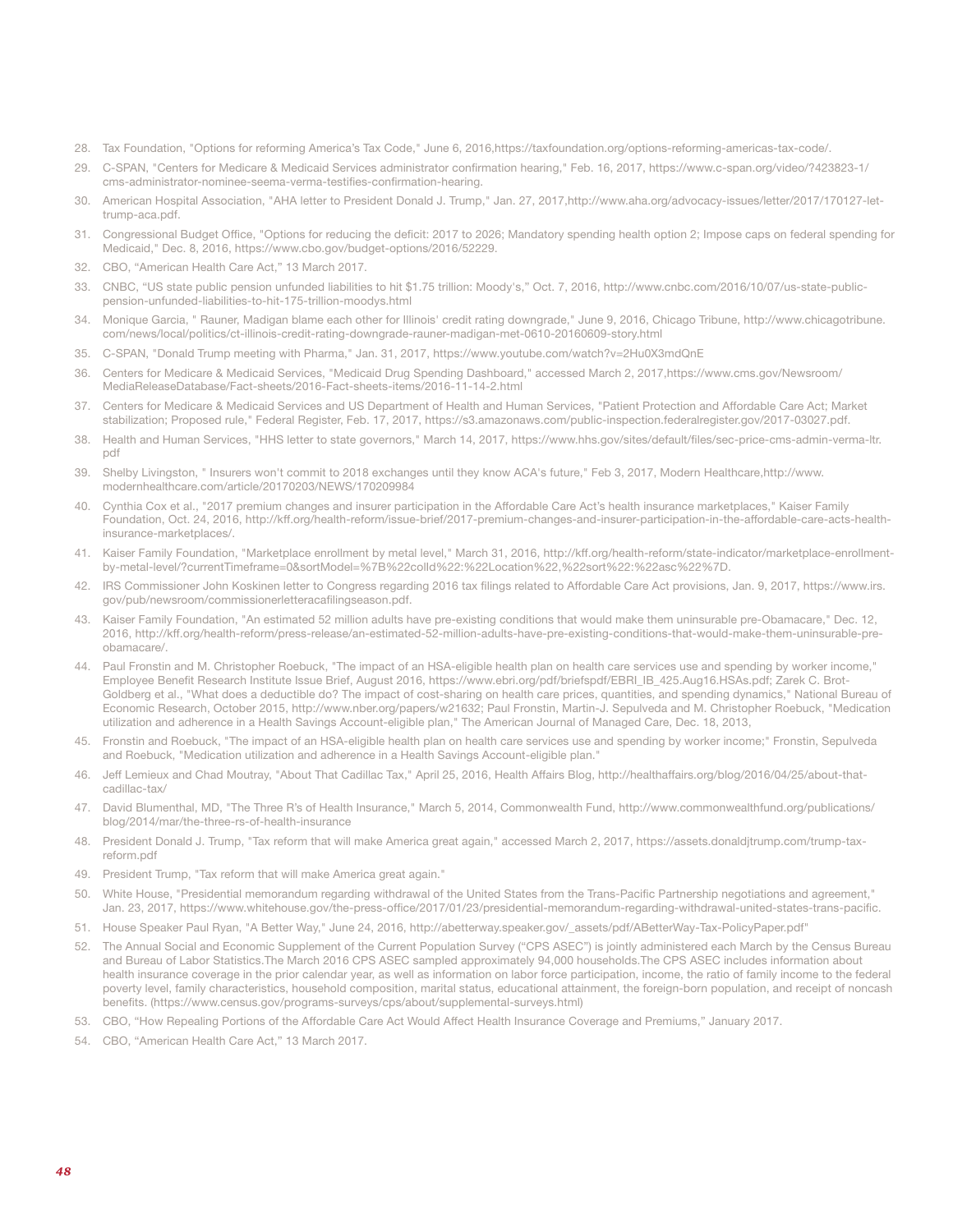### *About this research*

For this paper, PwC's HRI and Strategy& modeled three potential health-reform scenarios based on our analysis of existing, recent reform proposals in Congress. These scenarios—"repeal," "replace" and "repair"—all assume the inclusion of various key policy elements, listed in Appendix A.

PwC modeled the insurance coverage outcomes under the "repeal", "replace", and "repair" scenarios using its healthcare simulation model. The latest version of the model is based on the March 2016 Annual Social and Economic Supplement of the Current Population Survey.52 The model estimates the number of eligible people who would gain, keep, or lose health insurance coverage through an employer-sponsored health plan, Medicaid, and nongroup coverage in the individual market under various changes in premiums, tax credits, and health program eligibility. The model also accounts for individuals choosing to enroll in no health plan.

The estimates of the impact of the "repeal" scenario for this report were further refined to match the Congressional Budget Office estimates of the health insurance impacts of HR 3762.53 The healthcare simulation model is used to distribute the national-level changes in insurance coverage estimated by CBO to the state level and to also estimate changes across socioeconomic groups.

The simulation of the impact of the "replace" scenario at the state and socioeconomic subgroup level was based on benchmark changes in insurance coverage, which were informed by actuarial judgment as well as the methodology behind the Congressional Budget Office estimate of the American Health Care Act.<sup>54</sup>

The simulation of the impact of the "repair" scenario at the state and socioeconomic subgroup level was based on benchmark changes in insurance coverage, which were informed by actuarial judgement and previous firm estimates of the impact of the ACA.

### *About the PwC network*

At PwC, our purpose is to build trust in society and solve important problems. PwC is a network of firms in 157 countries with more than 223,000 people who are committed to delivering quality in assurance, advisory and tax services. Find out more and tell us what matters to you by visiting us at www.pwc.com/US.

### *About the PwC Health Research Institute*

PwC's Health Research Institute (HRI) provides new intelligence, perspectives and analysis on trends affecting all healthrelated industries. The Health Research Institute helps executive decision-makers navigate change through primary research and collaborative exchange. Our views are shaped by a network of professionals with executive and day-to-day experience in the health industry. HRI research is independent and not sponsored by businesses, government or other institutions.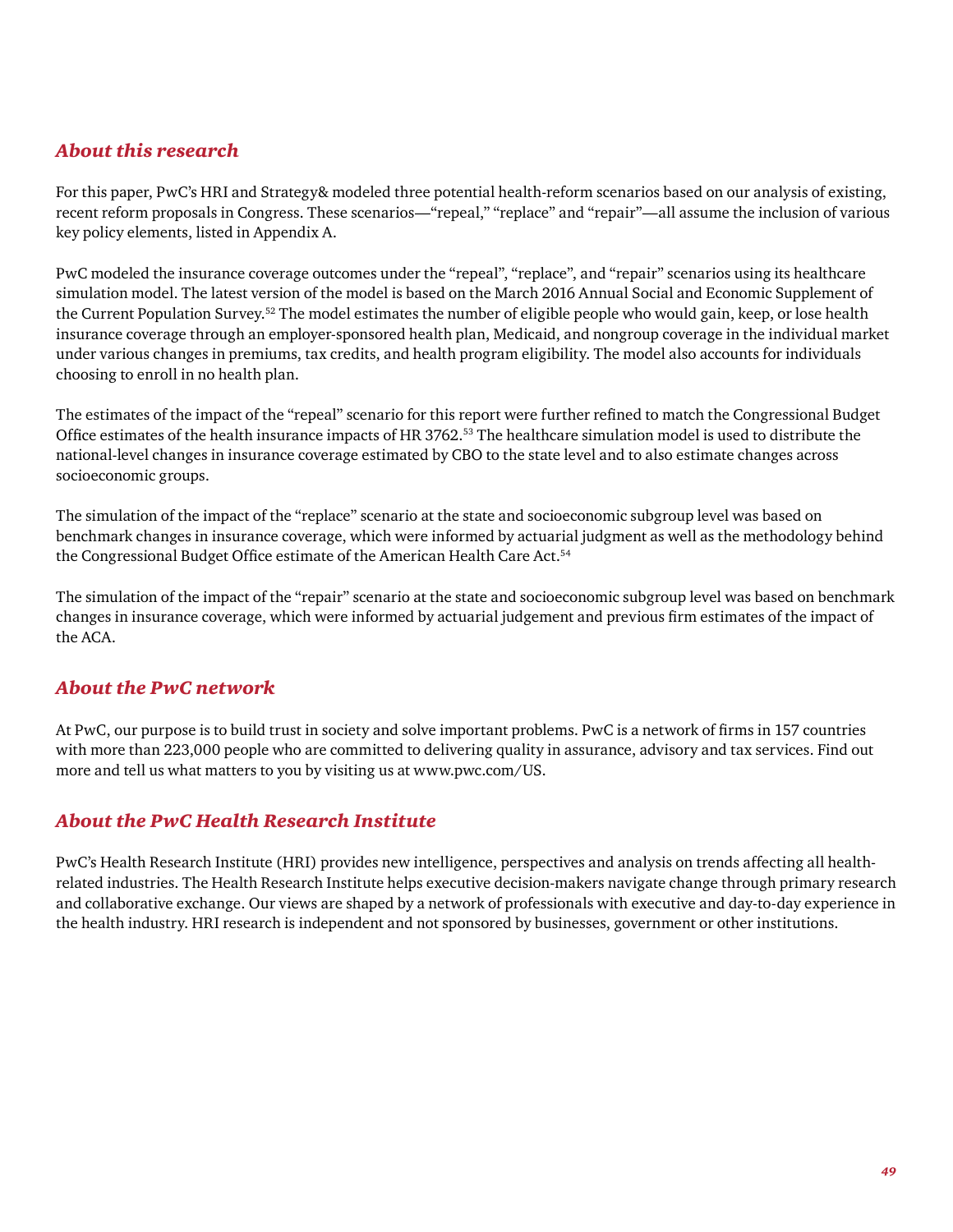### *Health Research Institute*

**Kelly Barnes Partner US Health Industries and Global Health Industries Consulting Leader kelly.a.barnes@pwc.com**

**Benjamin Isgur Health Research Institute Leader benjamin.isgur@pwc.com**

**Sarah Haflett Director sarah.e.haflett@pwc.com**

**Trine Tsouderos Health Research Institute Regulatory Center Leader trine.k.tsouderos@pwc.com**

**Benjamin Comer Senior Manager benjamin.comer@pwc.com**

**Alexander Gaffney Senior Manager alexander.r.gaffney@pwc.com** **Laura McLaughlin Senior Manager laura.r.mclaughlin@pwc.com**

**Jack Rodgers, PhD Managing Director Health Policy Economics jack.rodgers@pwc.com**

**Kristen Bernie Manager, Health Policy Economics kristen.s.bernie@pwc.com**

**Eric Furry Research Analyst eric.s.furry@pwc.com**

**Christie Maliyackel Research Analyst christie.maliyackel@pwc.com** 

**Harrison Swinney Research Analyst william.h.swinney@pwc.com**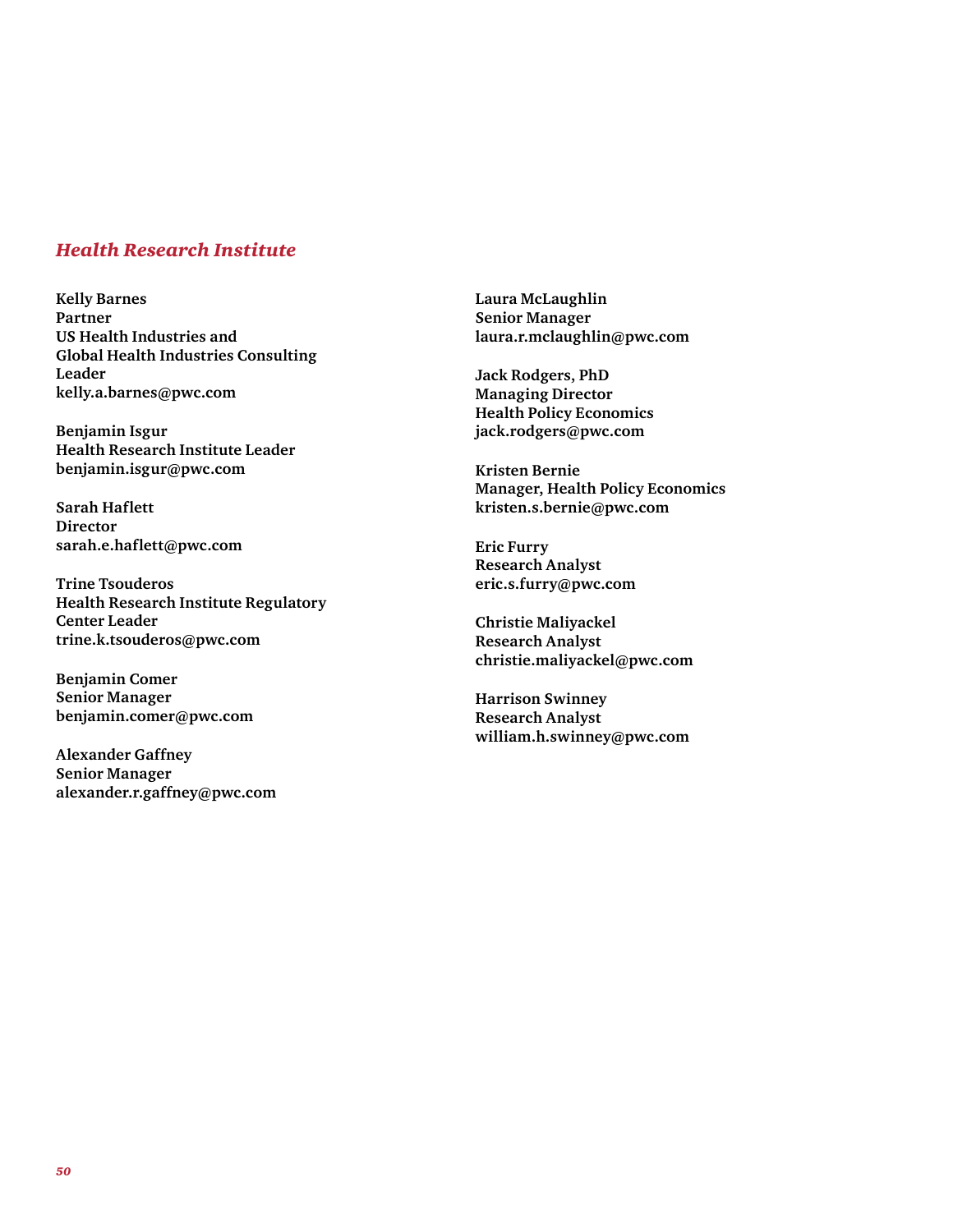### *Advisory Team*

**Karla Anderson Principal**

**Kelly Barnes Partner**

**Katherine Buckley Principal**

**Peter Claude Partner**

**Stacey Empson Principal**

**Rob Friz Partner**

**Kulleni Gebreyes, MD Principal**

### *Additional contributors*

**John Petito Manager john.petito@pwc.com**

**Sri Murthy Guru Senior Associate srikumar.murthy@pwc.com**

**Christoph Dankert Director christoph.dankert@pwc.com**

**Todd Evans Director todd.d.evans@pwc.com**

**Jeffrey Gitlin Principal**

**Sandra Hunt Principal**

**Rick Judy Principal**

**Katherine Kohatsu Principal**

**Frank Lemmon Principal**

**Kathy Michael Partner**

**Jill Olmstead Principal**

**Jennifer Parkhurst Principal**

**Warren Skea Principal**

**Mark St George Managing Director**

**Sundararaman Subramanian Principal**

**Bob Valletta Partner**

**Paul Veronneau Principal**

**Karen Young Partner**